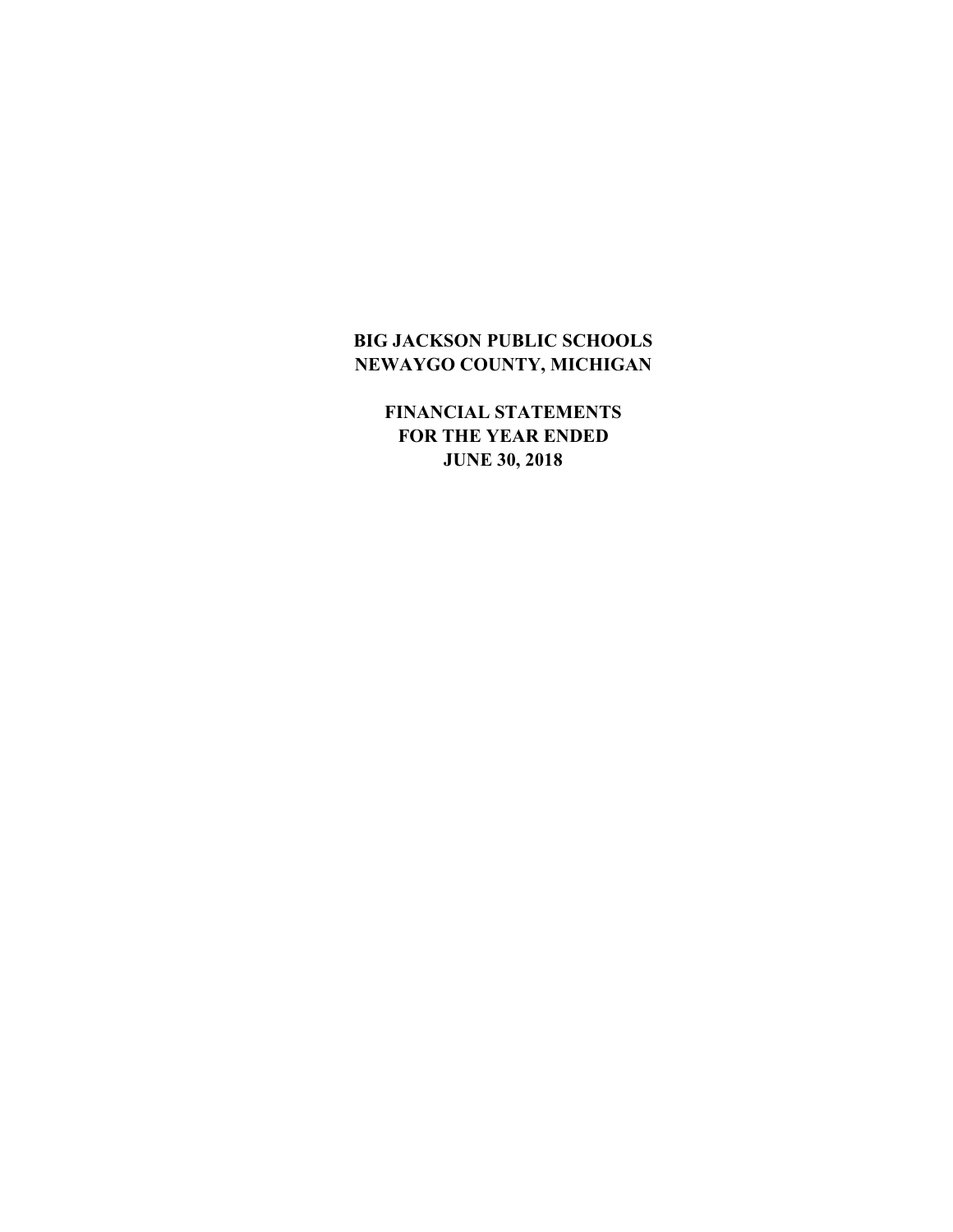# **TABLE OF CONTENTS**

|                                                                                                                                           | Page      |
|-------------------------------------------------------------------------------------------------------------------------------------------|-----------|
| <b>FINANCIAL SECTION</b>                                                                                                                  |           |
| <b>Independent Auditor's Report</b>                                                                                                       | $1 - 3$   |
| Management's Discussion and Analysis                                                                                                      | $4 - 9$   |
| <b>BASIC FINANCIAL STATEMENTS</b>                                                                                                         |           |
| Government-Wide Financial Statement<br><b>Statement of Net Position</b>                                                                   | 10        |
| <b>Statement of Activities</b>                                                                                                            | 11        |
| <b>Fund Financial Statements</b><br>Governmental Fund Financial Statements<br><b>Balance Sheet - Governmental Funds</b>                   | 12        |
| Reconciliation of the Balance Sheet - Governmental Funds<br>to the Statement of Net Position                                              | 13        |
| Statement of Revenues, Expenditures and Change in Fund<br><b>Balances - Governmental Funds</b>                                            | 14        |
| Reconciliation of Statement of Revenues, Expenditures and Change in Fund<br>Balances of Governmental Funds to the Statement of Activities | 15        |
| Notes to the Financial Statements                                                                                                         | $16 - 35$ |
| REQUIRED SUPPLEMENTARY INFORMATION                                                                                                        |           |
| Budgetary Comparison Schedule for the General Fund                                                                                        | 36        |
| Schedules of Proportionate Share of Net Pension/OPEB Liability                                                                            | $37 - 38$ |
| Schedules of Pension/OPEB Contributions                                                                                                   | $39 - 40$ |
| SUPPLEMENTAL INFORMATION<br>General Fund                                                                                                  |           |
| <b>Comparative Balance Sheet</b>                                                                                                          | 41        |
| <b>Comparative Statement of Revenues</b>                                                                                                  | 42        |
| Comparative Statement of Expenditures                                                                                                     | 43        |
| Capital Projects - Major Fund<br>Comparative Statement of Revenues, Expenditures and<br>Change in Fund Balances                           | 44        |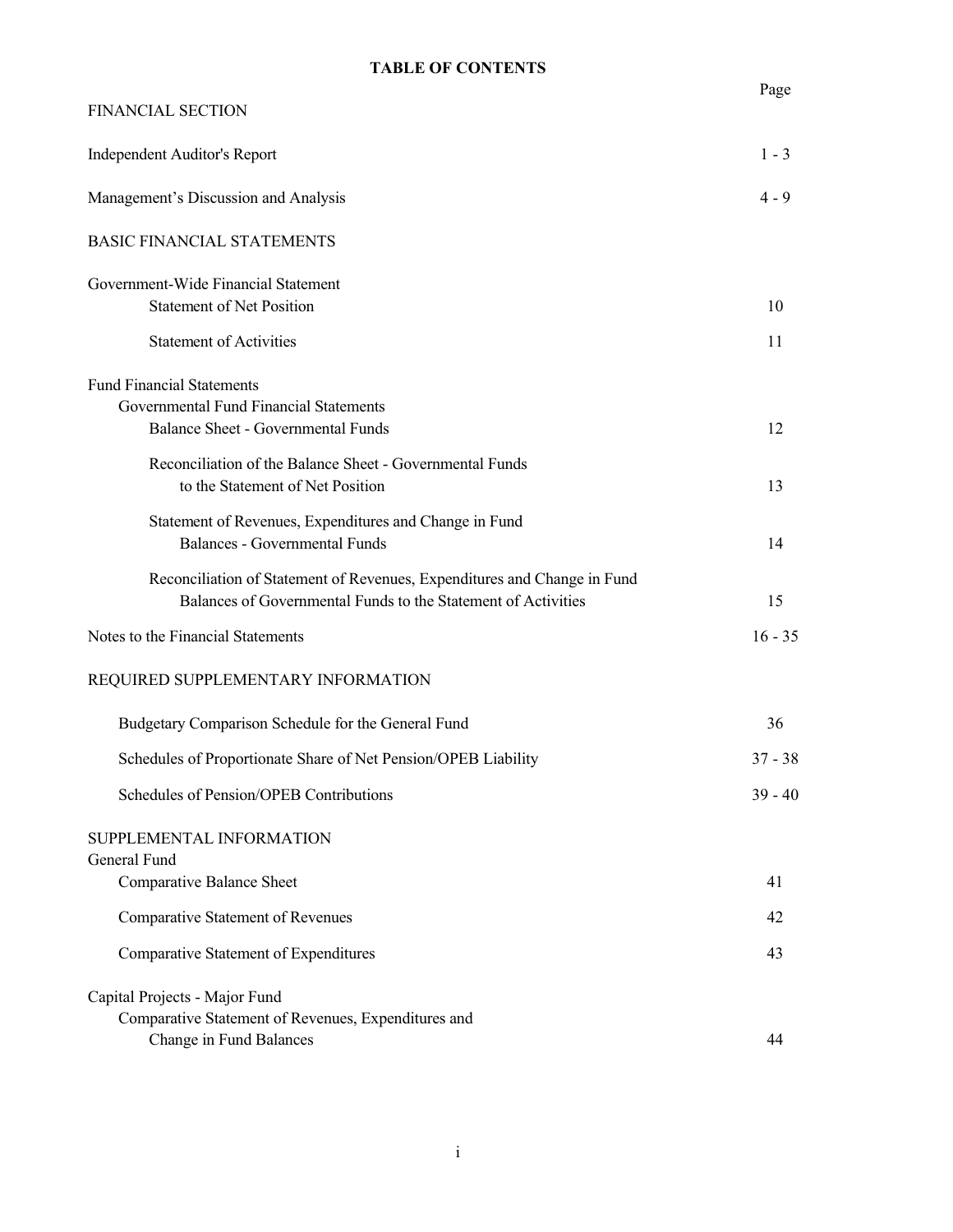## Table of Contents (Continued)

| Capital Position                                                                 |           |
|----------------------------------------------------------------------------------|-----------|
| Capital Position Used in the Operation of Governmental Funds                     |           |
| Schedule by Function & Activity                                                  | 45        |
| Independent Auditor's Report on Internal Control Over Financial Reporting and on |           |
| Compliance and Other Matters Based on an Audit of Financial Statements           |           |
| Performed in Accordance with Government Auditing Standards                       | $46 - 47$ |
| Schedule of Findings and Responses                                               | 48        |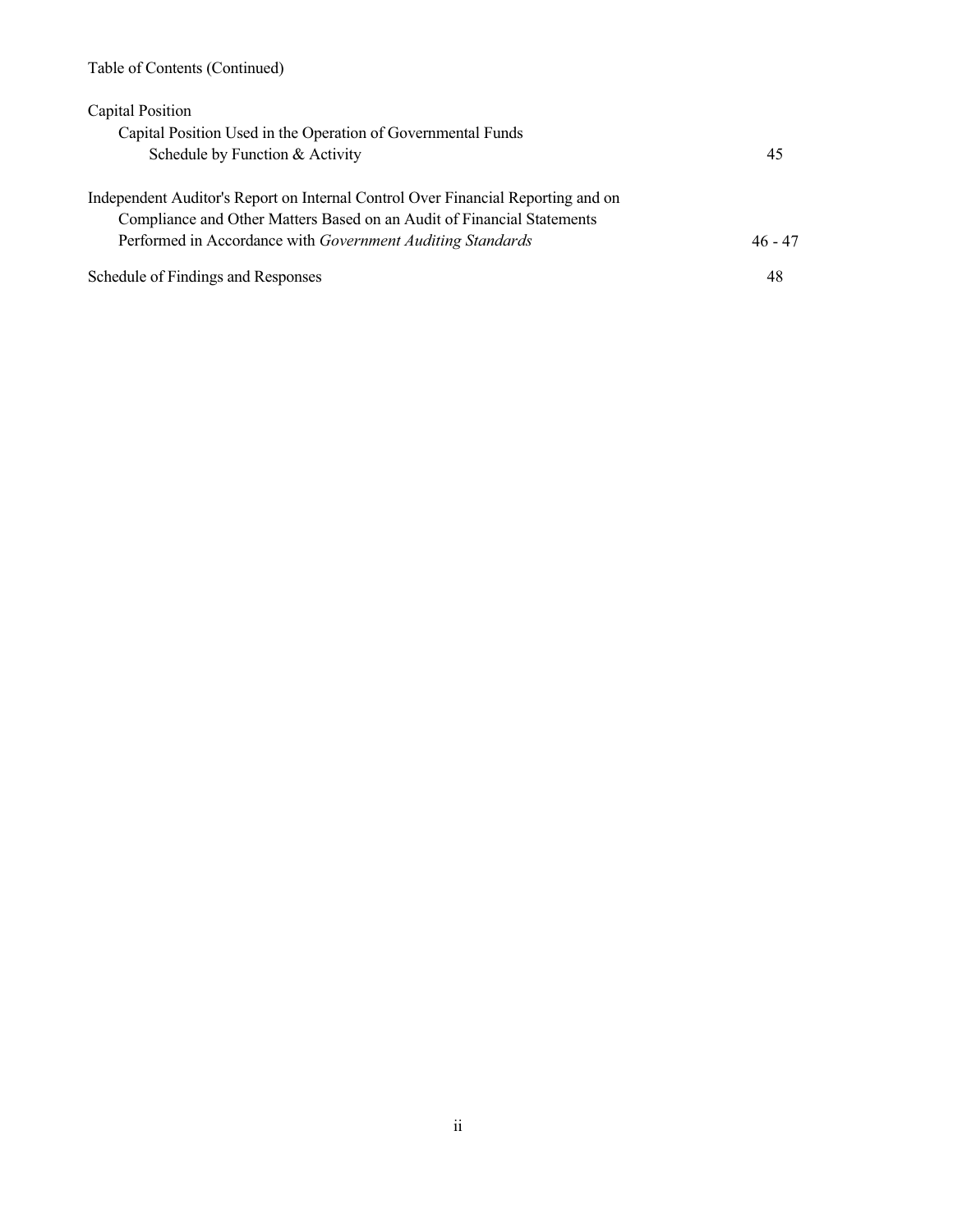

The Board of Education Big Jackson Public Schools Newaygo County, Michigan

#### **Report on the Financial Statements**

We have audited the accompanying financial statements of the governmental activities, each major fund, and the aggregate remaining fund information of Big Jackson Public Schools, as of and for the year ended June 30, 2018, and the related notes to the financial statements, which collectively comprise Big Jackson Public School's basic financial statements as listed in the table of contents.

#### **Management's Responsibility for the Financial Statements**

Management is responsible for the preparation and fair presentation of these financial statements in accordance with accounting principles generally accepted in the United States of America; this includes the design, implementation, and maintenance of internal control relevant to the preparation and fair presentation of financial statements that are free from material misstatement, whether due to fraud or error.

#### **Auditor's Responsibility**

Our responsibility is to express opinions on these financial statements based on our audit. We conducted our audit in accordance with auditing standards generally accepted in the United States of America and the standards applicable to financial audits contained in *Government Auditing Standards*, issued by the Comptroller General of the United States. Those standards require that we plan and perform the audit to obtain reasonable assurance about whether the financial statements are free from material misstatement.

An audit involves performing procedures to obtain audit evidence about the amounts and disclosures in the financial statements. The procedures selected depend on the auditor's judgment, including the assessment of the risks of material misstatement of the financial statements, whether due to fraud or error. In making those risk assessments, the auditor considers internal control relevant to Big Jackson Public School's preparation and fair presentation of the financial statements in order to design audit procedures that are appropriate in the circumstances, but not for the purpose of expressing an opinion on the effectiveness of Big Jackson Public School's internal control. Accordingly, we express no such opinion. An audit also includes evaluating the appropriateness of accounting policies used and the reasonableness of significant accounting estimates made by management, as well as evaluating the overall presentation of the financial statements.

We believe that the audit evidence we have obtained is sufficient and appropriate to provide a basis for our audit opinions.

#### **Opinions**

In our opinion, the financial statements referred to above present fairly, in all material respects, the respective financial position of the governmental activities and each major fund and the aggregate remaining fund information of Big Jackson Public Schools as of June 30, 2018, and the respective changes in financial position, and, where applicable, cash flows thereof for the year ended in accordance with accounting principles generally accepted in the United States of America.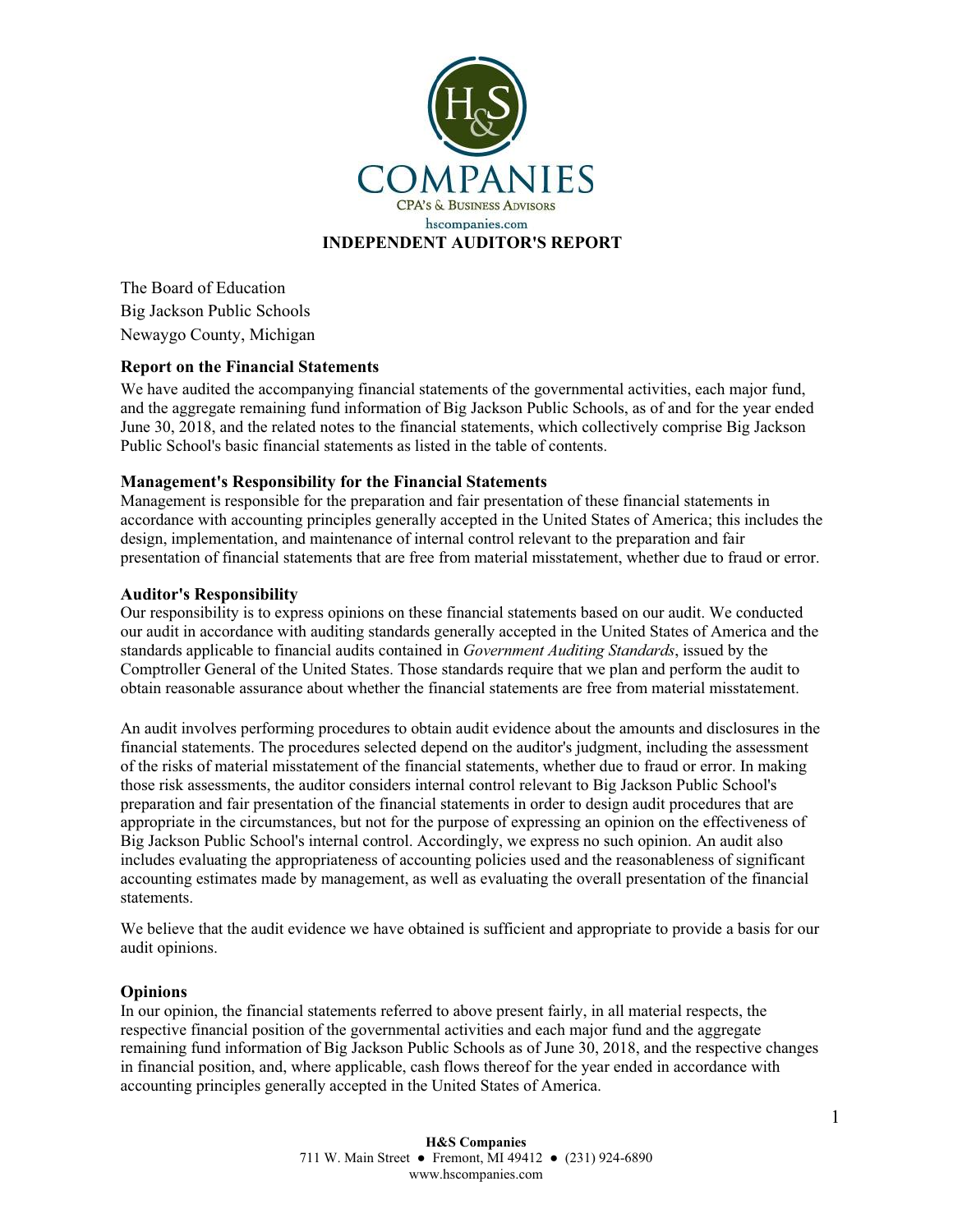Independent Auditor's Report (continued)

#### **Emphasis of Matter - Changes in Accounting Principle**

As discussed in Note M in the financial statements, Big Jackson Public Schools adopted new accounting guidance, GASB Statement No. 75, *Accounting and Financial Reporting for Postemployment Beneftis Other Than Pension* , during the year. As a result, the financial statements now recognize Big Jackson Public Schools's unfunded defined postemployment benefit obligation as a liability for the first time and more comprehensively and comparably measures the annual costs of postemployment benefits. The statement also enhances accountability and transparency through revised note disclosures and required supplemental information (RSI). Our opinions are not modified with respect to this matter.

#### **Other Matters**

#### *Required Supplementary Information*

Accounting principles generally accepted in the United States of America require that the management's discussion and analysis, budgetary comparison information, schedule of pension funding progress, and schedule of OPEB contributions on pages 4-9 and 35-39 be presented to supplement the basic financial statements. Such information, although not a part of the basic financial statements, is required by the Governmental Accounting Standards Board, who considers it to be an essential part of financial reporting for placing the basic financial statements in an appropriate operational, economic, or historical context. We have applied certain limited procedures to the required supplementary information in accordance with auditing standards generally accepted in the United States of America, which consisted of inquiries of management about the methods of preparing the information and comparing the information for consistency with management's responses to our inquiries, the basic financial statements, and other knowledge we obtained during our audit of the basic financial statements. We do not express an opinion or provide any assurance on the information because the limited procedures do not provide us with sufficient evidence to express an opinion or provide any assurance.

#### *Other Information*

Our audit was conducted for the purpose of forming opinions on the financial statements that collectively comprise the Big Jackson Public School's basic financial statements. The comparative balance sheet and statements of revenues, expenditures, and changes in fund balance, and the capital position schedule by function and activity are presented for purposes of additional analysis and are not a required part of the basic financial statements.

The comparative balance sheet and statements of revenues, expenditures, and changes in fund balance and the capital position schedule by function and activity are the responsibility of management and were derived from and relate directly to the underlying accounting and other records used to prepare the basic financial statements. Such information has been subjected to the auditing procedure applied in the audit of the basic financial statements and certain additional procedures, including comparing and reconciling such information directly to the underlying accounting and other records used to prepare the basic financial statements or to the basic statements themselves, and other additional procedures in accordance with auditing standards generally accepted in the United States of America. In our opinion, the comparative statements and capital position schedule are fairly stated in all material respects in relation to the basic financial statements as a whole.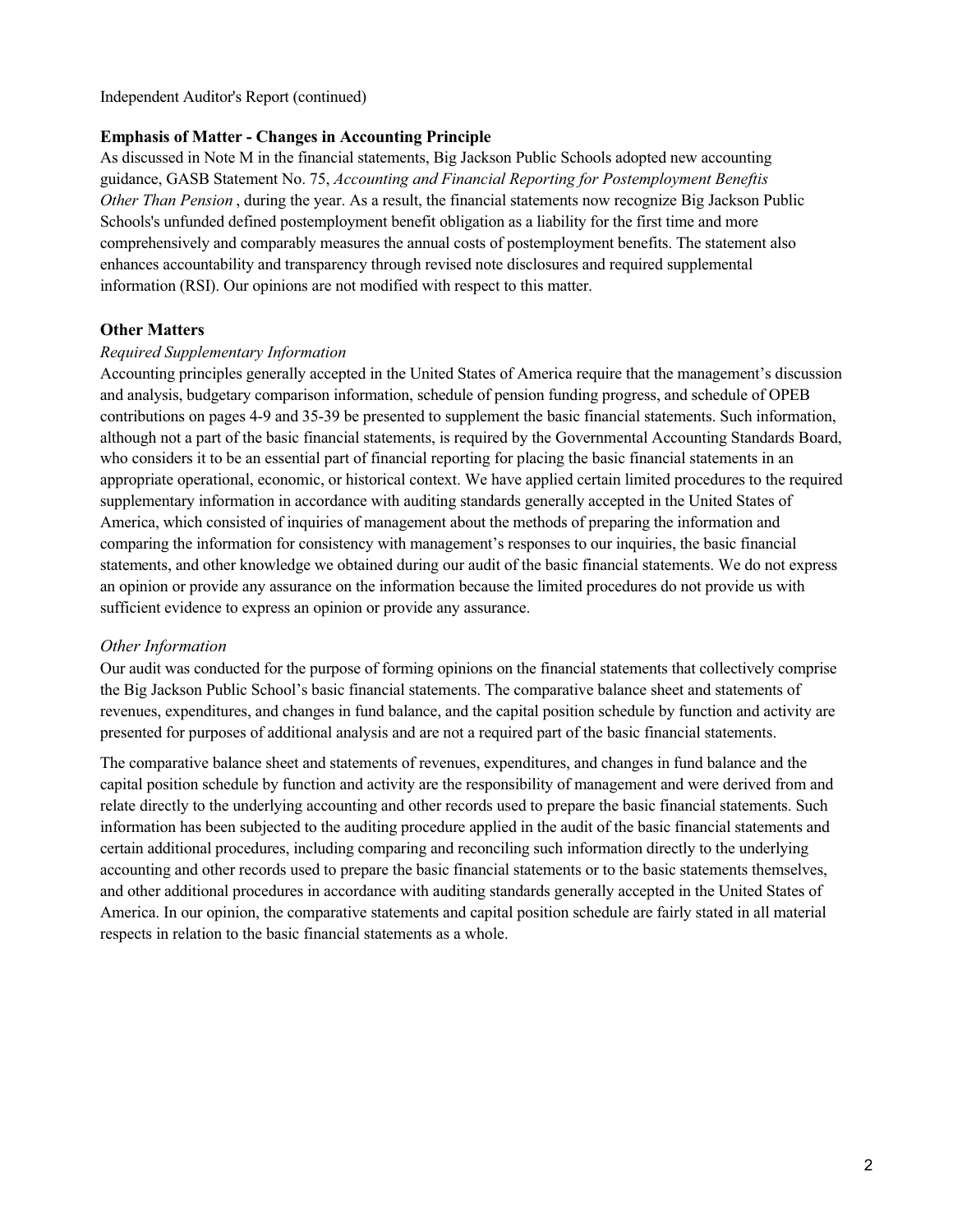Independent Auditor's Report (continued)

#### **Other Reporting Required by Government Auditing Standards**

In accordance with Government Auditing Standards, we have also issued our report dated October 31, 2018 on our consideration of Big Jackson Public School's internal control over financial reporting and on our tests of its compliance with certain provisions of laws, regulations, contracts, and grant agreements and other matters. The purpose of that report is to describe the scope of our testing of internal control over financial reporting and compliance and the results of that testing, and not to provide an opinion on internal control over financial reporting or on compliance. That report is an integral part of the audit performed in accordance with *Government Auditing Standards* in considering Big Jackson Public School's internal control and compliance.

# H *&* S Companies, P.C.

H & S Companies, P.C. Certified Public Accountants October 31, 2018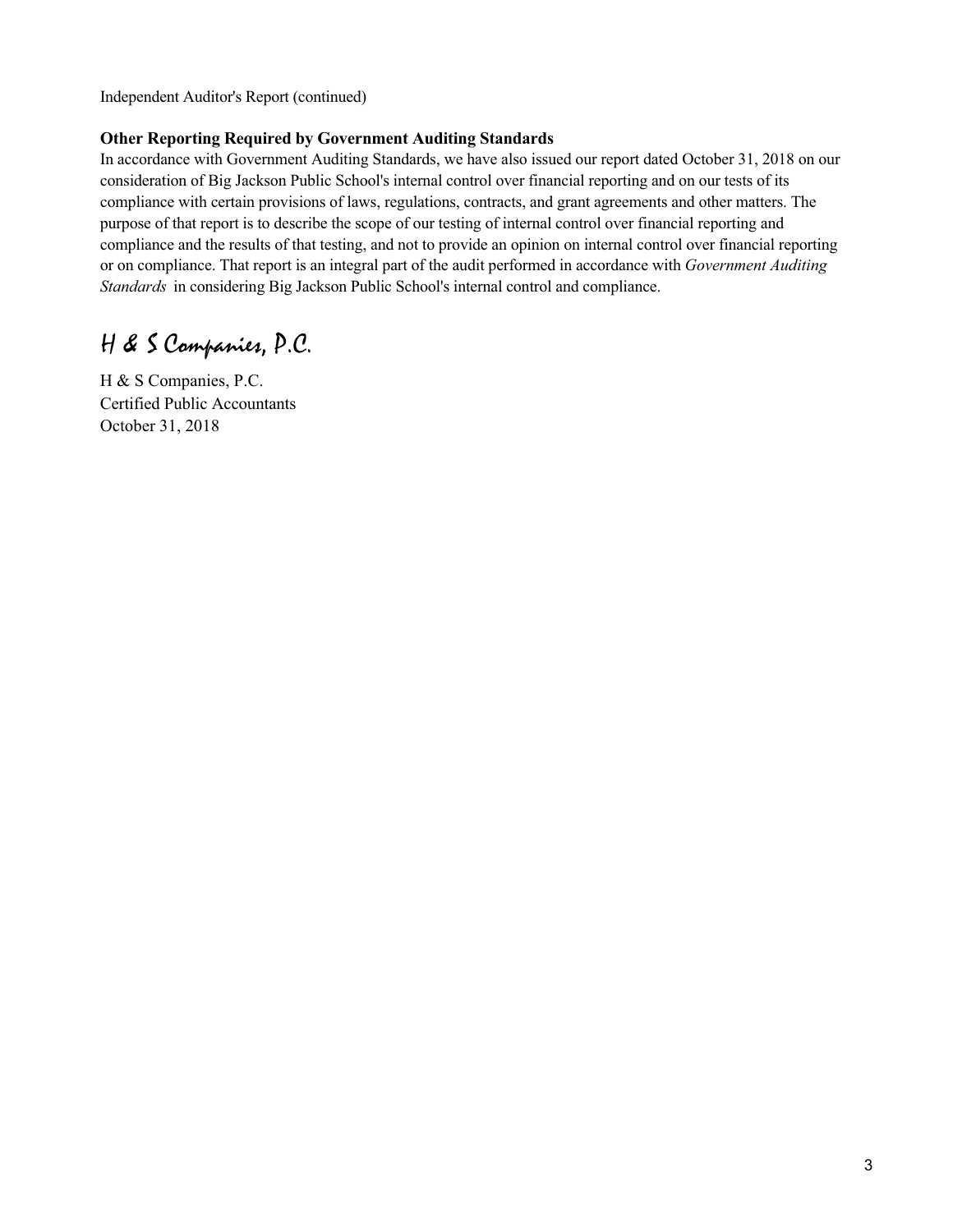Management's Discussion and Analysis For the Year Ended June 30, 2018

Our discussion and analysis of Big Jackson Public Schools' financial performance, a GASB 34 requirement, provides an overview of the School District's financial activities for the fiscal year ended June 30, 2018.

# **FINANCIAL HIGHLIGHTS**

- The District's total net position of governmental activities decreased \$58,306 due to implemenation of GASB 75.
- General revenues accounted for \$265,975 in revenue, or 82% of all fiscal year 2018 revenues. Program specific revenues in the form of charges for services and grants and contributions accounted for \$57,594 or 18% percent of total fiscal year 2018 revenues. State sources of revenues decreased \$5,879 mostly due to the decline in At Risk funding.
- The District had \$257,706 in expenses related to governmental activities; of which \$58,414 of these expenses were offset by program specific charges for services or grants and contributions. General revenues of \$265,975 provided for most of the remaining costs of the programs resulting in a decrease of \$39,732 in total expenses.
- The General Fund was the only major fund for the District. The General Fund had \$323,388 in revenue which primarily consisted of state aid, property taxes, interdistrict revenues, and grants. General Fund expenditures were \$272,860. The General Fund's fund balance increased by \$50,528.
- The District's total debt decreased by \$8,311 during the current fiscal year.

## **OVERVIEW OF FINANCIAL STATEMENTS**

This discussion and analysis is intended to serve as an introduction to the School's basic financial statements. The Schools' basic financial statements are comprised of three components: 1) government wide financial statements, 2) fund financial statements, and 3) notes to the financial statements. This report also contains other supplementary information in addition to the basic financial statements themselves.

The District-wide Statement of Net Position and Statement of Activities are reported using the full accrual basis of accounting. With this method all of the District's assets and liabilities, and all of the current year revenues and expenditures, are reported regardless of when cash is received or paid. These statements provide information about the activities of the School District as a whole and present a longer-term view of the School District's finances. For example, the Statement of Activities details how the District's services were financed in the short-term and the amount that remains for future spending. The Statement of Net Position aggregates the District's restricted and unrestricted assets as well as short and long-term obligations recorded in all funds.

The fund-level statements are reported using a modified accrual basis of accounting. That is, only those assets that are "measurable" and "currently available" are reported, and liabilities are recognized to the extent they would normally be paid with current financial resources. Fund financial statements report the School District's operations in more detail than the district-wide financial statements by providing information about the School District's most significant funds – the General Fund & Building & Site Fund.

The Notes to the Financial Statements provide additional information that is essential to a full understanding of the data provided in the government-wide and fund financial statements.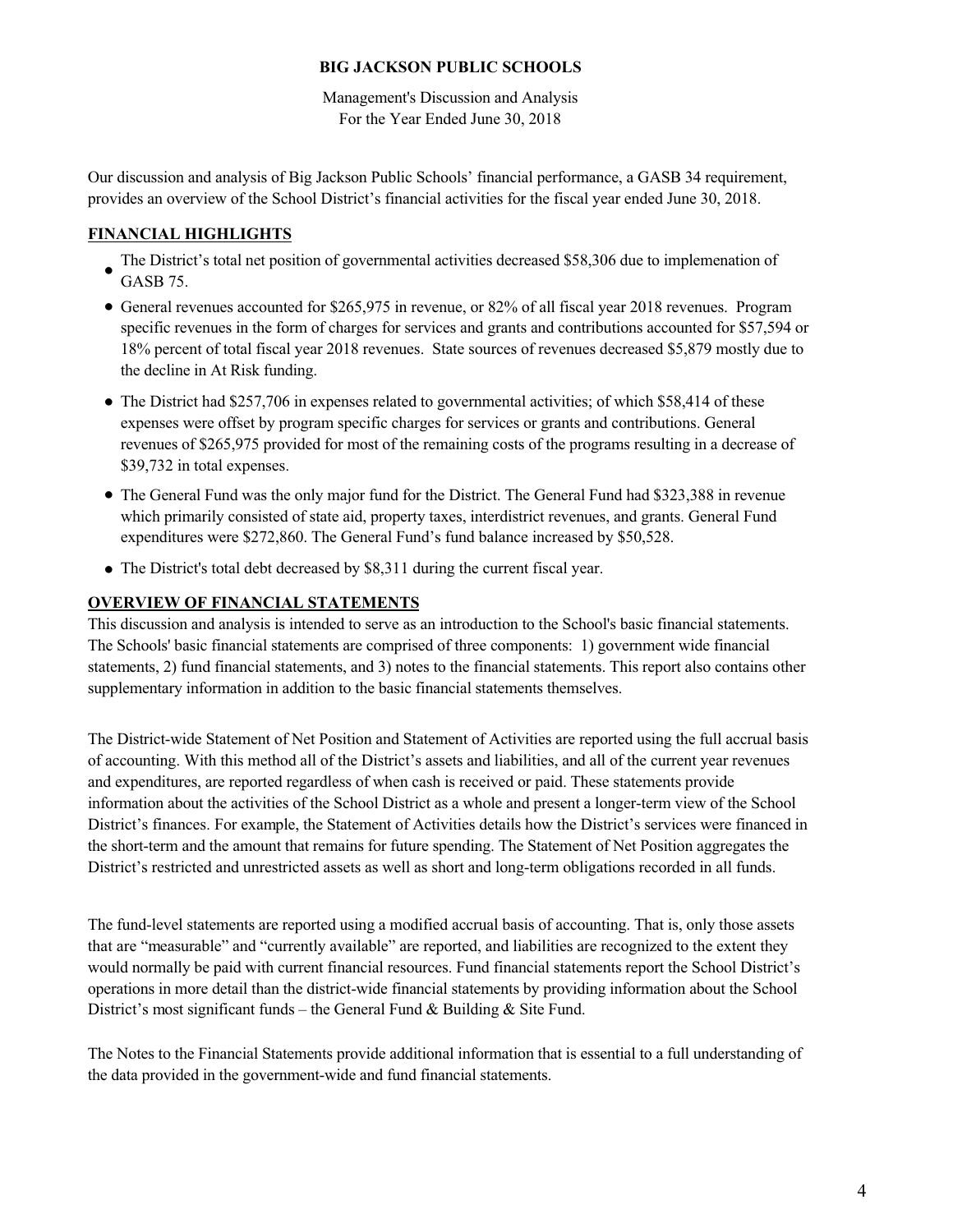# **FINANCIAL POSITION AND RESULTS OF OPERATIONS**

The District's *net position* – the difference between assets and liabilities, as reported in the Statement of Net Position, is one way to measure the School District's financial health, or *financial position* . Over time, increases or decreases in the District's net position, as reported in the Statement of Activities, is one indicator of whether its *financial health* is improving or deteriorating. The relationship between revenues and expenses indicates the School District's *operating results*. However, the School District's goal is to provide services to its students, not to generate profits as commercial entities do. Many other non-financial factors, such as the quality of the education provided and the safety of the schools, must also be considered when assessing the *overall health* of the School District. The prior year column was before the implemenation of GASB 75.

Net Position - The District's combined net position was more on June 30, 2018 than the year before. The following summarizes the net position at fiscal years ended June 30, 2018 and 2017:

| <b>Assets</b>                         | 2018 |            | 2017 |            |  |
|---------------------------------------|------|------------|------|------------|--|
| Current assets                        | \$   | 375,393    | \$   | 309,309    |  |
| Capital assets, net                   |      | 121,719    |      | 136,978    |  |
| Total assets                          |      | 497,112    |      | 446,287    |  |
| <b>Deferred Outflows or Resources</b> |      | 70,711     |      | 50,856     |  |
| <b>Liabilities</b>                    |      |            |      |            |  |
| <b>Current liabilities</b>            |      | 29,175     |      | 12,189     |  |
| <b>Noncurrent Liabilities</b>         |      | 2,190      |      | 10,852     |  |
| Net OPEB Liability                    |      | 117,720    |      |            |  |
| Net Pension Liability                 |      | 340,596    |      | 340,531    |  |
| <b>Total Liabilities</b>              |      | 489,681    |      | 363,572    |  |
| <b>Deferred Inflows or Resources</b>  |      | 96,749     |      | 93,872     |  |
| <b>Net Position</b>                   |      |            |      |            |  |
| Net Investment in Capital Assets      |      | 110,880    |      | 117,828    |  |
| Restricted for Capital Projects       |      | 24,596     |      | 24,415     |  |
| Unrestricted                          |      | (154, 083) |      | (102, 544) |  |
| Total net position                    | \$   | (18,607)   | \$   | 39,699     |  |

#### **Net Position Summary**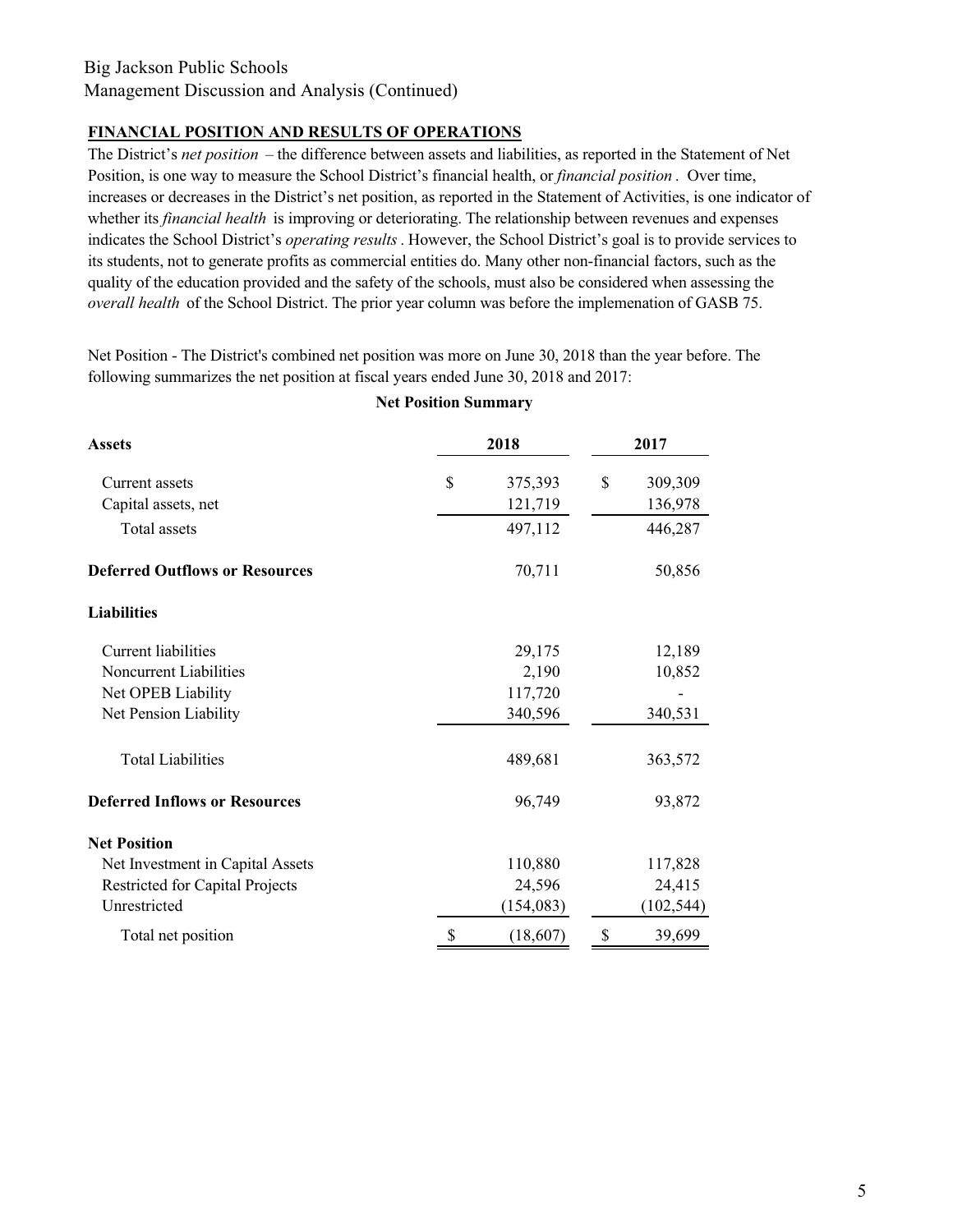## **Results of Operations:**

For the fiscal years ended June 30, 2018 and 2017, the District wide results of operations were:

|                                          | Year Ended<br>2018 |           | Year Ended        |                        |                              |
|------------------------------------------|--------------------|-----------|-------------------|------------------------|------------------------------|
|                                          |                    |           | 2017              |                        |                              |
|                                          |                    | Amount    | $\frac{0}{0}$     | Amount                 | $\frac{0}{0}$                |
| <b>Revenues:</b>                         |                    |           |                   |                        |                              |
| Program Revenues:                        |                    |           |                   |                        |                              |
| Operating Grants/Contr.                  | \$                 | 57,594    | 17.80             | $\mathbb{S}$<br>54,795 | 17.53                        |
| General Revenues:                        |                    |           |                   |                        |                              |
| <b>Property Taxes</b>                    |                    | 231,563   | 71.57             | 224,720                | 71.89                        |
| State Aid                                |                    | 21,599    | 6.68              | 19,614                 | 6.27                         |
| Interest and Other                       |                    | 12,813    | 3.96              | 13,478                 | 4.31                         |
| <b>Total Revenue</b>                     |                    | 323,569   | 100.00            | 312,607                | 100.00                       |
| <b>Expenses:</b>                         |                    |           |                   |                        |                              |
| Instruction                              |                    | 117,441   | 45.57             | 114,711                | 38.57                        |
| <b>Support Services</b>                  |                    |           |                   |                        |                              |
| Improvement of Instruction               |                    | 1,794     | 0.70              | 4,522                  | 1.52                         |
| General Administration                   |                    | 9,931     | 3.85              | 14,039                 | 4.72                         |
| School Administration                    |                    | 26,285    | 10.20             | 41,521                 | 13.96                        |
| <b>Business Services</b>                 |                    | 6,155     | 2.39              | 23,844                 | 8.02                         |
| Operations/Maintenance                   |                    | 42,989    | 16.68             | 43,616                 | 14.66                        |
| <b>Central Services</b>                  |                    | 9,052     | 3.51              | 10,223                 | 3.44                         |
| Pupil Transportation                     |                    | 43,165    | 16.75             | 43,710                 | 14.70                        |
| <b>Total Support Services</b>            |                    | 139,371   | 54.08             | 181,475                | 61.01                        |
| <b>Interest Expense</b>                  |                    | 644       | 0.25              | 976                    | 0.33                         |
| <b>Community Services</b>                |                    | 250       | 0.10              | 276                    | 0.09                         |
| Capital Outlay                           |                    |           | $\qquad \qquad -$ |                        | $\qquad \qquad \blacksquare$ |
| <b>Total Expenses:</b>                   |                    | 257,706   | 100.00            | 297,438                | 100.00                       |
| Change in Net Position                   |                    | 65,863    |                   | 15,169                 |                              |
| <b>Beginning Net Position (Restated)</b> |                    | (84, 470) |                   | 24,530                 |                              |
| <b>Ending Net Position</b>               | \$                 | (18,607)  |                   | \$<br>39,699           |                              |

#### **Debt Administration**

At year-end, the District had \$10,839 in long-term obligations, of which \$8,649 is due within one year. The following table presents a summary of the District's outstanding long-term debt for the fiscal year ended June 30, 2018:

|                 | Governmental<br>Activities |
|-----------------|----------------------------|
| School Bus Loan | 10,839                     |

Additional information on the District's long-term debt can be found in Note J in the financial statements.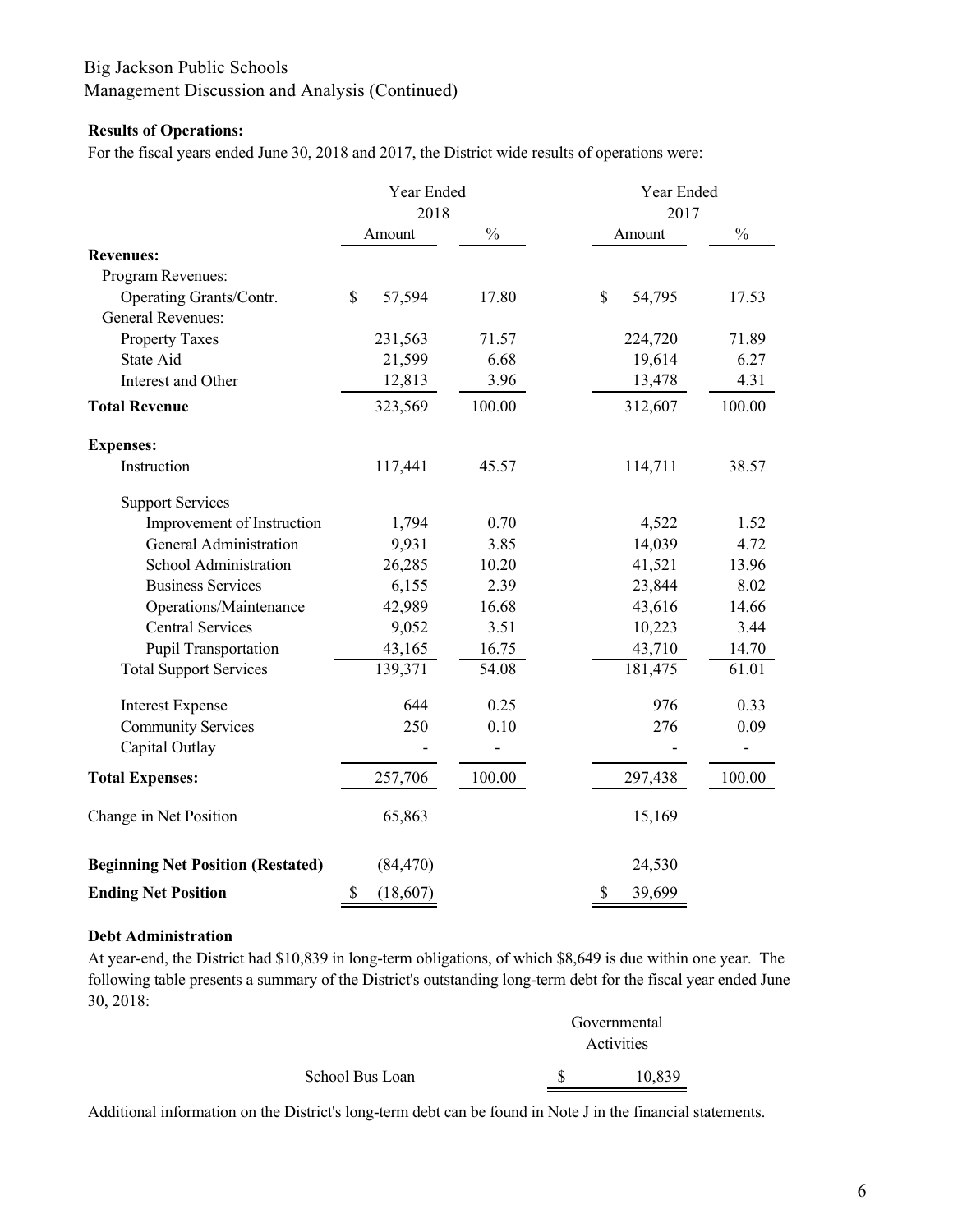# **Depreciation Expense**

GASB 34 requires school Districts to maintain a record of annual depreciation expense and accumulated depreciation. The net increase in accumulated depreciation expense is a reduction in net position.

For fiscal year ended June 30, 2018, accumulated depreciation increased \$15,259. This is the result of the addition of depreciation expense.

Depreciation expense is recorded on a straight-line basis over the estimated useful lives of assets. In accordance with generally accepted accounting principles (GAAP), depreciation expense is recorded based on the original cost of the asset less an estimated salvage value.

One way to think of depreciation expense is that in order to maintain net position at the same level, acquisitions of capital outlay and capitalized major maintenance projects would have to equal the annual depreciation expense. In other words, to stay even in net position the District would have had to purchase and capitalize \$15,259 in assets during the year.

## **Capital Outlay Acquisitions**

There were no capital outlay acquisitions during the fiscal year. Netted with accumulated depreciation, net investment in capital assets (i.e., net book value) decreased by \$15,259 during the year.

Since accumulated depreciation is based on original cost, it does not take into consideration inflation. As a result, the actual investment in capital outlay would have to be more than depreciation expense in order to maintain assets at the same level of maintenance and upkeep.

#### **Property Taxes levied for General Operations (General Fund Property Taxes)**

The District levies 18 mills of property tax for operations (General Fund) on Non-Homestead Properties. Under Michigan law, the taxable levy is based on the taxable valuation of properties. Annually, the taxable valuation increase in property values is capped at the rate of the prior year's CPI increase or 5%, whichever is less. At the time of sale, a property's taxable valuation is readjusted to the State Equalized Value, which is, theoretically, 50% of the market value.

The following summarizes the District's non-homestead levy the past five years:

|             | Non-Homestead | $%$ Change      |
|-------------|---------------|-----------------|
| Fiscal Year | Levy          | from Prior Year |
| 2017-2018   | 229,820       | $2.56\%$        |
| 2016-2017   | 224,087       | 2.87%           |
| 2015-2016   | 217,829       | 15.77%          |
| 2014-2015   | 188,150       | $-1.79\%$       |
| 2013-2014   | 191,583       | $-8.86\%$       |
| 2012-2013   | 210,213       | 7.68%           |

#### **Property Taxes levied for Building and Site Sinking Fund:**

The District's Building and Site sinking fund levy, which is used for capital improvements, is based on the taxable valuation of all properties: homestead and non-homestead. For 2017-2018, there was no levy for the District's Building and Site sinking fund, therefore, no tax revenues were collected.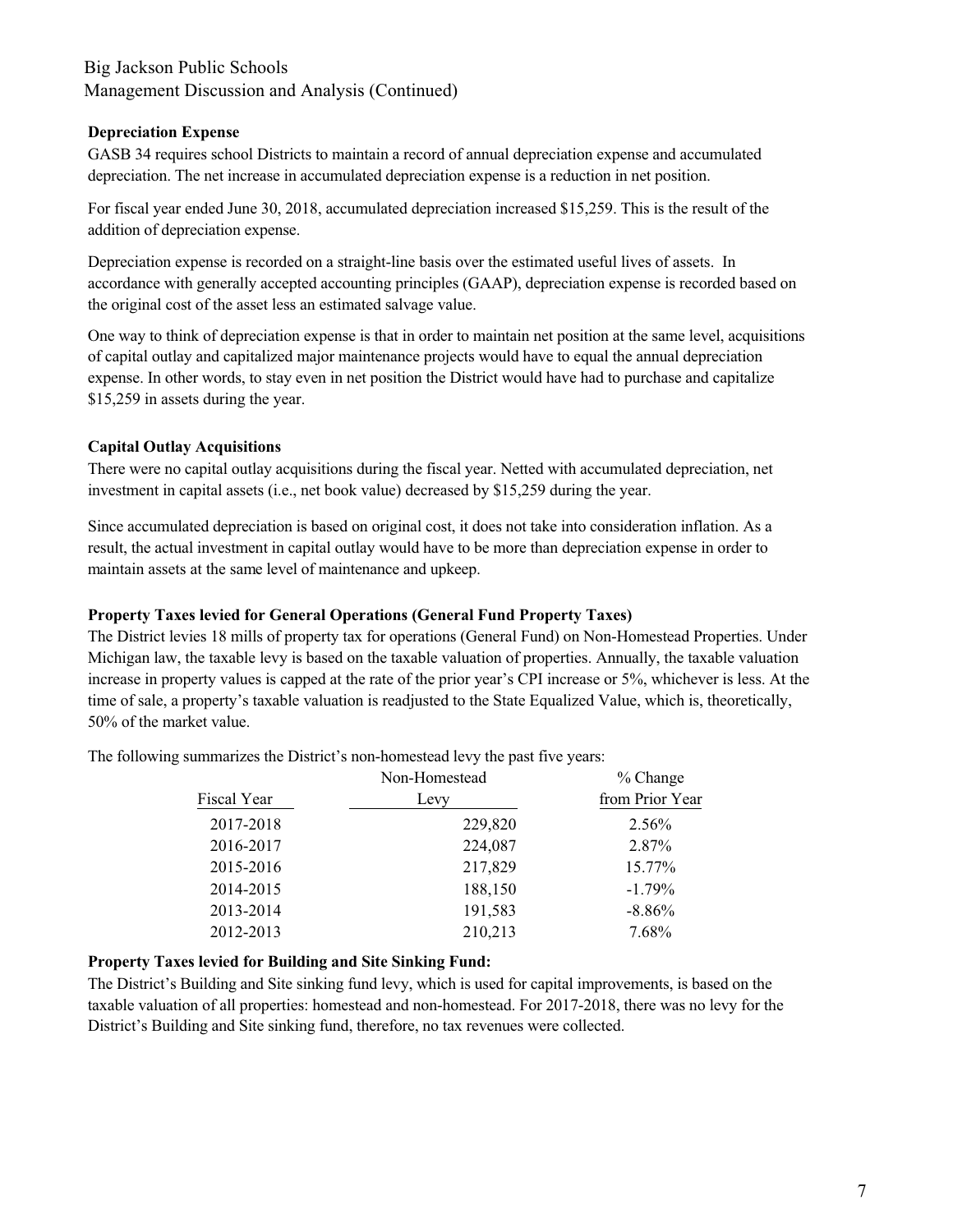# **State of Michigan Aid, Unrestricted**

State of Michigan aid, unrestricted is determined by the following variables:

- a. State of Michigan State Aid Act per student foundation allowance
- b. Student Enrollment – Blended using 90% of the fall count day plus 10% of the prior year winter count day.
- c. The District's non-homestead levy

#### **Per Student, Foundation Allowance:**

Annually, the State of Michigan sets the per student foundation allowance. The Big Jackson Public Schools foundation allowance was \$7,631 per student for the 2017-2018 school year. This is an increase from the 2016- 2017 foundation allowance per student of \$120. The District's student enrollment for the fall count of 2017- 2018 was 13 students. However, due to the very low student count, the District's property taxes are sufficient to cover the amount of the foundation allowance, resulting in no State Aid other than categorical funding.

Student Membership (using three-year blending):

|           |                    | FTE Change from |
|-----------|--------------------|-----------------|
|           | <b>Student FTE</b> | Prior Year      |
| 2017-2018 | 18.23              | (6)             |
| 2016-2017 | 24.54              | (9)             |
| 2015-2016 | 33.40              | (4)             |
| 2014-2015 | 37.38              | (9)             |
| 2013-2014 | 45.93              | 10              |
| 2012-2013 | 35.75              | (2)             |
|           |                    |                 |

#### **General Fund Budgetary Highlights:**

Over the course of the year, the School District revises its budget as it attempts to deal with changes in revenues and expenditures. State law requires that the budget be amended to ensure that expenditures do not exceed appropriations. A schedule showing the School District's original and final budget amounts compared with amounts actually paid and received is provided in required supplemental information of these financial statements.

| <b>General Fund Revenues:</b>      |     |           |               |
|------------------------------------|-----|-----------|---------------|
| Total Revenues Original Budget     |     | \$272,900 |               |
| <b>Total Revenues Final Budget</b> |     | 341,216   |               |
| Increase in Budgeted Revenues      | SS. |           | 68,316 25.03% |

The District's increase in the Budgeted Revenues were a result of receiving notification of increased funding for the Rural Education Achievement Program (REAP) and Title grants, including the Title IV grant which is funding the Arts programing in coordination of the Newaygo County Council for the Arts.

The District's final general fund actual revenues were lower than the final budgeted revenues by \$17,828, a variance of 5.22%.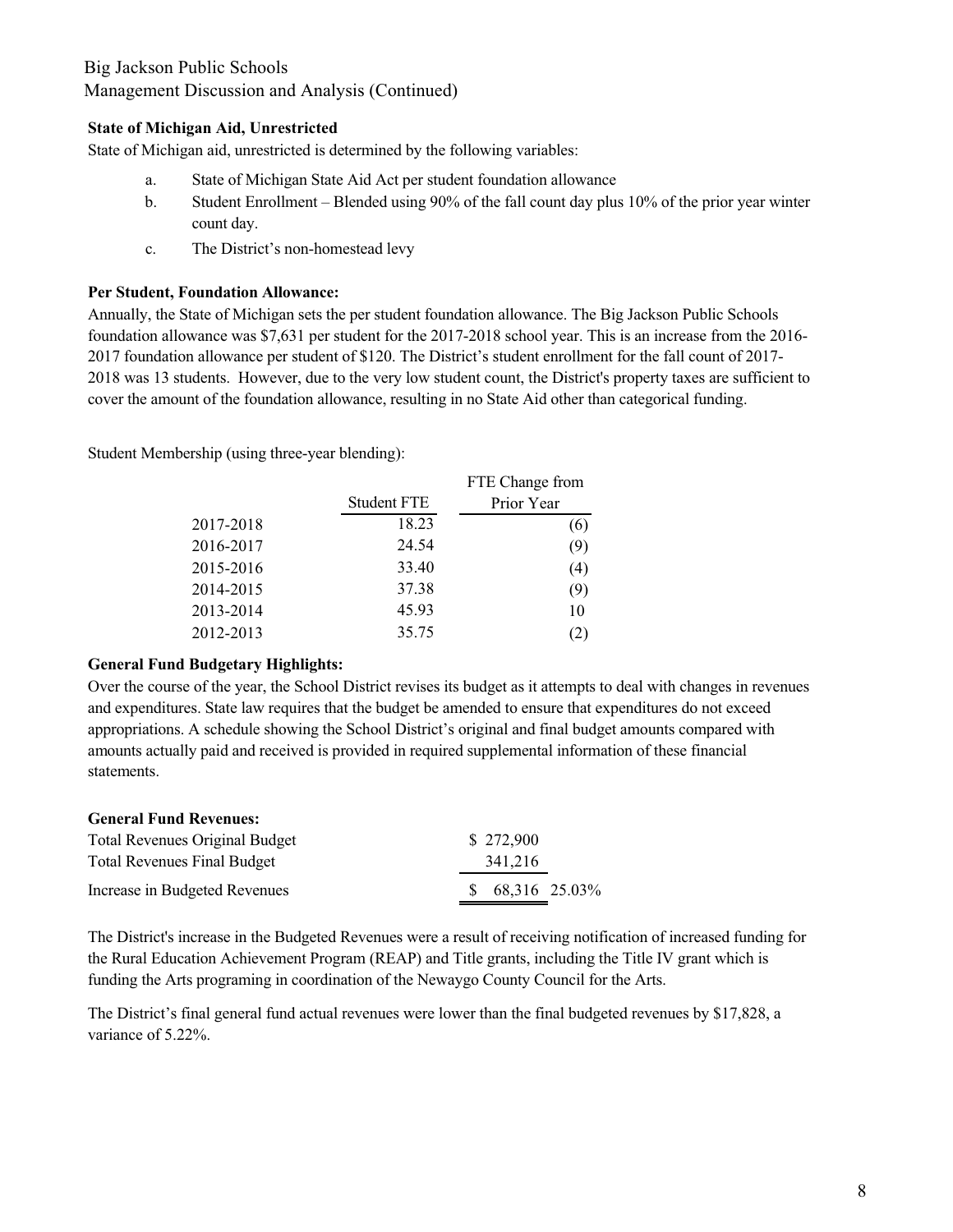| <b>General Fund Expenditures:</b>      |         |               |
|----------------------------------------|---------|---------------|
| Total Expenditures Original Budget     | 271.426 |               |
| <b>Total Expenditures Final Budget</b> | 336.509 |               |
| Increase in Budgeted Expenditures      |         | 65.083 23.98% |

The District's final general fund actual expenditures were under the final budget by \$63,649, a positive variance of 18.91%.

The Final expenditure budget reflects the following material changes from the original budget:

- Increase in Compensatory Education Expenditures of \$27,060
- Increase in School Administration Expenditures of \$6,005
- Increase in Operation & Maintenance Expenditures of \$9,393
- Increase in Improvement of Instruction Expenditures of \$5,456
- Increase in Central Services Expenditures of \$2,881
- Increase in Transportation Services Expenditures of \$7,028
- Decrease in Debt Service Expenditures of \$1,900

# **ECONOMIC FACTORS AND NEXT YEAR'S BUDGET AND RATES**

Many factors were considered by the District's administration during the process of developing the fiscal year 2018-2019 budget. The primary factor was the District's student population. Due to a very low student count (see Per Student, Foundation Allowance section), the District is only getting a few Categorical State Aid revenues such as Section 147 (a & c) MPSERS Cost Offset and UAAL Rate Stabilization funding. Also considered in the development of the budget is the local economy. Budgeted expenditures in the General Fund are \$313,174, which is a 20% increase from 2017-2018 actual expenditures. The most significant increase is due to budgeting for the Maintenance and Transportation departments. The budget for 2018-19 reflect potential costs for repairs and maintenance which the District did not experience costs for in fiscal year 2017-18. The Capital Project Fund has budgeted for \$5,000 of expenditures. There were no Capital Project Funds expended in the 2017-18 year.

#### **CONTACTING THE DISTRICT'S FINANCIAL MANAGEMENT**

This financial report is designed to provide our citizens, taxpayers, investors and creditors with a general overview of the District's finances and to demonstrate the District's accountability for the resources it receives. If you have any questions about this report or need additional information, contact the Big Jackson Public Schools, 4020 13 Mile Road, Paris, MI 49338.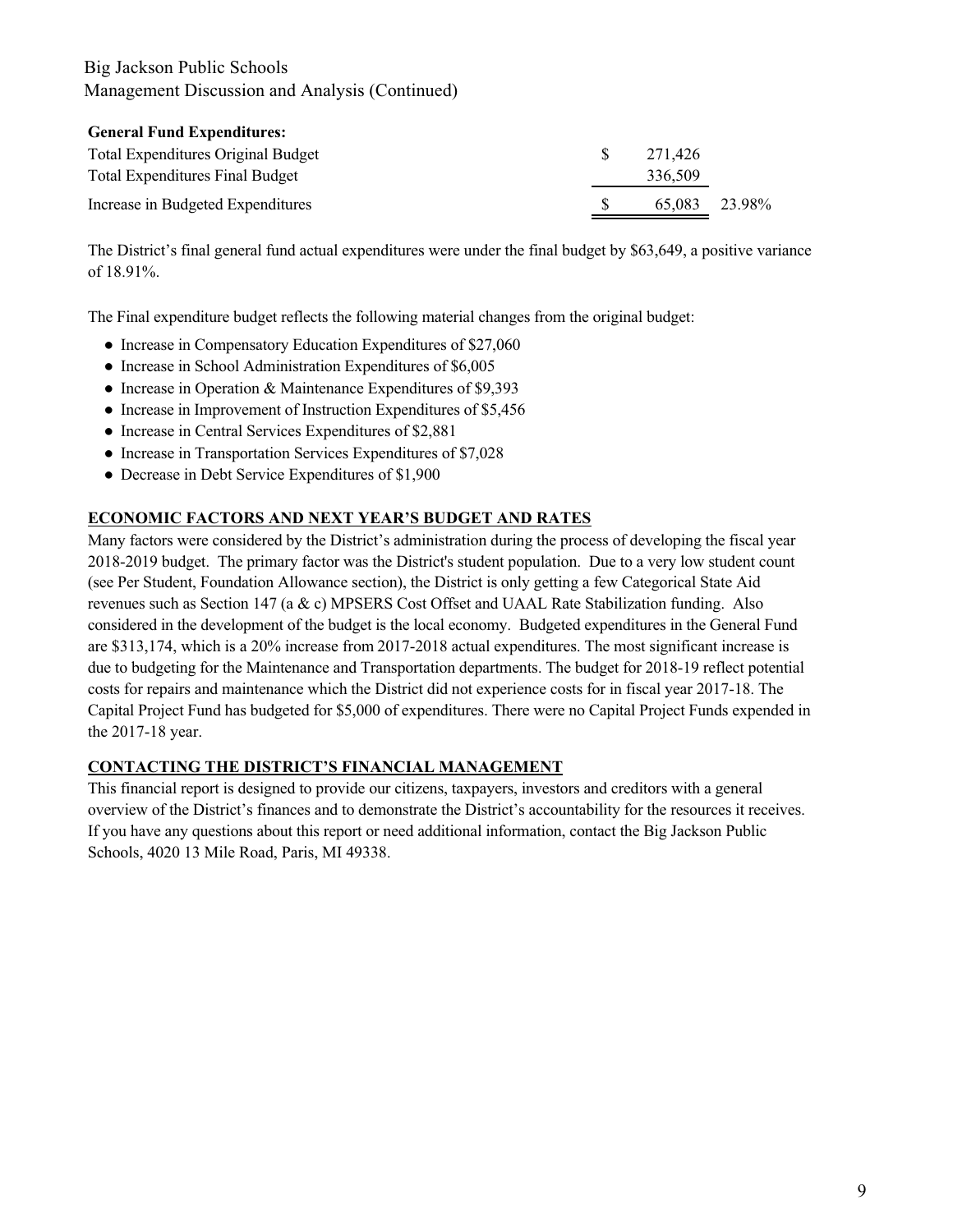# Statement of Net Position June 30, 2018

|                                             | Governmental<br>Activities |
|---------------------------------------------|----------------------------|
| <b>Assets</b>                               |                            |
| <b>Current Assets:</b>                      |                            |
| Cash/Investments                            | \$<br>344,799              |
| <b>Accounts Receivable</b>                  | 564                        |
| Due From Other Governmental Units           | 30,030                     |
| <b>Total Current Assets</b>                 | 375,393                    |
| <b>Noncurrent Assets:</b>                   |                            |
| Land & Improvements                         | 18,744                     |
| Buildings & Improvements                    | 103,062                    |
| Buses & Other Vehicles                      | 54,396                     |
| Furniture & Equipment                       | 92,259                     |
| Less: Accumulated Depreciation              | (146, 742)                 |
| <b>Total Noncurrent Assets</b>              | 121,719                    |
| <b>Total Assets</b>                         | 497,112                    |
| <b>Deferred Outflows of Resources</b>       |                            |
| <b>Related to Pensions</b>                  | 62,765                     |
| Related to OPEB                             | 7,946                      |
| <b>Total Deferred Outflows of Resources</b> | 70,711                     |
| <b>Liabilities</b>                          |                            |
| <b>Current Liabilities:</b>                 |                            |
| <b>Accounts Payable</b>                     | 2,414                      |
| <b>Accrued Payroll Liabilities</b>          | 16,447                     |
| <b>Accrued Compensated Absences</b>         | 1,665                      |
| Due Within One Year                         | 8,649                      |
| <b>Total Current Liabilities</b>            | 29,175                     |
| Non-Current Liabilities                     |                            |
| Due in More Than One Year                   | 2,190                      |
| Net Pension Liability                       | 340,596                    |
| Net OPEB Liability                          | 117,720                    |
| <b>Total Non-Current Liabilities</b>        | 460,506                    |
| <b>Total Liabilities</b>                    | 489,681                    |
| <b>Deferred Inflows of Resources</b>        |                            |
| <b>Related to Pensions</b>                  | 89,138                     |
| Related to OPEB                             | 7,611                      |
| <b>Total Deferred Inflows of Resources</b>  | 96,749                     |
| <b>Net Position</b>                         |                            |
| Net Investment in Capital Assets            | 110,880                    |
| <b>Restricted for Capital Projects</b>      | 24,596                     |
| Unrestricted                                | (154, 083)                 |
| <b>Total Net Position</b>                   | \$<br>(18,607)             |

See Independent Auditor's Report and Accompanying Notes 10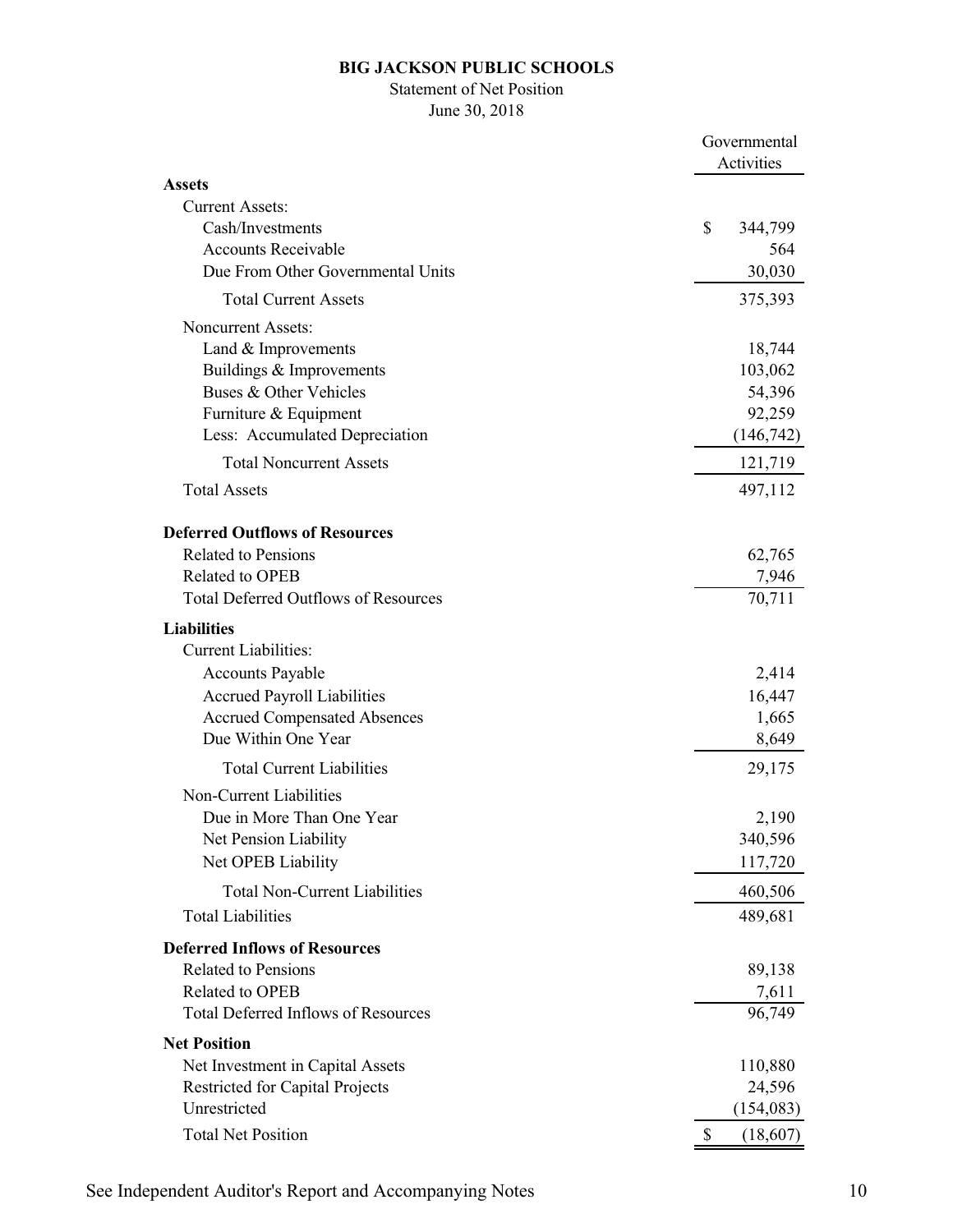# Statement of Activities For the Year Ended June 30, 2018

| Functions/Programs             |                       |                                                                     |      | Program Revenues        |                           |                             | Net (Expenses)<br>Revenue |                          |
|--------------------------------|-----------------------|---------------------------------------------------------------------|------|-------------------------|---------------------------|-----------------------------|---------------------------|--------------------------|
|                                |                       | Expenses                                                            |      | Charges for<br>Services |                           | Grants and<br>Contributions |                           | Government<br>Activities |
| <b>Governmental Activities</b> |                       |                                                                     |      |                         |                           |                             |                           |                          |
| Instruction:                   |                       |                                                                     |      |                         |                           |                             |                           |                          |
| <b>Regular Instruction</b>     | \$                    | 117,441                                                             | $\$$ |                         | $\boldsymbol{\mathsf{S}}$ | 52,477                      | \$                        | (64, 964)                |
| <b>Support Services:</b>       |                       |                                                                     |      |                         |                           |                             |                           |                          |
| Improvement of Instruction     |                       | 1,794                                                               |      |                         |                           | 3,684                       |                           | 1,890                    |
| <b>General Administration</b>  |                       | 9,931                                                               |      |                         |                           |                             |                           | (9, 931)                 |
| School Administration          |                       | 26,285                                                              |      |                         |                           |                             |                           | (26, 285)                |
| <b>Business Services</b>       |                       | 6,155                                                               |      |                         |                           |                             |                           | (6,155)                  |
| Operations & Maintenance       |                       | 42,989                                                              |      |                         |                           |                             |                           | (42,989)                 |
| <b>Central Services</b>        |                       | 9,052                                                               |      |                         |                           | 1,433                       |                           | (7,619)                  |
| <b>Pupil Transportation</b>    |                       | 43,165                                                              |      |                         |                           |                             |                           | (43, 165)                |
| <b>Total Support Services</b>  |                       | 139,371                                                             |      |                         |                           | 5,117                       |                           | (134, 254)               |
| Interest on Long-Term Debt     |                       | 644                                                                 |      |                         |                           |                             |                           | (644)                    |
| <b>Community Services</b>      |                       | 250                                                                 |      |                         |                           |                             |                           | (250)                    |
| <b>Total School District</b>   | \$                    | 257,706                                                             | \$   |                         | \$                        | 57,594                      |                           | (200, 112)               |
| <b>General Revenues</b>        | <b>Property Taxes</b> |                                                                     |      |                         |                           |                             |                           |                          |
|                                |                       | <b>General Purposes</b><br>State and Federal Aids Not Restricted To |      |                         |                           |                             |                           | 231,563                  |
|                                |                       | General                                                             |      |                         |                           |                             |                           | 21,599                   |
|                                |                       | Interest and Investment Earnings                                    |      |                         |                           |                             |                           | 2,552                    |
|                                | Miscellaneous         |                                                                     |      |                         |                           |                             |                           | 10,261                   |
|                                |                       |                                                                     |      |                         |                           |                             |                           |                          |
|                                |                       | <b>Total General Revenues</b>                                       |      |                         |                           |                             |                           | 265,975                  |
|                                |                       | Change in Net Position                                              |      |                         |                           |                             |                           | 65,863                   |
|                                |                       | Net Position - Beginning of Year (Restated)                         |      |                         |                           |                             |                           | (84, 470)                |
|                                |                       | Net Position - Ending of Year                                       |      |                         |                           |                             | \$                        | (18,607)                 |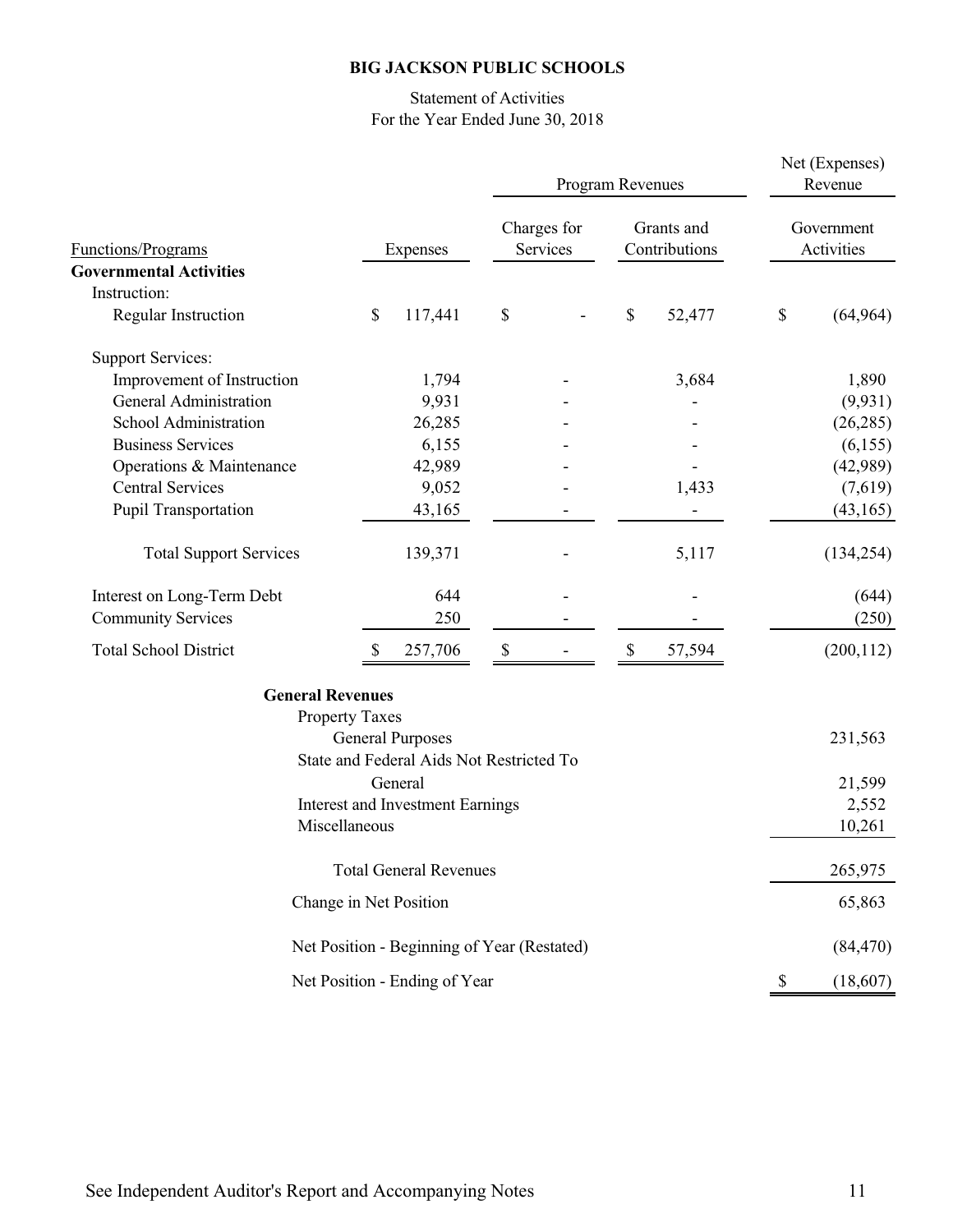# Balance Sheet - Governmental Funds June 30, 2018

|                                                   | General<br>Fund |         |    | Non-Major<br>Governmental<br>Fund |    | Total<br>Governmental<br>Funds |  |
|---------------------------------------------------|-----------------|---------|----|-----------------------------------|----|--------------------------------|--|
| <b>Assets</b>                                     |                 |         |    |                                   |    |                                |  |
| Cash/Investments                                  | \$              | 320,203 | \$ | 24,596                            | \$ | 344,799                        |  |
| <b>Accounts Receivable</b>                        |                 | 564     |    |                                   |    | 564                            |  |
| Due From Other Governmental Units                 |                 | 30,030  |    |                                   |    | 30,030                         |  |
| <b>Total Assets</b>                               |                 | 350,797 | S  | 24,596                            | S  | 375,393                        |  |
| <b>Liabilities and Fund Equity</b><br>Liabilities |                 |         |    |                                   |    |                                |  |
| <b>Accounts Payable</b>                           | \$              | 2,414   | \$ |                                   | \$ | 2,414                          |  |
| <b>Accrued Payroll Liabilities</b>                |                 | 16,447  |    |                                   |    | 16,447                         |  |
| <b>Total Liabilities</b>                          |                 | 18,861  |    |                                   |    | 18,861                         |  |
| Fund Equity                                       |                 |         |    |                                   |    |                                |  |
| Restricted for Capital Projects                   |                 |         |    | 24,596                            |    | 24,596                         |  |
| Unassigned                                        |                 | 331,936 |    |                                   |    | 331,936                        |  |
| <b>Total Fund Equity</b>                          |                 | 331,936 |    | 24,596                            |    | 356,532                        |  |
| <b>Total Liabilities and Fund Equity</b>          | S               | 350,797 | \$ | 24,596                            | S  | 375,393                        |  |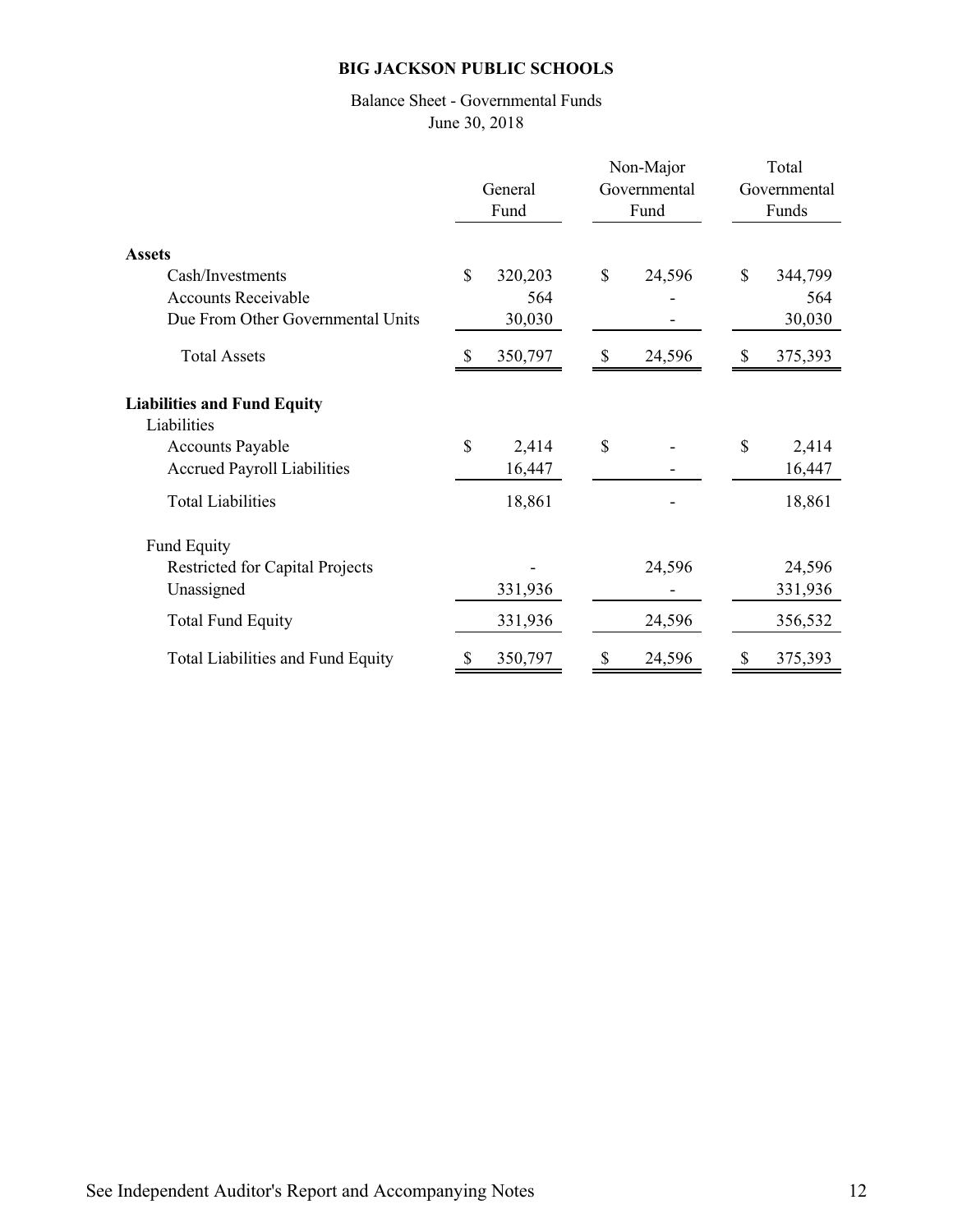# Reconciliation of the Balance Sheet of Governmental Funds to the Statement of Net Position For the Year Ended June 30, 2018

| <b>Total Governmental Fund Balances</b>                                                                                                                                                                                |            | $\mathbb{S}$ | 356,532    |
|------------------------------------------------------------------------------------------------------------------------------------------------------------------------------------------------------------------------|------------|--------------|------------|
| Total Net Position reported for governmental activities in the statement<br>of Net Position are different from the amount reported as total<br>governmental funds fund balance because:                                |            |              |            |
| Deferred Outflows of Resources - Related to Pensions                                                                                                                                                                   |            |              | 62,765     |
| Deferred Outflows of Resources - Related to OPEB                                                                                                                                                                       |            |              | 7,946      |
| Deferred Inflows of Resources - Related to Pensions                                                                                                                                                                    |            |              | (89, 138)  |
| Deferred Inflows of Resources - Related to OPEB                                                                                                                                                                        |            |              | (7,611)    |
| Capital assets used in governmental activities are not financial resources<br>and therefore are not reported in the fund statements. Amounts reported<br>for governmental activities in the statement of Net Position: |            |              |            |
| Governmental Capital Asset                                                                                                                                                                                             | 268,461    |              |            |
| Governmental Accumulated Depreciation                                                                                                                                                                                  | (146, 742) |              | 121,719    |
| Long-term liabilities, including notes payable, are not due in the current<br>period and, therefore, are not reported in the fund statements.                                                                          |            |              |            |
| Note Payable                                                                                                                                                                                                           |            |              | (10, 839)  |
| <b>Compensated Absences</b>                                                                                                                                                                                            |            |              | (1,665)    |
| Net OPEB Liability                                                                                                                                                                                                     |            |              | (117,720)  |
| Net Pension Liability                                                                                                                                                                                                  |            |              | (340, 596) |
| <b>Total Net Position - Governmental Activities:</b>                                                                                                                                                                   |            | S            | (18,607)   |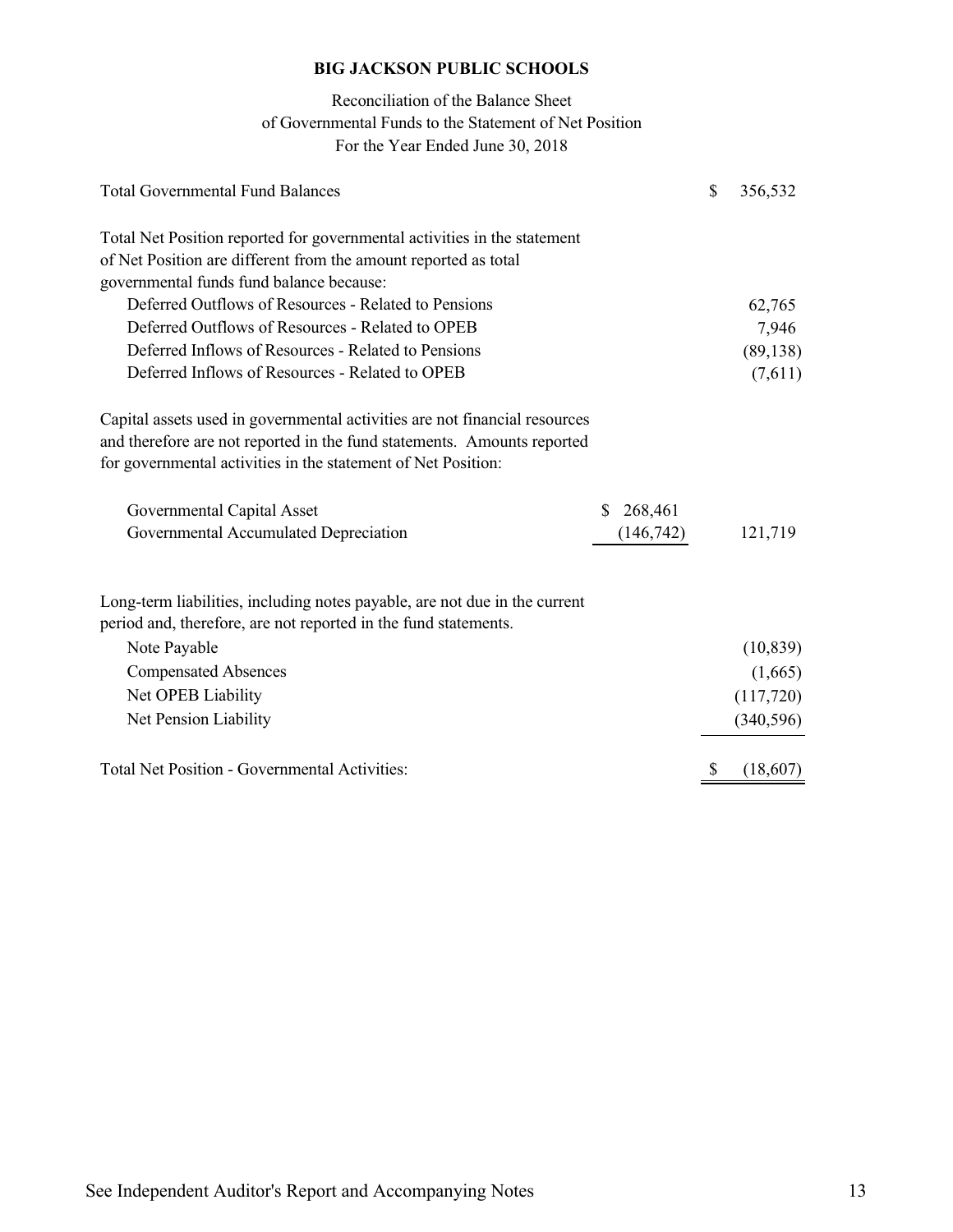# Statement of Revenues, Expenditures and Change For the Year Ended June 30, 2018 in Fund Balances - Governmental Funds

|                                        | General<br>Fund |             | Non-Major<br>Governmental<br>Fund | Total<br>Governmental<br>Funds |
|----------------------------------------|-----------------|-------------|-----------------------------------|--------------------------------|
| <b>Revenues</b>                        |                 |             |                                   |                                |
| <b>Local Sources</b>                   | \$<br>234,876   | \$          | 181                               | \$<br>235,057                  |
| <b>State Sources</b>                   | 25,146          |             |                                   | 25,146                         |
| <b>Federal Sources</b>                 | 59,626          |             |                                   | 59,626                         |
| <b>Interdistrict Sources</b>           | 3,740           |             |                                   | 3,740                          |
| <b>Total Revenues</b>                  | 323,388         |             | 181                               | 323,569                        |
| <b>Expenditures</b>                    |                 |             |                                   |                                |
| Instruction                            |                 |             |                                   |                                |
| Elementary                             | 85,853          |             |                                   | 85,853                         |
| Compensatory Education                 | 33,282          |             |                                   | 33,282                         |
| <b>Special Education</b>               | 2,691           |             |                                   | 2,691                          |
| <b>Total Instruction</b>               | 121,826         |             |                                   | 121,826                        |
| <b>Support Services:</b>               |                 |             |                                   |                                |
| <b>General Administration</b>          | 11,575          |             |                                   | 11,575                         |
| School Administration                  | 26,285          |             |                                   | 26,285                         |
| <b>Business Services</b>               | 6,155           |             |                                   | 6,155                          |
| Operations & Maintenance               | 44,956          |             |                                   | 44,956                         |
| Improvement of Instruction             | 3,804           |             |                                   | 3,804                          |
| <b>Central Services</b>                | 9,052           |             |                                   | 9,052                          |
| <b>Pupil Transportation</b>            | 40,002          |             |                                   | 40,002                         |
| <b>Total Supportive Services</b>       | 141,829         |             |                                   | 141,829                        |
| <b>Community Services</b>              | 250             |             |                                   | 250                            |
| Debt Service                           | 8,955           |             |                                   | 8,955                          |
| <b>Total Expenditures</b>              | 272,860         |             |                                   | 272,860                        |
| <b>Excess of Revenues Over</b>         |                 |             |                                   |                                |
| Expenditures / Change in Fund Balances | 50,528          |             | 181                               | 50,709                         |
| Fund Balance - July 1, 2017            | 281,408         |             | 24,415                            | 305,823                        |
| Fund Balance - June 30, 2018           | \$<br>331,936   | $\mathbb S$ | 24,596                            | \$<br>356,532                  |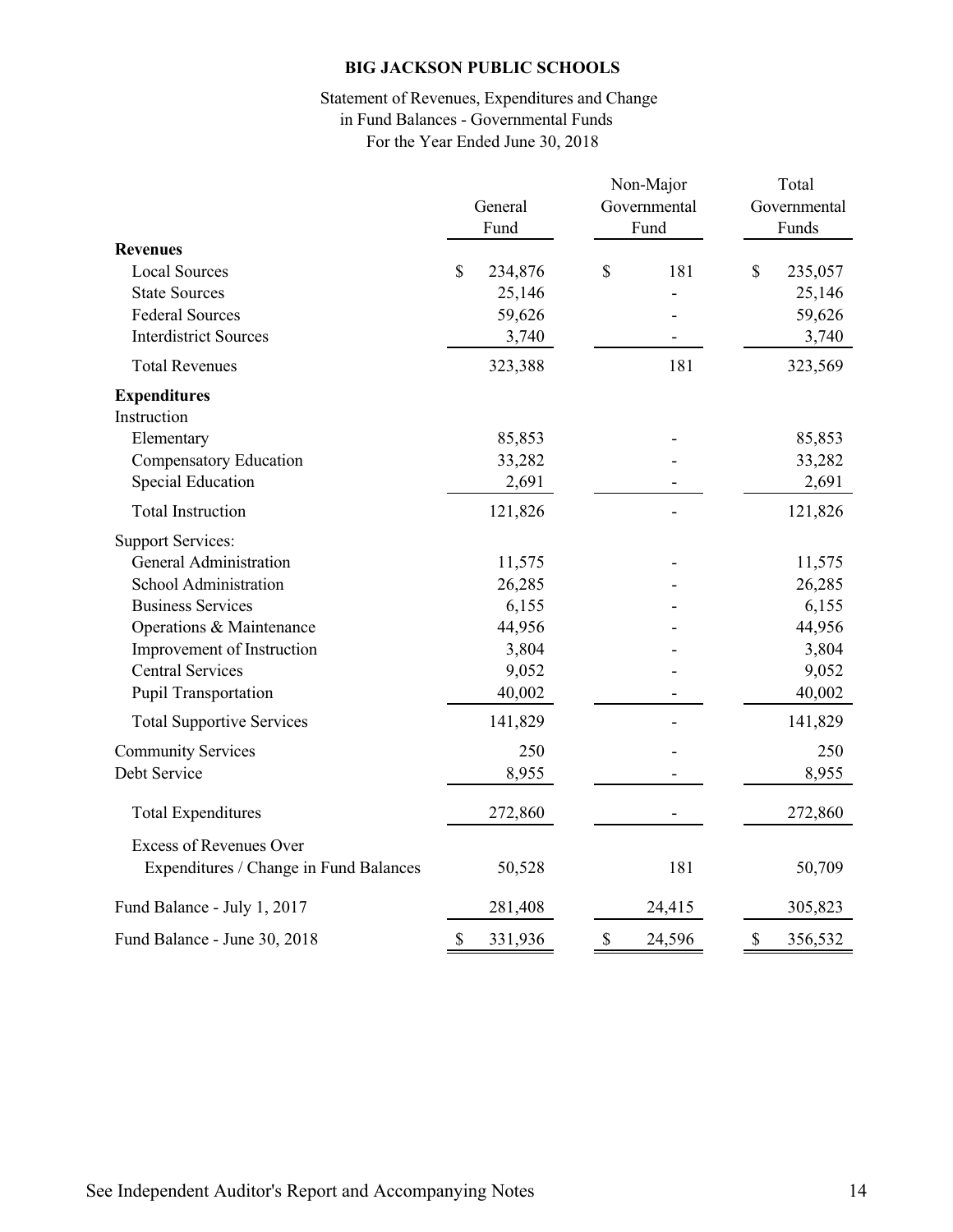# Reconciliation of Statement of Revenues, Expenditures and Change in Fund Balances of Governmental Funds to the Statement of Activities For the Year Ended June 30, 2018

| Net Change in Fund Balances - Total Governmental Funds                                                                                                                                                                                                                                                                                                                                              |          | $\mathbb{S}$ | 50,709   |
|-----------------------------------------------------------------------------------------------------------------------------------------------------------------------------------------------------------------------------------------------------------------------------------------------------------------------------------------------------------------------------------------------------|----------|--------------|----------|
| Amounts reported for governmental activities in the statement of activities are<br>different because:                                                                                                                                                                                                                                                                                               |          |              |          |
| The acquisition of capital assets are reported in the governmental funds as<br>expenditures. However, for governmental activities those costs are shown in<br>the statement of Net Position and allocated over their estimated useful lives as<br>annual depreciation expense                                                                                                                       |          |              |          |
| Depreciation expense reported in the statement of activities                                                                                                                                                                                                                                                                                                                                        | (15,259) |              | (15,259) |
| The issuance of long-term debt provides current financial resources to<br>governmental funds, while the repayment of principal of long-term debt<br>consumes the current financial resources of governmental funds. Neither<br>transaction, however, has any effect on net position. The effect of these<br>differences is the treatment of long-term debt and related items and are as<br>follows: |          |              |          |
| Payments on principal of long-term debt                                                                                                                                                                                                                                                                                                                                                             |          |              | 8,311    |
| Compensated absences are reported on the accrual method in the statement of<br>activities, and recorded as an expenditure when financial resources are used in<br>the governmental funds:                                                                                                                                                                                                           |          |              |          |
| Change in Accrued Compensated Absences                                                                                                                                                                                                                                                                                                                                                              |          |              | (1,260)  |
| Some expenses reported in the statement of activities do not require the use of<br>current financial resources and, therefore, are not reported as expenditures in<br>the governmental funds:                                                                                                                                                                                                       |          |              |          |
| Pension related items                                                                                                                                                                                                                                                                                                                                                                               | 16,278   |              |          |
| <b>OPEB</b> related items                                                                                                                                                                                                                                                                                                                                                                           | 7,084    |              | 23,362   |
| Change in Net Position - Governmental Activities                                                                                                                                                                                                                                                                                                                                                    |          |              | \$65,863 |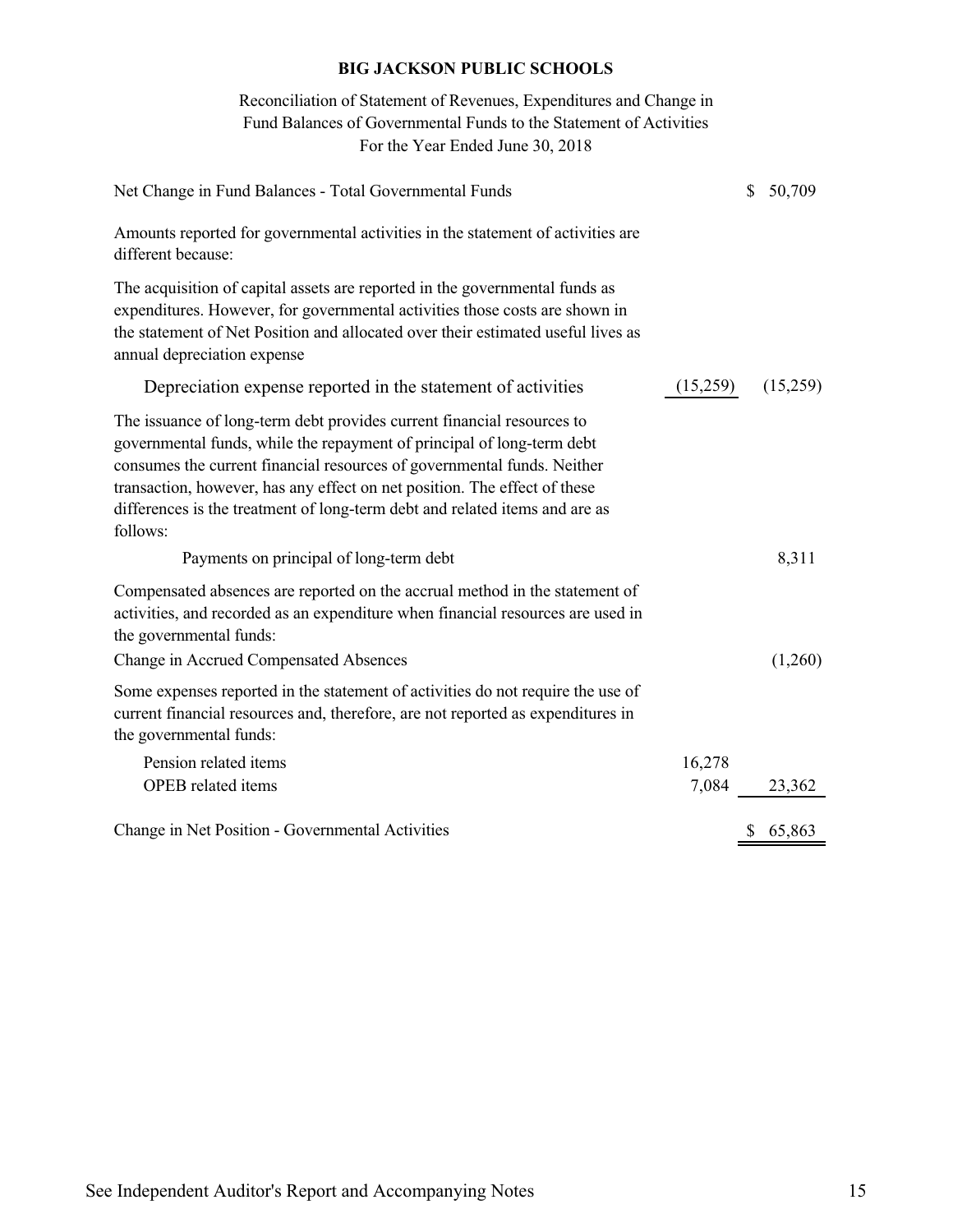Notes to the Financial Statements For the Year Ended June 30, 2018

#### NOTE A SUMMARY OF SIGNIFICANT ACCOUNTING POLICIES

The financial statements of the Big Jackson Public School District have been prepared in conformity with accounting principles generally accepted in the United States of America as applied to government units. The Governmental Accounting Standards Board (GASB) is the accepted standard-setting body for establishing governmental accounting and financial reporting principles.

The more significant of the District's accounting policies are described below.

#### 1. Reporting Entity

Big Jackson Public Schools is located in Newaygo County, Michigan. The School District provides educational services to approximately 45 students. The School District is governed by a School Board consisting of five board members all of whom are elected by School District residents.

Big Jackson School's mission statement reads as follows: Big Jackson School is committed to provide, with the help of parents, students and the community, a nurturing, safe, high quality, effective environment for learning. The school is dedicated to ensuring the uniqueness, dignity, and worth of each individual and committed to developing a positive self-image - expecting that all students will become responsible contributing members of society.

The financial reporting entity consists of a primary government and its component units. The District is a primary government because it is a special-purpose government that has a separately elected governing body, is legally separate, and is fiscally independent of other state or local governments. Furthermore, there are no component units combined with the District for financial statement presentation purposes, and the District is not included in any other governmental reporting entity. Consequently, the District's financial statements include the funds of those organizational entities for which its elected governing board is financially accountable. The District's major operations include education, pupil transportation and construction and maintenance of District facilities.

#### 2. Government-Wide and Fund Financial Statements

The government-wide financial statements (i.e., the statement of Net Position and the statement of activities) present financial information about the District as a whole. The reported information includes all of the nonfiduciary activities of the District. For the most part, the effect of interfund activity has been removed from these statements. These statements are to distinguish between the governmental and business-type activities of the District. Governmental activities normally are supported by taxes and intergovernmental revenues, and are reported separately from business-type activities, which rely to a significant extent on fees and charges for support. The District does not have any business-type activities.

The statement of activities demonstrates the degree to which the direct expenses of a given function or segment are offset by program revenues. *Direct expenses* are those that are clearly identifiable with a specific function or segment. Program revenues include: 1) charges to customers or applicants who purchase, use, or directly benefit from goods, services, or privileges provided by a given function or segment and 2) grants and contributions that are restricted to meeting the operational or capital requirements of a particular function or segment. Taxes, State and County aid, and other items not included among program revenues are reported instead as general revenues.

Separate financial statements are provided for governmental funds and fiduciary funds, even though the latter is excluded from the government-wide financial statements. Major individual governmental funds are reported as separate columns in the fund financial statements.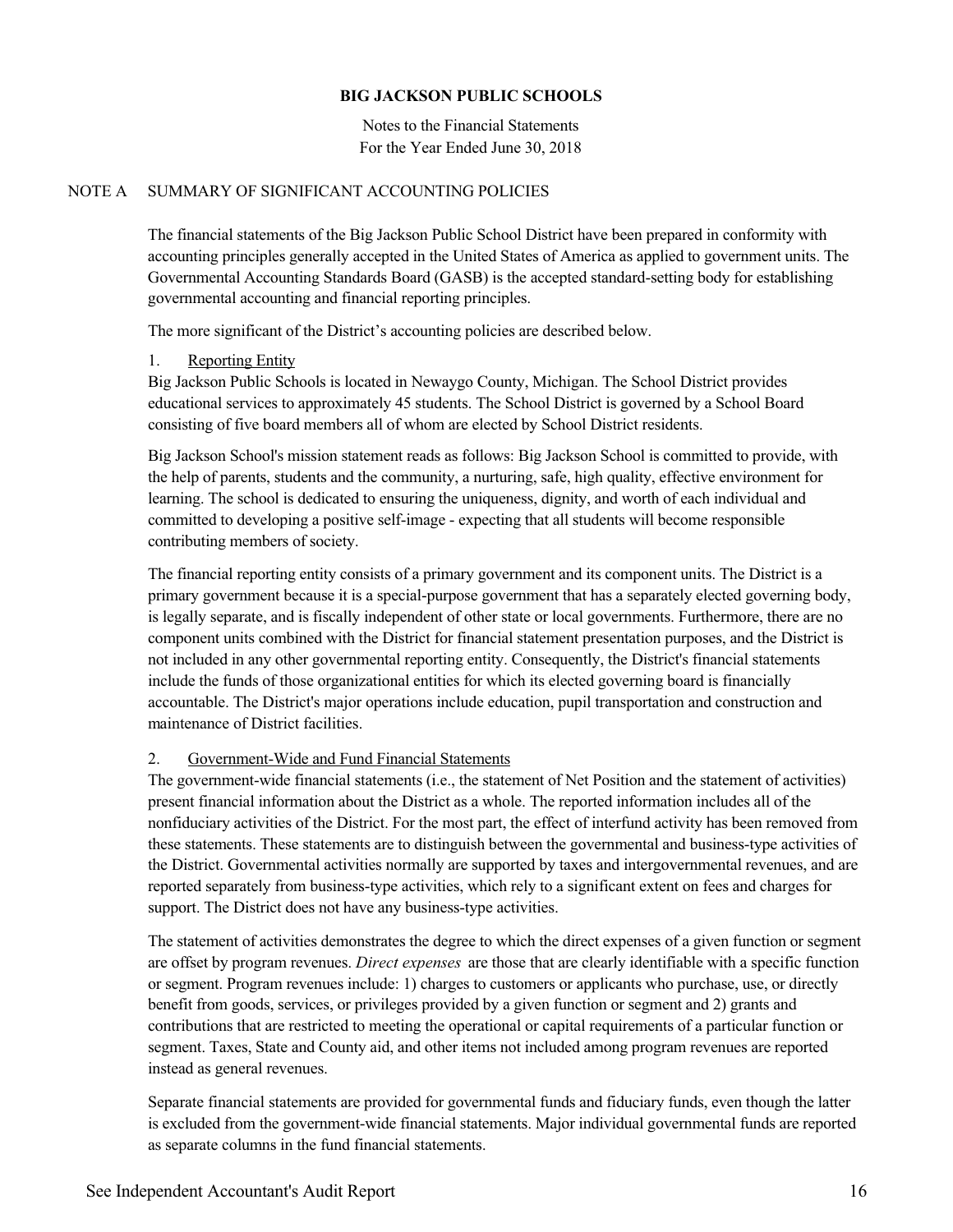#### 3. Measurement Focus, Basis of Accounting and Financial Statement Presentation

**Government-Wide Financial Statements** - The government-wide financial statements are reported using the *economic resources measurement focus* and the a*ccrual basis of accounting* , as is the fiduciary fund financial statements. Revenue is recorded when earned and expenses are recorded when a liability is incurred, regardless of the timing of related cash flows. Property taxes are recognized as revenue in the year for which they are levied. Grants and similar items are recognized as revenue as soon as all eligibility requirements imposed by the provider have been met. As a general rule, the effect of interfund activity has been eliminated form the government-wide financial statements.

**Fund Financial Statements** - Governmental fund financial statements are reported using the *current financial resources measurement focus* and the *modified accrual basis of accounting.* Revenue is recognized as soon as it is both measurable and available. Revenue is considered to be available if it is collected within the current period or soon enough thereafter to pay liabilities of the current period. For this purpose, the government considers revenues to be available if they are collected within 60 days of the end of the current fiscal period. Expenditures are generally recorded when a liability is incurred, as under accrual

i Debt service resources are provided during the current year for payment of general long-term debt principal and interest due early in the following year and, therefore, the expenditures and related liabilities have been recognized. Compensated absences are recorded only when payment is due.

Property taxes, State and County aid and investment income associated with the current fiscal period are all considered to be susceptible to accrual and so have been recognized as revenues of the current fiscal period. Food services and miscellaneous revenues are not susceptible to accrual because generally they are not measurable until received in cash. Grants and similar awards are recognized as revenue as soon as all eligibility requirements imposed by the grantor or provider have been met. Deferred revenues also arise when resources are received by the District before it has a legal claim to them, as when grant monies are received prior to meeting all eligibility requirements imposed by the provider.

Delinquent property taxes and property taxes for which there is an enforceable legal claim as of the fiscal year, have been recorded as deferred revenue. Receivables that will not be collected within the available period have also been reported as deferred revenue on the governmental fund financial statements.

The District reports the following major governmental fund:

General Fund - The General Fund accounts for all resources used to finance District maintenance and operation except those required to be accounted for in other funds. Expenditures are classified in accordance with the Michigan School Accounting Manual, issued by the Michigan Department of Education as follows:

**Instruction** - Instruction includes the activities dealing directly with the teaching of pupils or the interaction between teacher and pupils. Teaching may be provided for pupils in a school classroom; in another location, such as in a home or hospital and in other situations, such as those involving cocurricular activities. It may also be provided through some other approved medium, such as television, radio, telephone, and correspondence. Included here are the activities of aides, assistants of any type, and supplies and machines, which assist directly in the instructional process.

**Supporting Services** - Supporting Services are those services which provide administrative, technical, and logistical support to facilitate and enhance instruction and, to a lesser degree, community services. Supporting services exist as adjuncts for the fulfillment of the objectives of instruction, rather than as entities within themselves.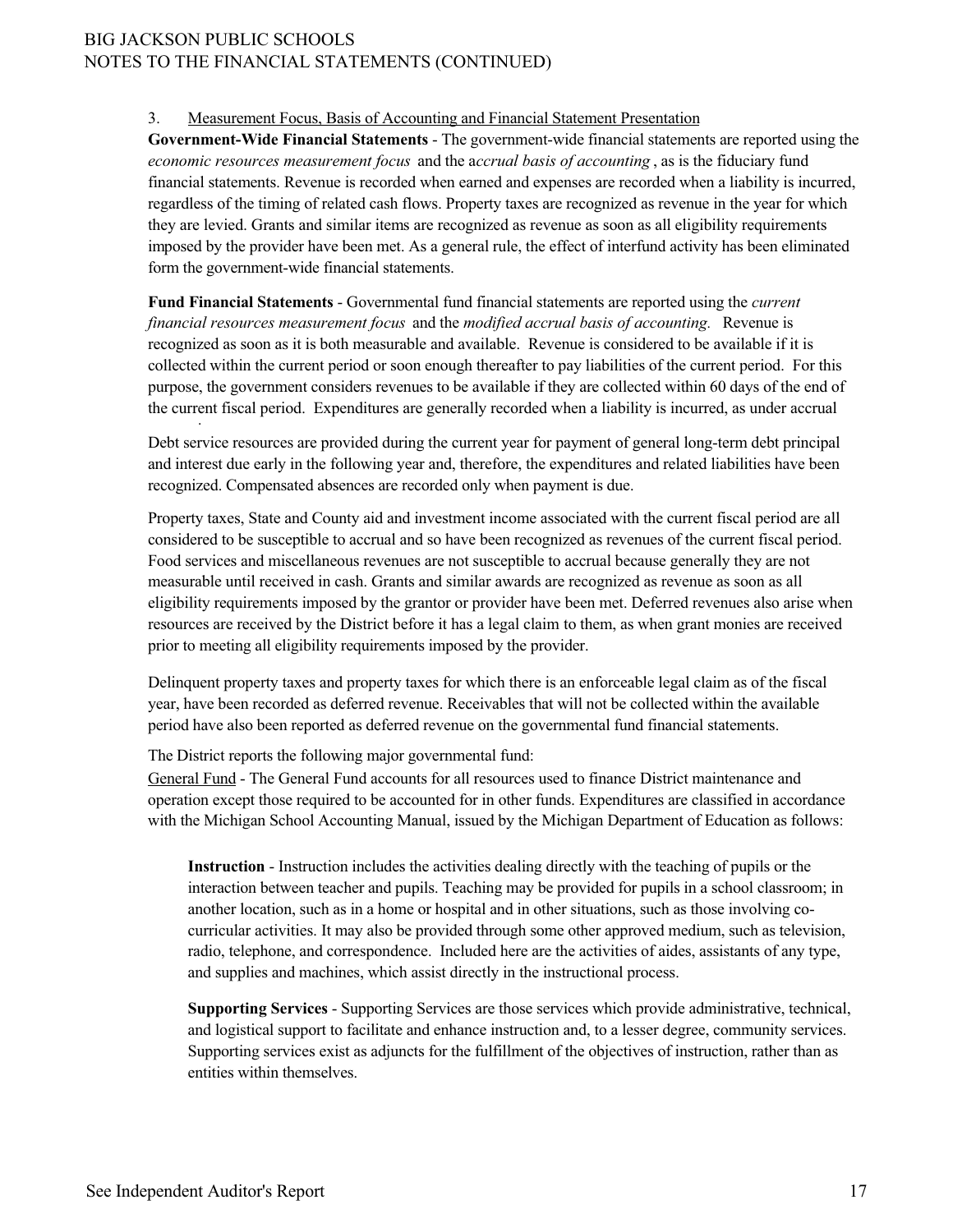In addition to the major fund, the District reports the following fund type:

Capital Projects Fund - The Sinking Fund is used to account for financial resources to be used for the acquisition, construction, renovation or repair of major capital facilities. The Sinking Fund Capital Project Fund records capital project activities funded with Sinking Fund millage. For this fund, the School district has complied with the applicable provisions of Sec. 1212(1) of the Revised School Code and the applicable section of the Revised Bulletin for School District Audits of bonded Construction Funds and of Sinking Funds in Michigan.

## 4. Deposits & Investments

The District's cash and cash equivalents are considered to be cash on hand, demand deposits, and short-term investments with original maturities of three months or less from the date of acquisition.

Certain investments are valued at fair value as determined by quoted market prices, or by estimated fair values when quoted market prices are not available. Standards also provide that certain investments are valued at cost (or amortized cost) when they are of a short-term duration, the rate of return is fixed, and the District intends to hold the investment until maturity. Investment income is composed of interest and net changes in the fair value of applicable investments and is included in other local revenue in the fund financial statements.

#### 5. Receivables and Payables

Activity between funds that are representative of lending/borrowing arrangements outstanding at the end of the fiscal year are referred to as either "due to/from other funds" (i.e., the current portion of interfund loans) or "advances to/from other funds" (i.e., the non-current portion of interfund loans). All other outstanding balances between funds are reported as "due to/from other funds."

All receivables, including property taxes receivable, are shown net of an allowance for uncollectibles, if any.

Property tax levies are obtained by applying tax rates against the taxable valuation. Taxable valuation is based upon the property's state equalized value (which approximates ½ actual value). However, the taxable valuation is limited to a 5% increase from the previous year, while there is no limit to the increase in property values for state equalized valuation.

The State of Michigan utilizes a foundation allowance funding approach, which provides for a specific annual amount of revenue per student based on a state-wide formula. The foundation allowance is funded from a combination of state and local sources. Revenues from state sources are primarily governed by the School Aid Act and the School Code of Michigan. The state portion of the foundation is provided from the state's School Aid Fund and is recognized as revenue in accordance with state law.

The School District also receives revenue from the state to administer certain categorical education programs. State rules require that revenue earmarked for these programs be used for its specific purpose. Certain categorical funds require an accounting to the state of the expenditures incurred. For categorical funds meeting this requirement, funds received, which are not expended by the close of the fiscal year, are recorded as deferred revenue. Other categorical funding is recognized when the appropriation is received.

Federal revenues are recorded as they are earned by the District under terms of specific grants.

#### 6. Inventories

Payments for inventoriable types of supplies are recorded as expenditures at the time of purchase. There were no material inventories at year-end.

#### 7. Prepaid Items

Certain payments to vendors reflect costs applicable to future accounting periods and are recorded as prepaid items in both the government-wide and fund financial statements. Prepaid items are recorded as expenses when consumed in the government-wide financial statements. Prepaid items are recorded as expenditures when purchased in the fund financial statements and are offset by a reserve of fund balance.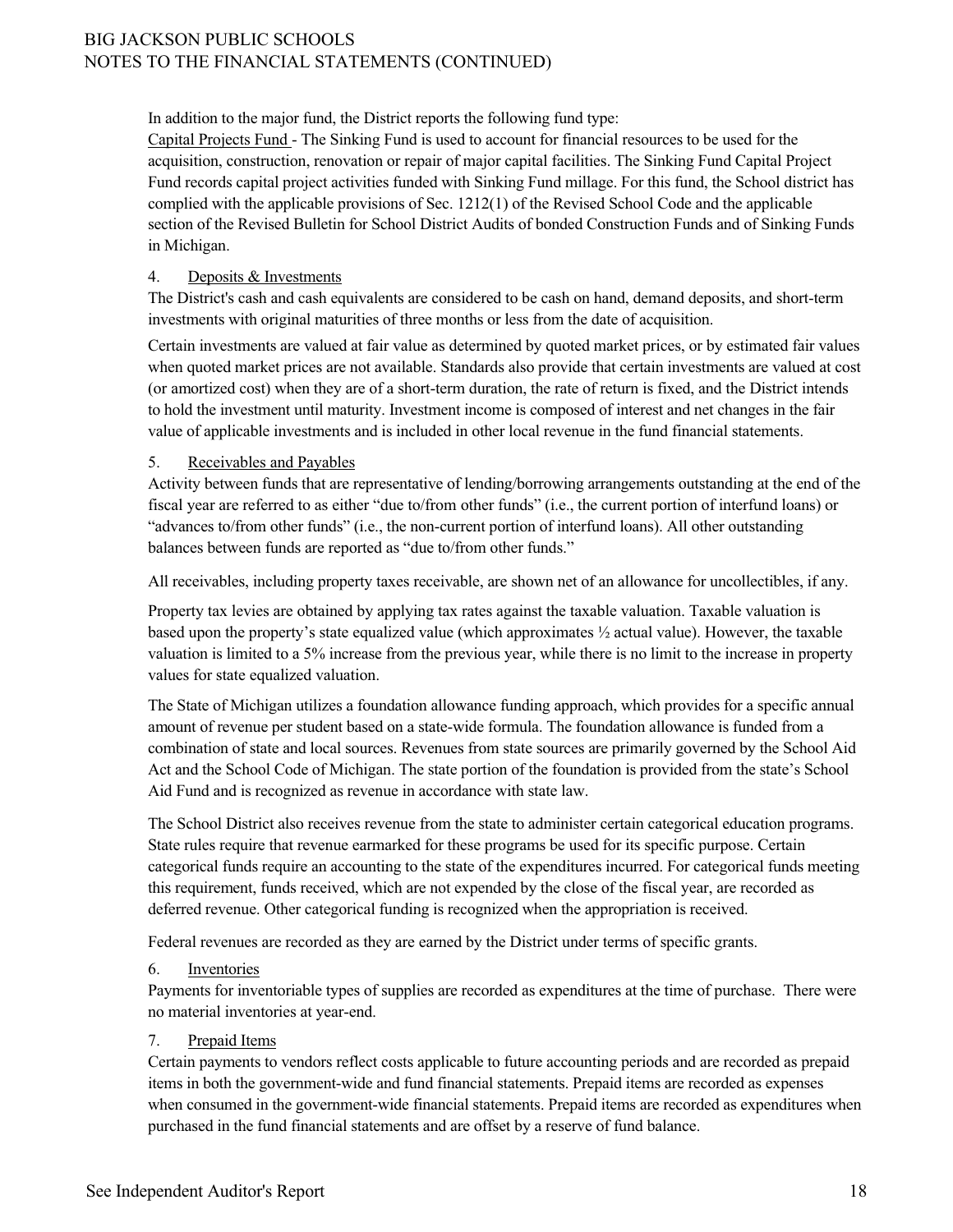#### 8. Unearned Revenue

Governmental funds report deferred revenue in connection with receivables for revenue that are not considered to be available to liquidate liabilities of the current period. Governmental funds also defer revenue recognition in connection with resources that have been received but not yet earned. At the end of the current fiscal year, the District had no deferred revenue.

#### 9. Capital Assets

Capital assets, which include land and improvements, buildings and improvements, vehicles, furniture, equipment and construction in progress, are reported in the applicable governmental activities column in the government-wide financial statements.

Capital assets are defined by the District as assets with an initial, individual cost of more than \$1,000 and an estimated useful life in excess of one year. Such assets are recorded at historical cost or estimated historical cost if purchased or constructed. Donated capital assets are recorded at estimated fair market value at the date of donation.

The costs of normal maintenance and repairs that do not add to the value of the asset or materially extend assets lives are not capitalized.

Capital Assets are depreciated using the straight-line method over the following useful lives:

| Land Improvements                 | 20 - 25 Years |
|-----------------------------------|---------------|
| Buildings and Improvements        | 20 - 50 Years |
| Vehicles, Furniture and Equipment | 5 - 15 Years  |

#### 10. Long-term Obligations

In the government-wide financial statements, long-term debt and other long-term obligations are reported as liabilities on the statement of Net Position. Bond premiums and discounts, as well as issuance costs, are deferred and amortized over the life of the bonds using the effective interest method. Bonds payable are reported net of the applicable bond premium or discount. Bond issuance costs are reported as expenses at the time of issuance.

# 11. Pension

For purposes of measuring the net pension liability, deferred outflows of resources and deferred inflows of resources related to pensions, and pension expense, information about the fiduciary net position of the Michigan Public School Employees Retirement System (MPSERS) and additions to/deductions from MPSERS fiduciary net position have been determined on the same basis as they are reported by MPSERS. For this purpose, benefit payments (including refunds of employee contributions) are recognized when due and payable in accordance with the benefit terms. Investments are reported at fair value.

#### 12. Postemployment Benefits Other than Pensions

For purposes of measuring the net OPEB liability, deferred outflows of resources and deferred inflows of resources related to OPEB, and OPEB expense, information about the fiduciary net position of the Michigan Public School Employees' Retirement System (MPSERS) and additions to/deductions from MPSERS fiduciary net position have been determined on the same basis as they are reported by MPSERS. For this purpose, benefit payments (including refunds of employee contributions) are recognized when due and payable in accordance with the benefit terms. Investments are reported at fair value.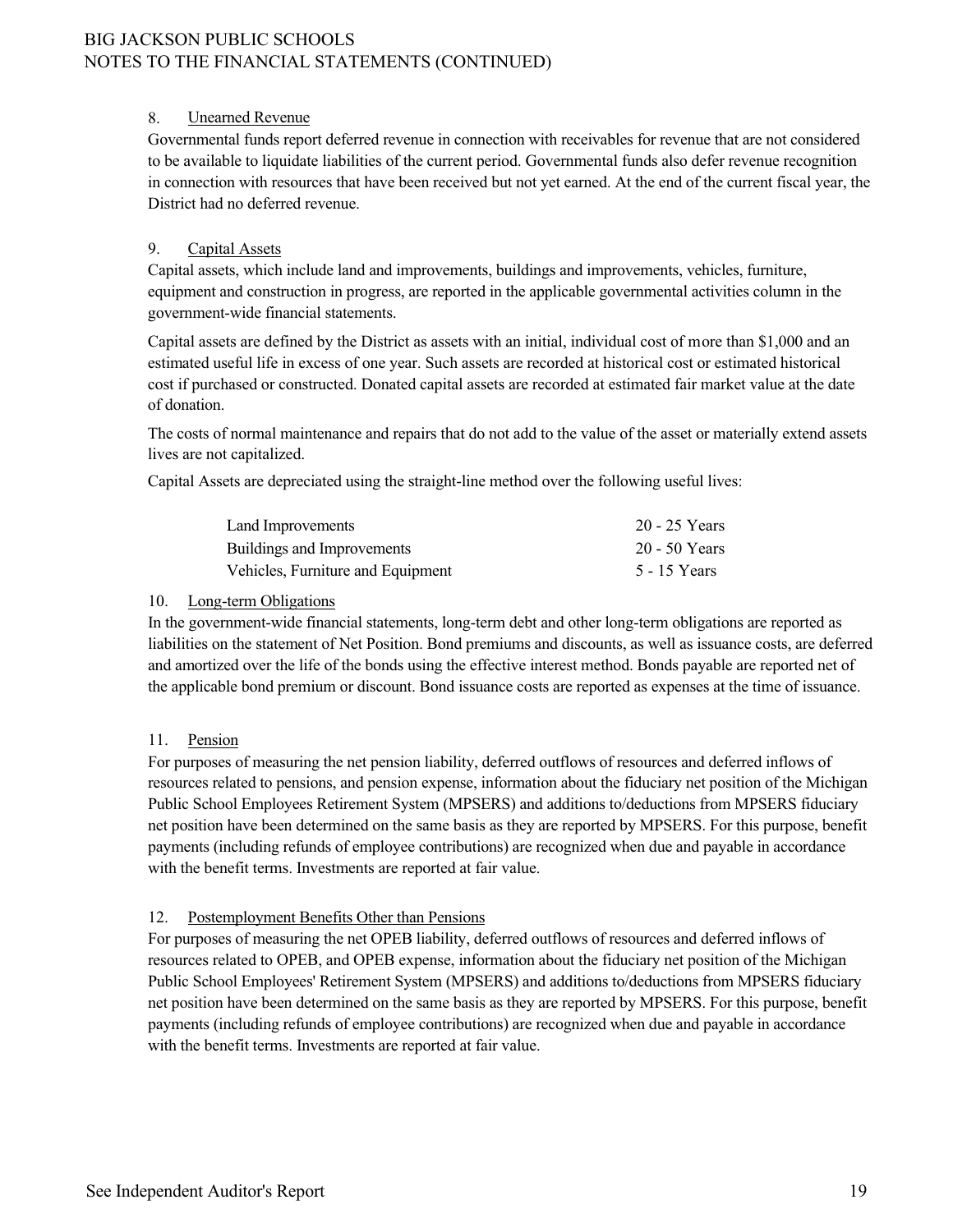#### 13. Net Position

Net position represents the difference between assets and deferred outflows of resources, less liabilities and deferred inflows of resources. Big Jackson Public School reports three categories of net position, as follows: (1) Net investment in capital assets consists of net capital assets reduced by outstanding balances of any related debt obligations and deferred inflows of resources attributable to the acquisition, construction, or improvement of those assets, and increases by balances of deferred outflows of resources related to those assets; (2) Restricted net position is considered restricted if its use is constrained to a particular purpose. Restrictions are imposed by external organizations, such as federal or state laws or buyer of Big Jackson Public School's debt. Restricted net position is reduced by liabilities and deferred inflows of resources related to the restricted assets; (3) Unrestricted net position consists of all other net positions that does not meet the definition of the above components and is available for general use by Big Jackson Public Schools.

## 14. Fund Equity

In the fund financial statements, governmental funds report the following classifications of fund balance:

**Non-spendable** - Includes amounts that cannot be spent because they are either not spendable in form or are legally or contractually required to be maintained intact.

**Restricted** - Includes amounts restricted by external sources (creditors, laws of other governments, etc..) or by constitutional provision or enabling legislation.

**Committed** - Includes amounts that can only be used for specific purposes determined by a formal action by Board resolution. These amounts cannot be used for any other purpose unless the Board removes or changes the specified use by taking the same type of action (Board resolution) that was employed when the funds were initially committed.

**Assigned** - Includes amounts that can only be used for a specific purpose. Intent can be expressed by the Board or by an official or body to which the Board delegates the authority

**Unassigned** - Includes amounts that are available for any purpose. Positive amounts are only reported in the General Fund.

Restricted sources are used first when an expense is incurred for which both restricted and unrestricted resources are available.

When an expenditure is incurred for purposes for which committed, assigned, or unassigned amounts could be used, the District's policy is to consider the funds to be spent in the following order: (1) committed, (2) assigned, (3) unassigned.

#### 15. Deferred Outflows/Inflows of Resources

In addition to assets, the statement of net position will sometimes report a separate section for deferred outflows of resources. This separate financial statement element, deferred outflows of resources, represents a consumption of net position that applies to a future period(s) and so will not be recognized as an outflow of resources (expense/expenditure) until then. The District had Pension/OPEB items that qualified for this category.

In addition to liabilities, the statement of net position will sometimes report a separate section for deferred inflows of resources. This separate financial statement element, deferred inflows of resources, represents an acquisition of net position that applies to a future period(s) and so will not be recognized as an inflow of resources (revenue) until then. The District had Pension/OPEB items that qualified for this category.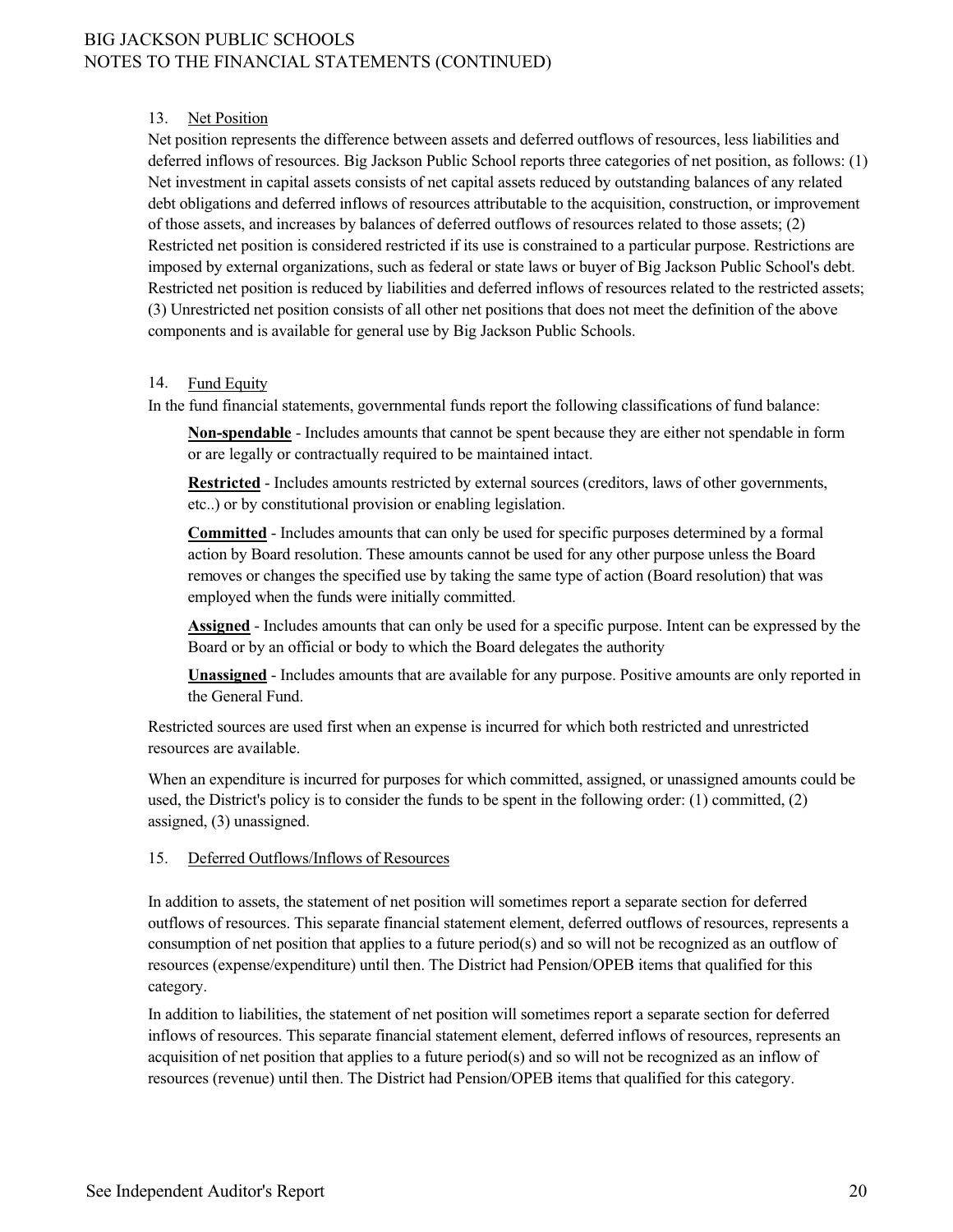#### 16. Interfund Activity

Flows of cash from one fund to another without a requirement for repayment are reported as interfund transfers. Interfund transfers between governmental funds are eliminated in the Statement of Activities. Interfund transfers in the fund financial statements are reported as other financing sources/uses.

#### 17. Estimates

The preparation of the financial statements in conformity with accounting principles generally accepted in the United Sates of America requires management to make estimates and assumptions that affect the amount reported in the financial statements and accompanying notes. Actual results may differ from those estimates.

#### 18. Compensated Absences

Individual contracts with the teachers provide for payment of unused sick days at the end of each school year. Business and personal days offered expire at the end of the year and no vacation pay is offered. Beginning with fiscal year ending June 30, 2005, unpaid sick leave may accumulate from year to year, being paid to employees at a rate of 50% of their current rate of pay upon retirement or departure.

## 19. Unemployment Compensation

The School District has elected to finance its unemployment liability as a "reimbursing employer". Under this method, the School District reimburses the Michigan Employment Security commission for all benefits charged to the School District's account during the previous calendar year.

# NOTE B DEPOSITS AND INVESTMENTS

As of June 30, 2018, the District had the following investments:

|                              |            |                   | Standard |
|------------------------------|------------|-------------------|----------|
|                              |            |                   | & Poor's |
| Investment Type              | Fair Value | <b>Maturities</b> | Rating   |
| Michigan Liquid Asset Fund * | \$191,576  | N/A               | AAAm     |
| Total Fair Value             | \$191,576  |                   |          |

\* Securities are valued at amortized cost rather than fair value.

The District voluntarily invests certain excess funds in external pooled investment funds which include money market funds. One of the pooled investment funds utilized by the District is the Michigan Investment Liquid Asset Fund (MILAF). MILAF is an external pooled investment fund of "qualified" investments for Michigan school districts. MILAF is not regulated nor is it registered with the SEC. MILAF reports as of June 30, 2018, the fair value of the District's investments is the same as the value of the pool shares. MILAF, as defined by the GASB, is recorded at amortized cost which approximates fair value. These funds are not subject to fair value disclosures.

Fair Value Measurement - The District is required to disclose amounts within a framework established for measuring fair value. That framework provides a fair value hierarchy that prioritizes the inputs to valuation techniques used to measure fair value. The hierarchy gives the highest priority to unadjusted quoted prices in active markets for identical assets or liabilities (level 1 measurements) and the lowest priority to unobservable inputs (level 3 measurements). The three levels of fair value hierarchy are described as follows:

- Quoted prices in active markets for identical securities. Level 1:
- Level 2: Prices determined using other significant observable inputs. Observable inputs are inputs that other market participants may use in pricing a security. These may include prices for similar securities, interest rates, prepayment speeds, credit risk and others.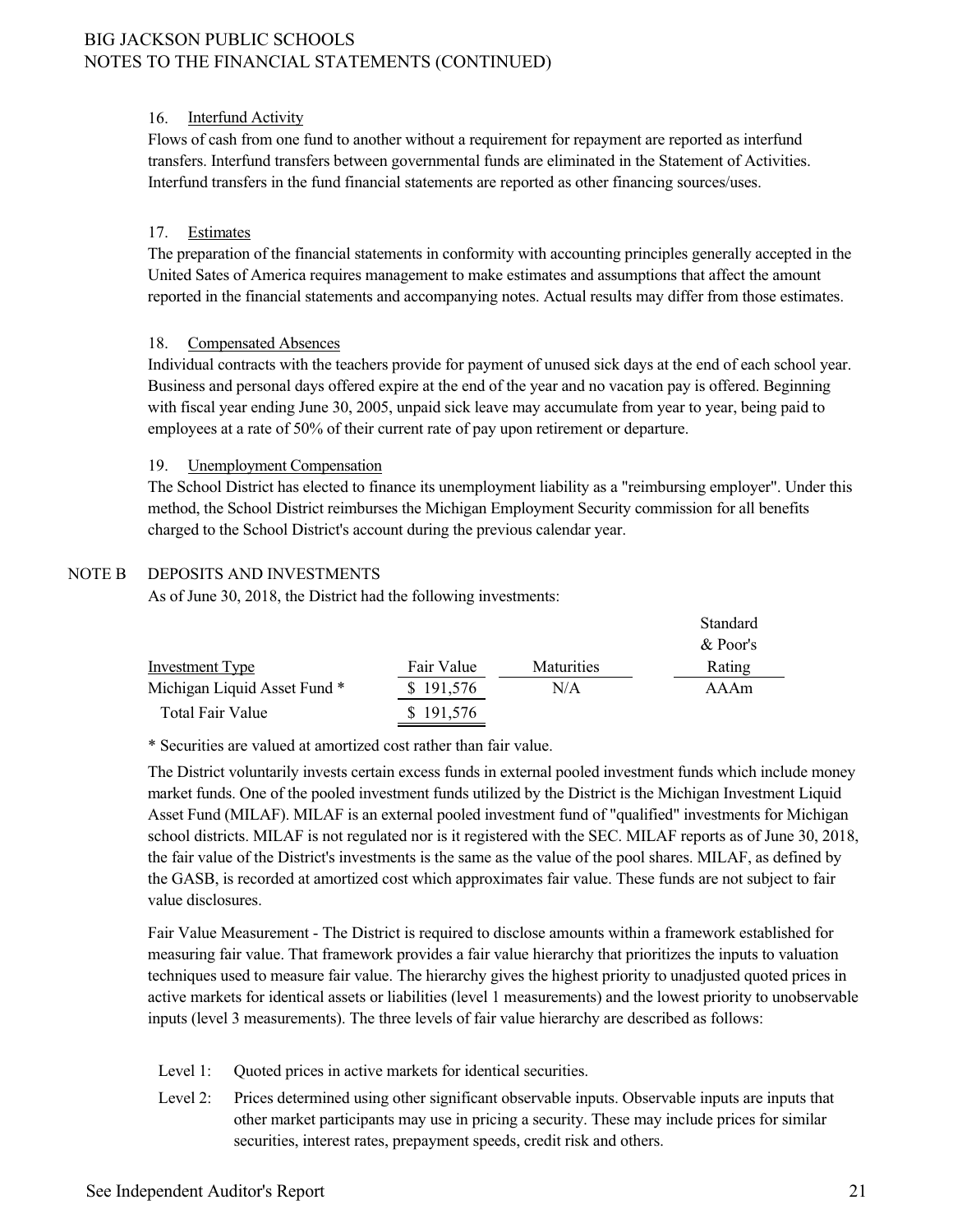#### NOTE B DEPOSITS AND INVESTMENTS (CONTINUED)

Level 3: Prices determined using significant unobservable inputs. In situations where quoted prices or observable inputs are unavailable or deemed less relevant, unobservable inputs may be used. Unobservable inputs reflect the District's own assumptions about the factors market participants would use in pricing an investment and would be based on the best information available.

The asset or liability's fair value measurement level within the fair value hierarchy is based on the lowest level of any input that is significant to the fair value measurement. Valuation techniques used need to maximize the use of observable inputs and minimize the use of unobservable inputs.

Custodial Credit Risk -The risk that, in the event of the failure of a financial institution, Big Jackson Public Schools will not be able to recover its deposits. Big Jackson Public School's investment policy does not specifically address custodial credit risk for deposits.

As of June 30, 2018, \$191,576 of the school district's bank balance of \$344,799 was exposed to custodial credit risk as follows:

| Insured or Collateralized                              |   | 153,223 |
|--------------------------------------------------------|---|---------|
| Uninsured and collateral held by pledging bank's trust |   |         |
| department not in District's name.                     |   | 191,576 |
| <b>Total Bank Balance</b>                              | Ж | 344.799 |

*Credit Risk* -Generally, credit risk is the risk that an issuer of a debt type investment will not fulfill its obligation to the holder of the investment. This is measured by assignment of a rating by a nationally recognized rating organization. U.S. Government securities or obligations explicitly guaranteed by the U.S. government are not considered to have credit risk exposure. The District's Michigan Investment Liquid Asset Fund has a rating of AAAm from Standard & Poor's.

The School District is authorized by Michigan Law to invest surplus monies in U.S. bonds and notes, certain commercial paper, U.S. government repurchase agreements, bankers acceptances and mutual funds and investment pools that are composed of authorized investment vehicles.

The District does not currently have investments subject to fair value measurement.

#### NOTE C STEWARDSHIP, COMPLIANCE AND ACCOUNTABILITY

State of Michigan Public Act 621 requires that the General Fund and Special Revenue Funds of the School District be under budgetary control and that both budgeted and actual financial results do not incur a deficit. The District's Major Fund, Debt Service, is not required to adopt a budget. The District's Budget Appropriations Act must be adopted before the beginning of each fiscal year. No violations (dollar deviations) from the District's Appropriations Act may occur without a corresponding amendment to the Appropriations Act. The District has the ability to amend the Appropriations Act provided that the amendment is prior to the occurrence of the deviation and prior to the fiscal year end. The District may also permit the chief administrative or fiscal officer to execute transfers between line items, without prior approval of the Board of Education. The level of control is the function level. All appropriations lapse at the end of the fiscal year.

The School District follows these procedures in establishing the budget data reflected in the financial

A. For the fiscal year beginning July 1, a proposed expenditure budget is presented by Administrative Personnel to the Governing Board.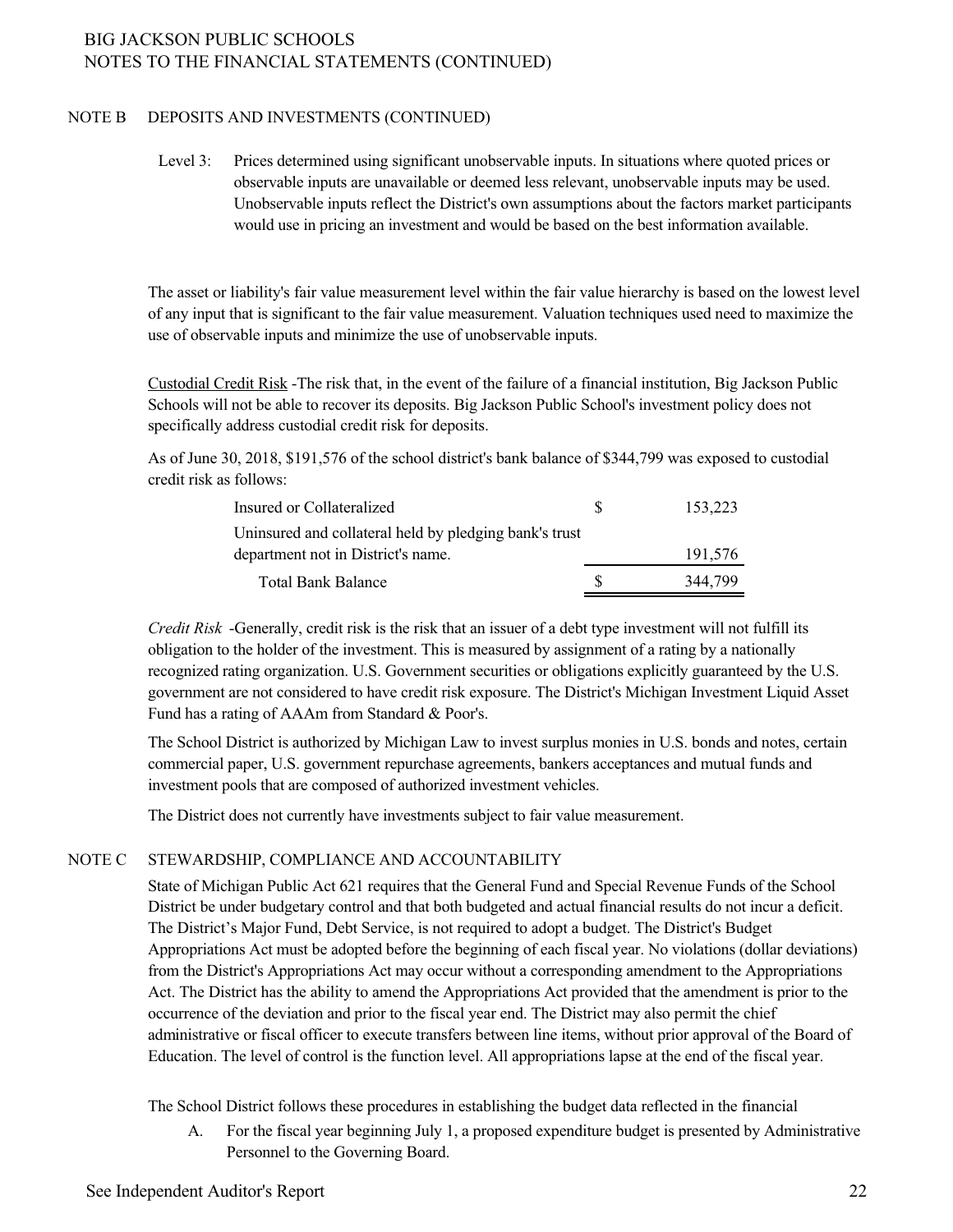#### NOTE C STEWARDSHIP, COMPLIANCE AND ACCOUNTABILITY (CONTINUED)

- B. In June a preliminary operating budget is submitted to the Board of Education by the Principal. This budget includes proposed expenditures and the means of financing them.
- C. Prior to June 30, a public hearing is held to obtain taxpayer comments on the proposed budget.
- D. After the budget is finalized, the Board of Education adopts an appropriations resolution setting forth the amount of the proposed expenditures and the sources of revenue to finance them.
- E. The budgets were amended at periodic times during the year to comply with PA 621.
- F. Budgets for the General and Capital Projects Funds are adopted on the modified accrual basis of accounting, which is consistent with generally accepted accounting principles.
- G. The budgets shown in these financial statements are as last amended through June 30, 2017.

The School District did not have instances where expenditures exceeded the revised budget by a material amount for the year ended June 30, 2018.

#### NOTE D PROPERTY TAXES

Properties are assessed as of December 31, and the related taxes become a lien on December 1 of the following year. These taxes are due on September 10 and February 14 with the final collection date of February 28 before they are added to the County tax rolls. The taxes are collected and remitted to the District by the various Townships within the District. The County of Newaygo, through their Delinquent Tax Revolving Funds, advance all delinquent real property taxes to the District each year.

Property in the School District for the 2017 levy had a taxable value of \$23,729,486. For the 2017 levy, the School District's operating tax rate was 18 mills.

# NOTE E MPSERS PENSION PLAN

#### **Plan Description**

The Michigan Public School Employees' Retirement System (MPSERS) is a cost-sharing, multiple employer, state-wide, defined benefit public employee retirement plan governed by the State of Michigan (State) originally created under Public Act 136 of 1945, recodified and currently operating under the provisions of Public Act 300 of 1980, as amended. Section 25 of this act establishes the board's authority to promulgate or amend the provisions of the System. The board consists of twelve members - eleven appointed by the Governor and the State Superintendent of Instruction, who serves as an ex-officio member.

The System's pension plan was established by the State to provide retirement, survivor and disability benefits to public school employees. In addition, the System's health plan provides all retirees with the option of receiving health, prescription drug, dental and vision coverage under the Michigan Public School Employee's Retirement Act (1980 PA 300 as amended).

The System is administered by the Office of Retirement Services (ORS) within the Michigan Department of Technology, Management & Budget. The Department Director appoints the Office Director, with whom the general oversight of the System resides. The State Treasurer serves as the investment officer and custodian for the System.

The System's financial statements are available at www.michigan.gov/mpsers-cafr.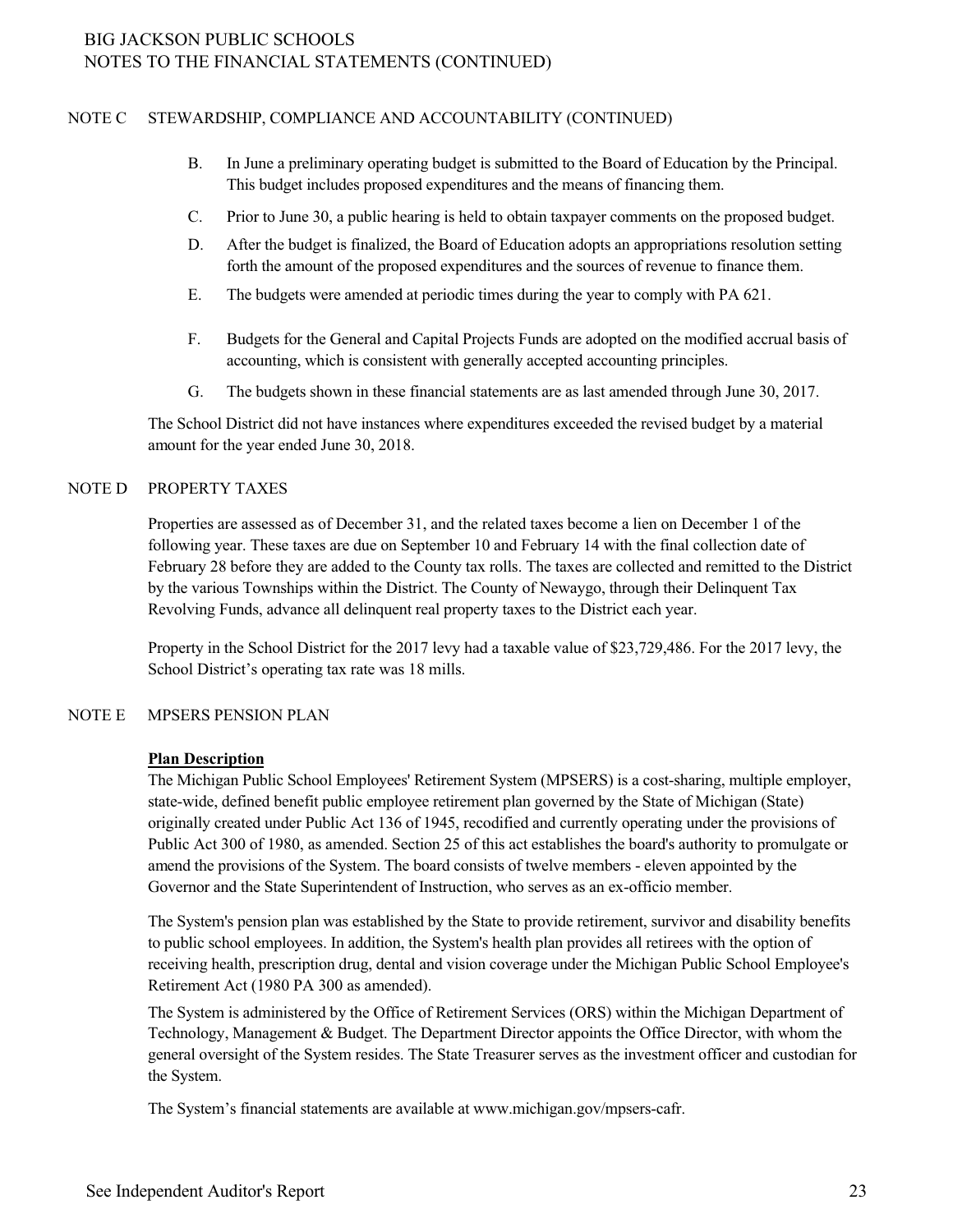#### NOTE E MPSERS PENSION PLAN (CONTINUED)

#### **Benefits Provided**

Benefit provisions of the defined benefit pension plan are established by State statute, which may be amended. Public Act 300 of 1980, as amended, establishes eligibility and benefit provisions for the defined benefit (DB) pension plan. Depending on the plan option selected, member retirement benefits are determined by final average compensation, years of service, and a pension factor ranging from 1.25 percent to 1.50 percent. DB members are eligible to receive a monthly benefit when they meet certain age and service requirements. The System also provides disability and survivor benefits to DB plan members.

A DB member plan member who leaves Michigan public school employment may request a refund of his or her member contributions to the retirement system account, if applicable. A refund cancels a former member's rights to future benefits. However, returning members who previously received a refund of their contributions may reinstate their service through repayment of the refund upon satisfaction of certain requirements.

#### **Contributions & Funding Status**

Employers are required by Public Act 300 of 1980, as amended, to contribute amounts necessary to finance the coverage of active and retired members. Contribution provisions are specified by State statute and may be amended only by action of the State Legislature.

Employer contributions to the System are determined on an actuarial basis using the entry age normal actuarial cost method. Under this method, the actuarial present value of the projected benefits of each individual included in the actuarial valuation is allocated on a level basis over the service of the individual between entry age and assumed exit age. The portion of this cost allocated to the current valuation year is called the normal cost. The remainder is called the actuarial accrued liability. Normal cost is funded on a current basis. For retirement and OPEB benefits, the unfunded(overfunded) actuarial accrued liability as of the September 30, 2016 valuation will be amortized over a 20 year period for the 2016 fiscal year.

| <b>Pension Contribution Rates</b> |                 |           |  |  |
|-----------------------------------|-----------------|-----------|--|--|
| Benefit Structure                 | Member          | Employer  |  |  |
| <b>Basic</b>                      | $0.00 - 4.00\%$ | $19.03\%$ |  |  |
| Member Investment Plan            | $3.00 - 7.00\%$ | $19.03\%$ |  |  |
| Pension Plus                      | $3.00 - 6.40\%$ | $18.40\%$ |  |  |
| Defined Contribution              | $0.00\%$        | $15.27\%$ |  |  |

The schedule below summaries pension contribution rates in effect for the fiscal year 2017.

Required contributions to the pension plan from District were \$30,828 for the year ended September 30, 2017.

# **Pension Liability, Expense, and Deferred Outflows of Resources and Deferred Inflows of Resources Related to Pensions**

At June 30, 2018, the District reported a liability of \$340,596 for its proportionate share of the MPSERS net pension liability. The net pension liability was measured as of September 30, 2017, and the total pension liability used to calculate the net pension liability was determined by an actuarial valuation rolled forward from September 30, 2016. The District's proportionate share of the net pension liability was based on statutorily required contributions in relation to all reporting units' statutorily required contributions for the measurement period. At September 30, 2017, the District's proportionate share percent decreased 0.00005058 percent from its proportion measured as of September 30, 2016.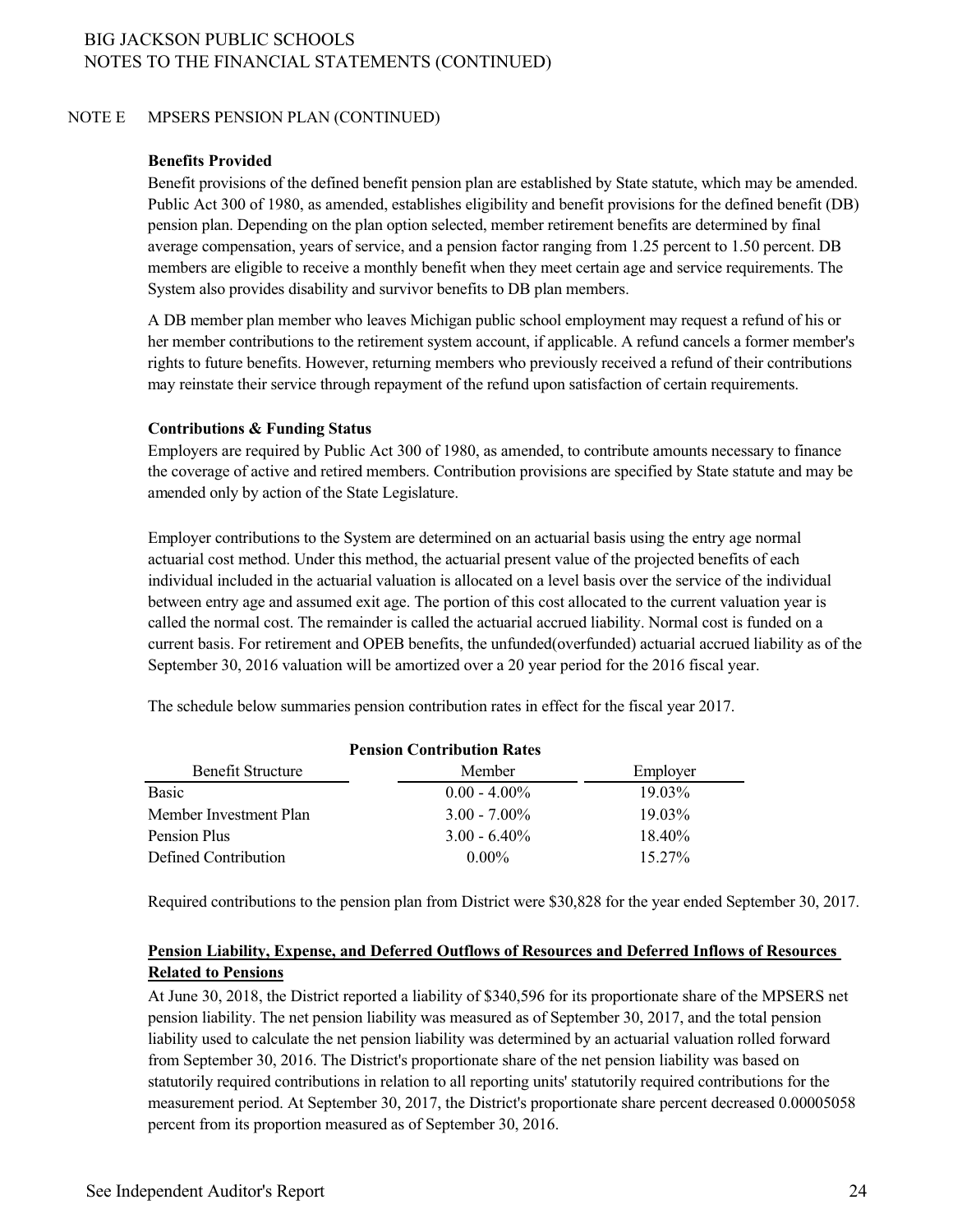## NOTE E MPSERS PENSION PLAN (CONTINUED)

For the year ended June 30, 2018, the District recognized total pension expense of \$4,106. At June 30, 2018, the District reported deferred outflows of resources and deferred inflows of resources related to pensions from the following sources:

|                                                                                                                     |           | Deferred    | Deferred     |
|---------------------------------------------------------------------------------------------------------------------|-----------|-------------|--------------|
|                                                                                                                     |           | Outflows of | Inflows of   |
| Asset Class                                                                                                         | Resources |             | Resources    |
| Differences between expected and actual                                                                             | \$        | 2,960       | \$<br>1,671  |
| Changes of assumptions                                                                                              |           | 37,315      |              |
| Net difference between projected and actual<br>earnings on pension plan investments                                 |           |             | 16,283       |
| Changes in proportion and differences<br>between District contributions and<br>proportionate share of contributions |           | 4,806       | 61,513       |
| District section 147c revenue related to<br>pension contributions subsequent to the<br>measurement date             |           |             | 9,671        |
| District contributions subsequent to the<br>measurement date                                                        |           | 17,684      |              |
| Total                                                                                                               | S         | 62,765      | \$<br>89,138 |

Contributions subsequent to the measurement date are reported as deferred outflows of resources related to pension resulting from employer contributions subsequent to the measurement date will be recognized as a reduction of the net pension liability in the year ended June 30, 2019. Other amounts as deferred outflows of resources and deferred inflows of resources related to pension will be recognized in Pension expense as follows:

# **Deferred (Inflows) and Deferred Outflows of Resources by Year (to Be Recognized in Future Pension Expenses)**

| Year Ending |          |
|-------------|----------|
| June 30     | Amount   |
| 2018        | (24,986) |
| 2019        | (10,719) |
| 2020        | 3,446    |
| 2021        | (2,127)  |

#### **Actuarial Assumptions**

Projections of benefits for financial reporting purposes are based on the substantive plan (the plan as understood by the employer and plan members) and include the types of benefits provided at the time of each valuation and the historical pattern of sharing of benefit costs between the employer and plan members to that point. The actuarial methods and assumptions used include techniques that are designed to reduce the effects of short term volatility in actuarial accrued liabilities and the actuarial value of assets, consistent with the longterm perspective of the calculations.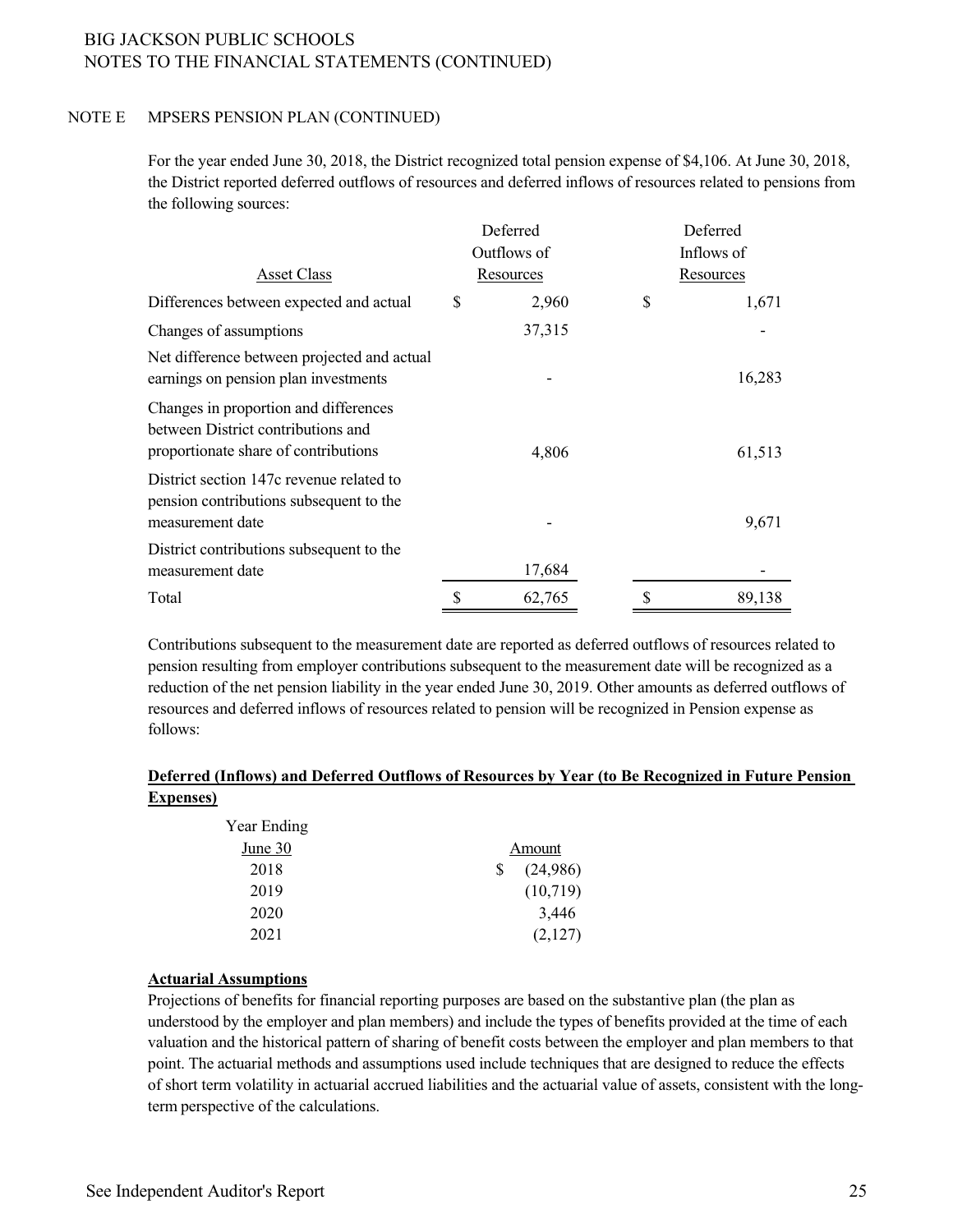## NOTE E MPSERS PENSION PLAN (CONTINUED)

Additional information as of the latest actuarial valuation follows:

| <b>Summary of Actuarial Assumptions</b> |                                                                                                       |
|-----------------------------------------|-------------------------------------------------------------------------------------------------------|
| <b>Valuation Date</b>                   | September 30, 2016                                                                                    |
| Actuarial Cost Method                   | Entry Age, Normal                                                                                     |
| Wage Inflation Rate                     | $3.5\%$                                                                                               |
| Investment Rate of Return               |                                                                                                       |
| - MIP and Basic Plans (Non-Hybrid)      | $7.5\%$                                                                                               |
| - Pension Plus Plan (Hybrid)            | $7.0\%$                                                                                               |
| Projected Salary Increases              | $3.5\%$ - 12.3%, including wage inflation at 3.5%                                                     |
| Cost-of-Living Pension Adjustments      | 3% Annual Non-Compounded for MIP Members                                                              |
| Mortality                               | RP-2000 Male and Female Combined Healthy Life<br>Mortality Tables, adjusted for mortality improvement |

vements to 2025 using projections scale BB. This assumption was first used for the September 30, 2014 valuation of the System. For retirees, 100% of the table rates were used. For active members, 80% of the table rates were used for males and 70% of the table rates were used for females.

**Notes:**

•

*Assumption changes as a result of an experience study for the periods 2007 through 2012 have been adopted by the System for use in the annual pension valuations beginning with the September 30,* 

• *2014 valuation. The total pension liability as of September 30, 2017, is based on the results of an actuarial valuation date of September 30, 2016, and rolled forward using generally accepted actuarial procedures, including the experience study.* 

*Recognition period for liabilities is the average of the expected remaining service lives of all employees in years: 4.5188.*

- *Recognition period for assets in years is 5.0000*
- *Full actuarial assumptions are available in the 2017 MPSERS Comprehensive Annual Report.*

# **Long-Term Expected Return on Plan Assets**

The long-term expected rate of return on pension plan investments was determined using a building-block method in which best-estimate ranges of expected future real rates of return (expected returns, net of pension plan investment expense and inflation) are developed for each major asset class. These ranges are combined to produce the long-term expected rate of return by weighting the expected future real rates of return by the target asset allocation percentage and by adding expected inflation. Best estimates of arithmetic real rates of return for each major asset class included in the pension plan's target asset allocation as of September 30, 2017, are summarized in the following table:

|                                      | Target     | Long-Term Expected   |
|--------------------------------------|------------|----------------------|
| <b>Asset Class</b>                   | Allocation | Real Rate of Return* |
| <b>Domestic Equity Pools</b>         | 28.00%     | $5.60\%$             |
| % Alternative Investment Pools       | 18.00%     | 8.70%                |
| <b>International Equity</b>          | $16.00\%$  | $7.20\%$             |
| <b>Fixed Income Pools</b>            | 10.50%     | $-0.10%$             |
| Real Estate and Infrastructure Pools | $10.00\%$  | $4.20\%$             |
| Absolute Return Pools                | 15.50%     | $5.00\%$             |
| <b>Short Term Investment Pools</b>   | $2.00\%$   | $-0.90\%$            |
| Total                                | 100.00%    |                      |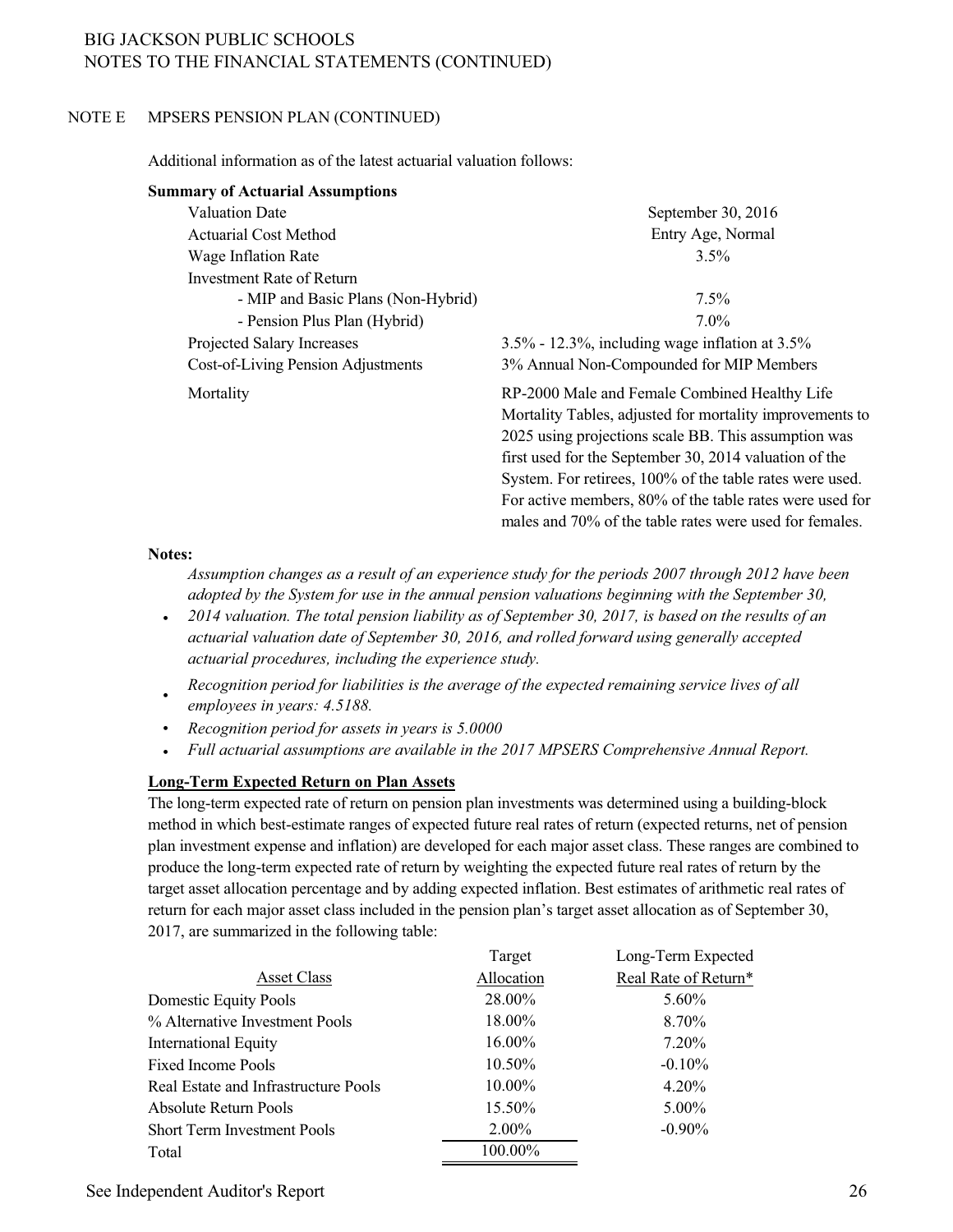#### NOTE E MPSERS PENSION PLAN (CONTINUED)

#### \* Long-term rate of return does not include 2.3% inflation

#### **Rate of Return**

For the fiscal year ended September 30, 2017, the annual money-weighted rate of return on pension plan investment, net of pension plan investment expense, was 13.24%. The money-weighted rate of return expresses investment performance, net on investment expense, adjusted for the changing amounts actually invested.

#### **Discount Rate**

A discount rate of 7.5% was used to measure the total pension liability (7.0% for the Pension Plus plan, a hybrid plan). This discount rate was based on the long term expected rate of return on pension plan investments of 7.5% (7.0% for the Pension Plus plan). The projection of cash flows used to determine this discount rate assumed that plan member contributions will be made at the current contribution rate and that employer contributions will be made at rates equal to the difference between actuarially determined contribution rates and the member rate. Based on these assumptions, the pension plan's fiduciary net position was projected to be available to make all projected future benefit payments of current plan members. Therefore, the long-term expected rate of return on pension plan investments was applied to all periods of projected benefit payments to determine the total pension liability.

#### **Sensitivity of the Net Pension Liability to Changes in the Discount Rate**

As required by GASB Statement No. 68, the following presents the District's proportionate share of the net pension liability, calculated using a discount rate of 7.5% (7.0% for the Pension Plus Plan), as well as what the District's proportionate share of the net pension liability would be if it were calculated using a discount rate that is 1-percentage-point lower or 1-percentage-point higher:

|                      | <b>Current Single Discount</b> |                      |
|----------------------|--------------------------------|----------------------|
| 1% Decrease          | Rate Assumption                | 1% Decrease          |
| (Non-Hybrid/Hybrid)* | $(non-Hybrid/Hybrid)*$         | (non-Hybrid/Hybrid)* |
| $6.5\%/6.0\%$        | $7.5\%/7.0\%$                  | $8.5\%/8.0\%$        |
| 443.684              | 340,596                        | 253,803              |

*\* = The Basic plan and the Member Investment Plan (MIP) are non-hybrid plans. Pension Plus is a hybrid plan, with a defined benefit (pension) component and a defined contribution (DC) component.*

#### **Michigan Public School Employees' Retirement System (MPSERS) Fiduciary net Position**

Detailed information about the pension plan's fiduciary net position is available in the separately issued MPSERS CAFR, available at www.michigan.gov/mpsers-cafr.

#### **Payables to the Pension Plan**

The amount of payables to a defined benefit pension plan outstanding at the end of the reporting period were \$2,187. The payables were based upon the wages being paid over the period from July 1 through August 31, 2018 which were for services provided prior to June 30, 2018 and therefore legally required contributions to the pension plan.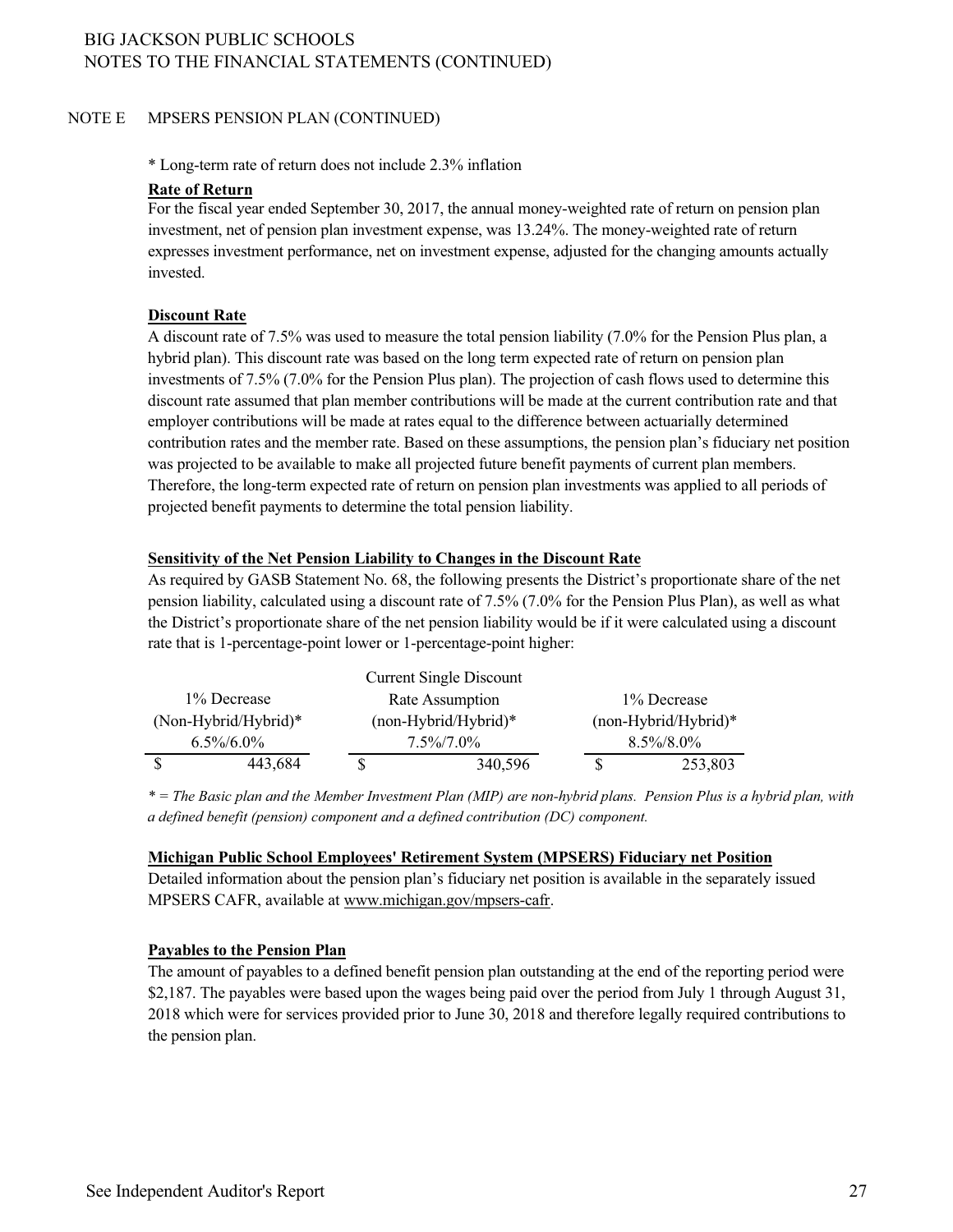#### NOTE F MPSERS OPEB PLAN

## **Plan Description**

The Michigan Public School Employees' Retirement System (MPSERS) is a cost-sharing, multiple employer, state-wide, defined benefit public employee retirement plan governed by the State of Michigan (State) originally created under Public Act 136 of 1945, recodified and currently operating under the provisions of Public Act 300 of 1980, as amended. Section 25 of this act establishes the board's authority to promulgate or amend the provisions of the System. The board consists of twelve members - eleven appointed by the Governor and the State Superintendent of Instruction, who serves as an ex-officio member.

The System's health plan provides all eligible retirees with the option of receiving health, prescription drug, dental and vision coverage under the Michigan Public School Employees' Retirement Act (1980 PA 300 as amended).

The System is administered by the Office of Retirement Services (ORS) within the Michigan Department of Technology, Management & Budget. The Department Director appoints the Office Director, with whom the general oversight of the System resides. The State Treasurer serves as the investment officer and custodian for the System.

The System's financial statements are available on the ORS website at www.michigan.gov/orsschools.

#### **Benefits Provided**

Benefit provisions of the postemployment healthcare plan are established by State statute, which may be amended. Public Act 300 of 1980, as amended, establishes eligibility and benefit provisions. Retirees have the option of health coverage, which, through 2012, was funded on a cash disbursement basis. Beginning fiscal year 2013, it is funded on a prefunded basis. The System has contracted to provide the comprehensive group medical, prescription drug, dental and vision coverage for retirees and beneficiaries. A subsidized portion of the premiums is paid by the System with the balance deducted from the monthly pension of each retiree healthcare recipient. For members who first worked before July 1, 2018, (Basic, MIP-Fixed, and MIP Graded plan members) the subsidy is the maximum allowed by statute. To limit future liabilities of Other Postemployment Benefits, members who first worked on and after July 1, 2008 (MIP-Plus plan members) have a graded premium subsidy based on career length where they accrue credit towards their insurance premiums in retirement, not to exceed the maximum allowable by statute. Public Act 300 of 2012 sets the maximum subsidy at 80% beginning January 1, 2013; 90% for those Medicare eligible and enrolled in the insurances as of that date. Dependents are eligible for healthcare coverage if they meet the dependency requirements set forth in Public Act 300 of 1980, as amended.

Public Act 300 of 2012 granted all active members of the Michigan Public School Employees Retirement System, who earned service credit in the 12 months ending September 3, 2012 or were on an approved professional services or military leave of absence on September 3, 2012, a voluntary election regarding their retirement healthcare. Any changes to a member's healthcare benefit are effective as of the member's transition date, which is defined as the first day of the pay period that begins on or after February 1, 2013.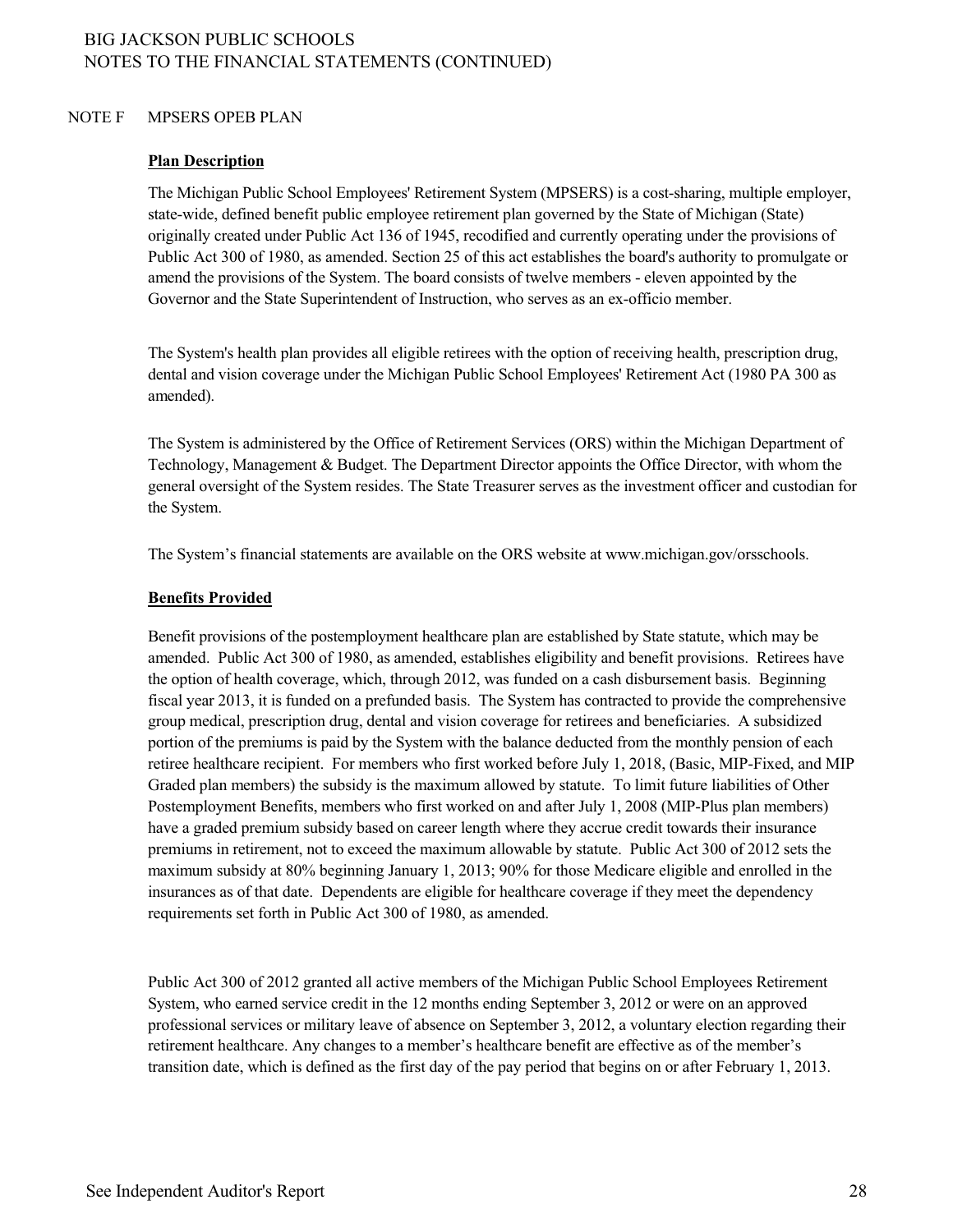# NOTE F MPSERS OPEB PLAN (CONTINUED)

Under Public Act 300 of 2012, members were given the choice between continuing the 3% contribution to retiree healthcare and keeping the premium subsidy benefit described above, or choosing not to pay the 3% contribution and instead opting out of the subsidy benefit and becoming a participant in the Personal Healthcare Fund (PHF), a portable, tax-deferred fund that can be used to pay healthcare expenses in retirement. Participants in the PHF are automatically enrolled in a 2% employer match into a 401(k) account. Members who selected this option stop paying the 3% contribution to retiree healthcare as of the day before their transition date, and their prior contributions will be deposited into their 401(k) accounts.

# **Contributions**

Employers are required by Public Act 300 of 1980, as amended, to contribute amounts necessary to finance the coverage of active and retired members. Contribution provisions are specified by State statute and may be amended only by action of the State Legislature

Employer OPEB contributions to the System are determined on an actuarial basis using the entry age normal actuarial cost method. Under this method, the actuarial present value of the projected benefits of each individual included in the actuarial valuation is allocated on a level basis over the service of the individual between entry age and assumed exit age. The portion of this cost allocated to the current valuation year is called the normal cost. The remainder is called the actuarial accrued liability. Normal cost is funded on a current basis. The unfunded (overfunded) actuarial accrued liability as of the September 30, 2016 valuation will be amortized over a 20 year period for the 2017 fiscal year

The schedule below summaries pension contribution rates for the fiscal year 2017.

|                                | <b>OPEB Contribution Rates</b> |          |
|--------------------------------|--------------------------------|----------|
| <b>Benefit Structure</b>       | Member                         | Employer |
| Premium Subsidy                | $3.00\%$                       | 5.91%    |
| Personal Healthcare Fund (PHF) | $0.00\%$                       | $5.69\%$ |

Required contributions to the OPEB plan from Newaygo County Regional Educational Service Agency were \$10,350 for the year ended September 30, 2017.

# **OPEB Liabilities, OPEB Expense, and Deferred Outflows of Resources and Deferred Inflows of Resources Related to OPEB**

At June 30, 2018, Big Jackson Public School District (the District) reported a liability of \$117,720 for its proportionate share of the MPSERS net OPEB liability. The net OPEB liability was measured as of September 30, 2017, and the total OPEB liability used to calculate the net OPEB liability was determined by an actuarial valuation rolled forward from September 2016. The District's proportion of the net OPEB liability was determined by dividing each employer's statutorily required OPEB contributions to the system during the measurement period by the percent of OPEB contributions required from all applicable employers during the measurement period. At September 30, 2017, the District's proportion was 0.0000132935 percent, which was no change from its proportion measured as of September 30, 2016.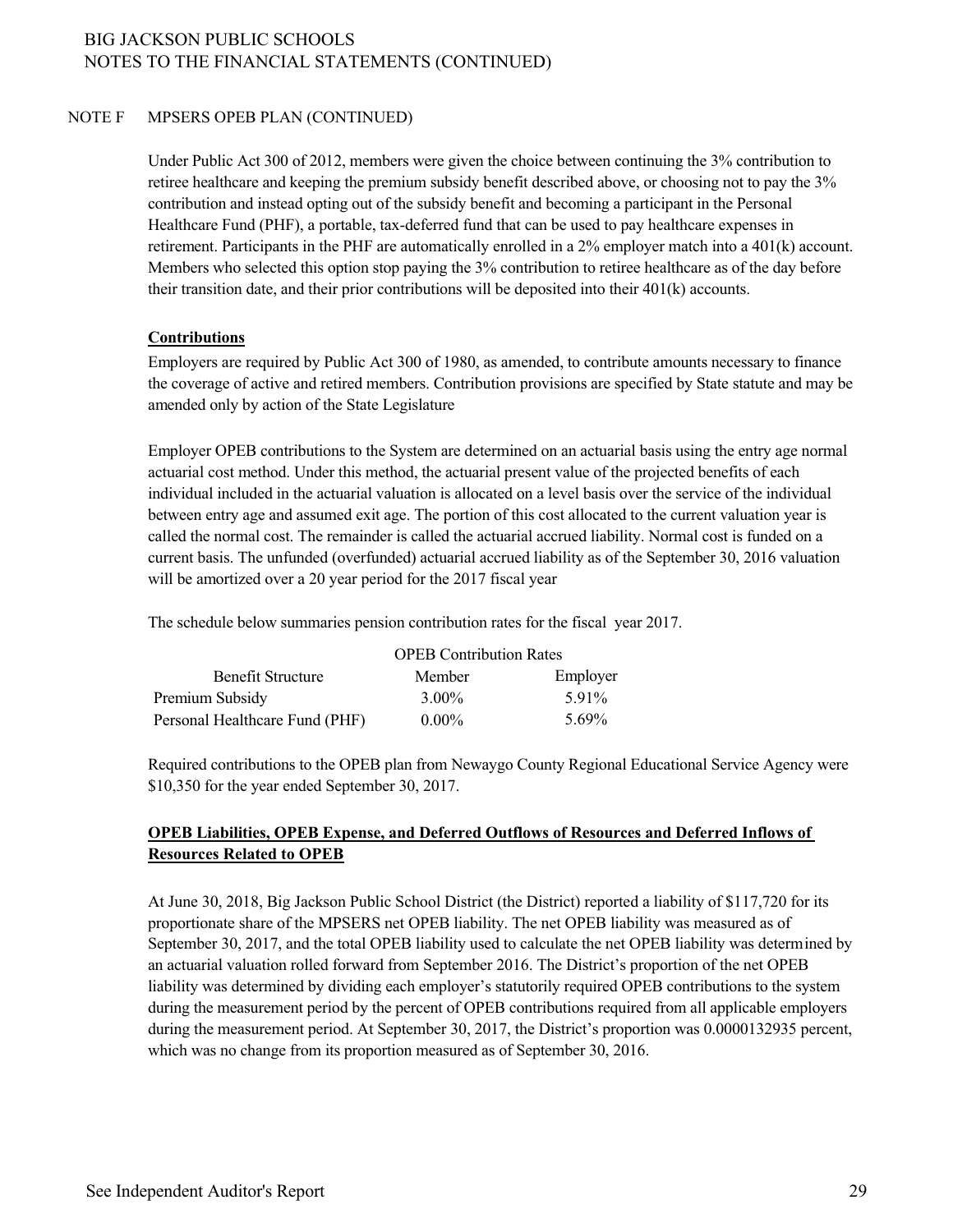# NOTE F MPSERS OPEB PLAN (CONTINUED)

For the year ended June 30, 2018, the District recognized OPEB expense of \$7,866. At June 30, 2018, the Agency reported deferred outflows of resources and deferred inflows of resources related to OPEB from the following sources:

| <b>Asset Class</b>                                                                                                | Deferred<br>Outflows of<br>Resources | Deferred<br>Inflows of<br>Resources |       |  |
|-------------------------------------------------------------------------------------------------------------------|--------------------------------------|-------------------------------------|-------|--|
| Differences between expected and actual<br>experience                                                             | \$                                   | \$                                  | 1,253 |  |
| Changes in Assumptions                                                                                            |                                      |                                     |       |  |
| Net difference between projected and actual<br>earnings on OPEB plan investments                                  |                                      |                                     | 2,726 |  |
| Changes in proportion and differences<br>between Agency contributions and<br>proportionate share of contributions |                                      |                                     | 34    |  |
| District section 147c revenue related to<br>OPEB contributions subsequent to the<br>measurement date              |                                      |                                     | 3,598 |  |
| District contributions subsequent to the<br>measurement date                                                      | 7,946                                |                                     |       |  |
| Total                                                                                                             | \$<br>7,946                          | \$                                  | 7,611 |  |

Contributions subsequent to the measurement date are reported as deferred outflows of resources related to OPEB resulting from employer contributions subsequent to the measurement date will be recognized as a reduction of the net OPEB liability in the year ended June 30, 2019. Other amounts as deferred outflows of resources and deferred inflows of resources related to OPEB will be recognized in OPEB expense as follows:

# **Deferred (Inflows) and Deferred Outflows of Resources by Year (to Be Recognized in Future OPEB**

| <b>Expenses</b> ) |             |        |       |  |
|-------------------|-------------|--------|-------|--|
|                   | Year Ending |        |       |  |
|                   | June 30     | Amount |       |  |
|                   |             |        |       |  |
|                   | 2018        | \$     | (970) |  |
|                   | 2019        |        | (970) |  |
|                   | 2020        |        | (970) |  |
|                   | 2021        |        | (970) |  |
|                   | 2022        |        | (133) |  |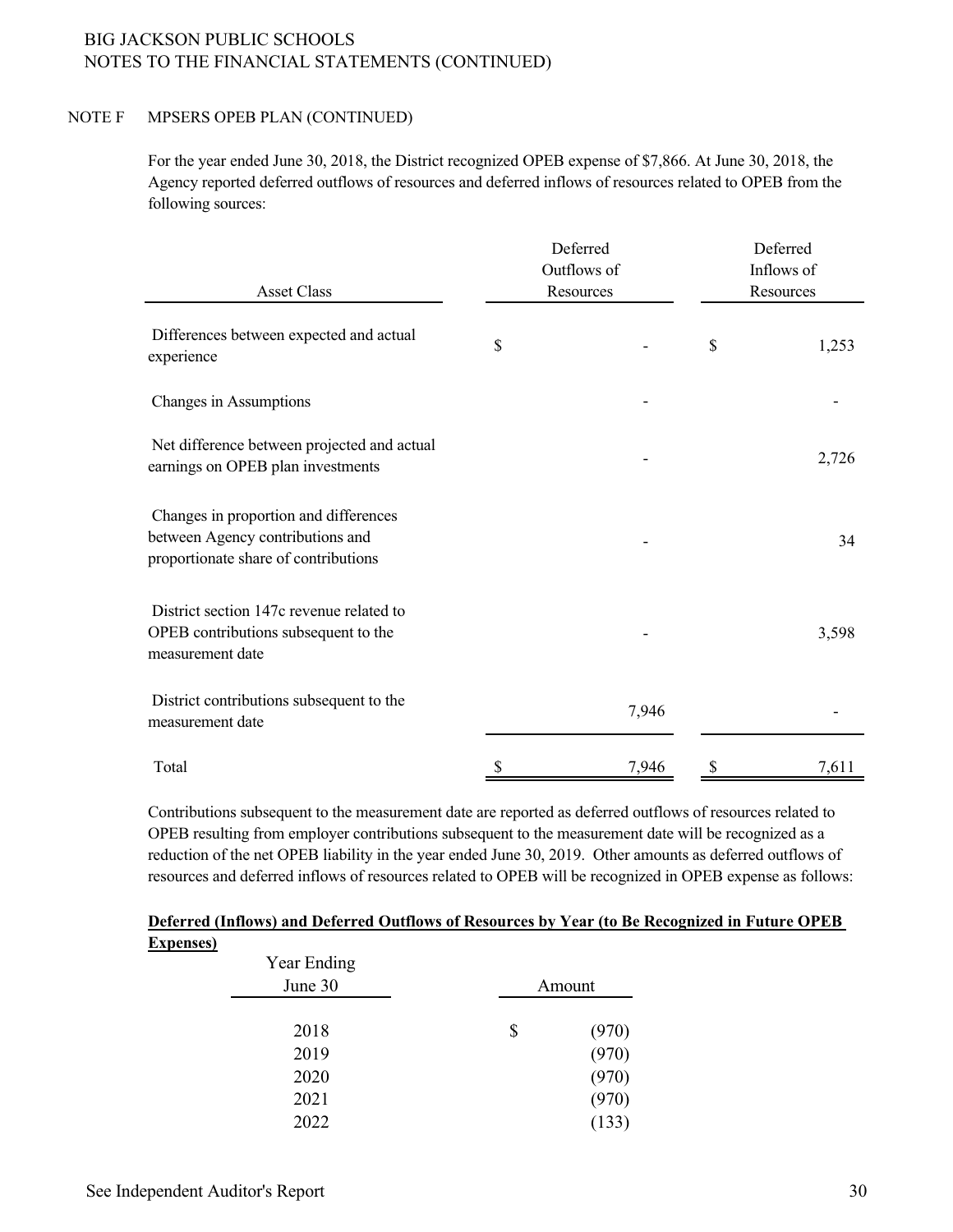#### NOTE F MPSERS OPEB PLAN (CONTINUED)

#### **Actuarial Assumptions**

Projections of benefits for financial reporting purposes are based on the substantive plan (the plan as understood by the employer and plan members) and include the types of benefits provided at the time of each valuation and the historical pattern of sharing of benefit costs between the employer and plan members to that point. The actuarial methods and assumptions used include techniques that are designed to reduce the effects of short term volatility in actuarial accrued liabilities and the actuarial value of assets, consistent with the longterm perspective of the calculations.

Additional information as of the latest actuarial valuation follows:

| <b>Summary of Actuarial Assumption</b> |                                                                                                                                                                                                                                                                                                                                                       |
|----------------------------------------|-------------------------------------------------------------------------------------------------------------------------------------------------------------------------------------------------------------------------------------------------------------------------------------------------------------------------------------------------------|
| <b>Actuarial Assumptions:</b>          |                                                                                                                                                                                                                                                                                                                                                       |
| <b>Valuation Date:</b>                 | September 30, 2015                                                                                                                                                                                                                                                                                                                                    |
| <b>Actuarial Cost Method:</b>          | Entry Age, Normal                                                                                                                                                                                                                                                                                                                                     |
| Wage Inflation Rate:                   | $3.50\%$                                                                                                                                                                                                                                                                                                                                              |
| <b>Investment Rate of Return:</b>      | $7.50\%$                                                                                                                                                                                                                                                                                                                                              |
| Projected Salary Increases:            | $3.5\%$ - 12.3% including wage inflation at 3.5%                                                                                                                                                                                                                                                                                                      |
| <b>Health Care Cost Trend Rate:</b>    | 3% Annual non Compounded for MIP Members                                                                                                                                                                                                                                                                                                              |
| Mortality<br>Other Assumptions         | RP-2000 Male and Female Combine Healthy Life<br>Mortality Tables, adjusted for mortality improvements<br>to 2025 using projection scale BB. This assumption<br>was first used for the September 30, 2014 valuation for<br>the System For retirees, 80% of the table rates were<br>used for males and 70% of the table rates were used for<br>females. |
| <b>Opt Out Assumptions</b>             | 21% of eligible participants hired before July 1, 2008<br>and 30% of those hired after June 30, 2008 are<br>assumed to opt out of the retiree health plan                                                                                                                                                                                             |
| <b>Survivor Coverage</b>               | 80% of male retirees and 67% of female retirees are<br>assumed to have coverages continuing after the retiree's<br>death                                                                                                                                                                                                                              |
| Coverage Election at Retirement        | 75% of male and 60% of female future retirees are<br>assumed to elect coverage for 1 or more dependents                                                                                                                                                                                                                                               |

#### Notes:

- Assumption changes as a result of an experience study for the periods 2007 through 2012 have been adopted by the System for use in the annual pension valuations beginning with the September 30, 2014 valuation. The total OPEB liability as of September 30, 2017, is based on the results of an actuarial valuation date of September 30, 2016, and rolled forward using generally accepted actuarial procedures, including the experience study.

- Recognition period for liabilities is the average of the expected remaining service lives of all employees in years: 5.4744

- Recognition period for assets in years is 5.0000

- Full actuarial assumptions are available in the 2017 MPSERS Comprehensive Annual Financial Report found on the ORS website at www.michigan.gov/orsschools.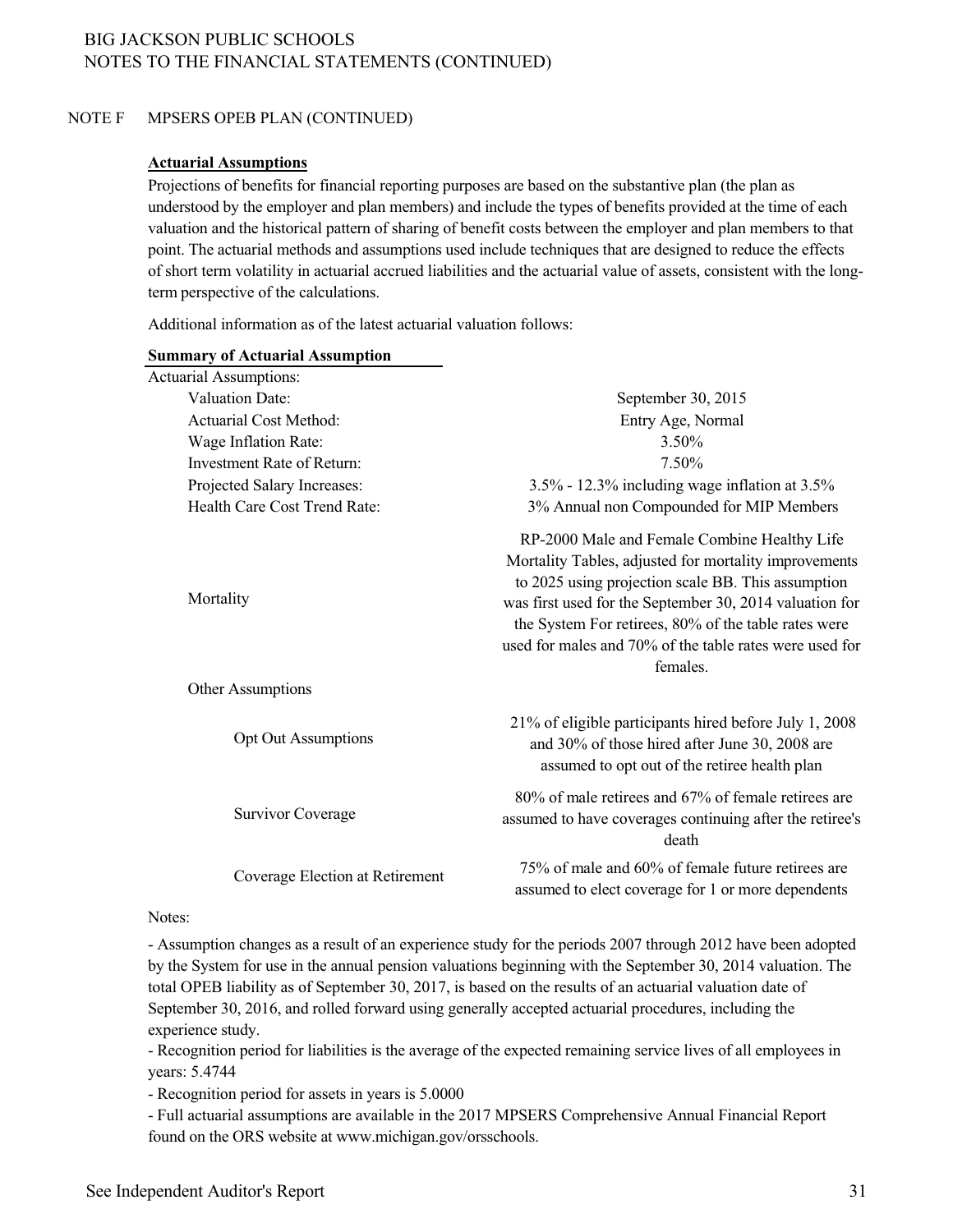## NOTE F MPSERS OPEB PLAN (CONTINUED)

#### **Long-Term Expected Return on Plan Assets**

The long-term expected rate of return on OPEB plan investments was determined using a building-block method in which best-estimate ranges of expected future real rates of return (expected returns, net of OPEB plan investment expense and inflation) are developed for each major asset class. These ranges are combined to produce the long-term expected rate of return by weighting the expected future real rates of return by the target asset allocation percentage and by adding expected inflation. Best estimates of arithmetic real rates of return for each major asset class included in the OPEB plan's target asset allocation as of September 30, 2017, are summarized in the following table:

|                                      | Target     | Long-Term Expected    |
|--------------------------------------|------------|-----------------------|
| Asset Class                          | Allocation | Real Rate of Return * |
| <b>Domestic Equity Pools</b>         | 28.00%     | $5.60\%$              |
| % Alternative Investment Pools       | 18.00%     | 8.70%                 |
| <b>International Equity</b>          | $16.00\%$  | $7.20\%$              |
| <b>Fixed Income Pools</b>            | $10.50\%$  | $-0.10\%$             |
| Real Estate and Infrastructure Pools | $10.00\%$  | $4.20\%$              |
| Absolute Return Pools                | $15.50\%$  | $5.00\%$              |
| <b>Short Term Investment Pools</b>   | $2.00\%$   | $-0.90\%$             |
| Total                                | $100.00\%$ |                       |

\*Long term rate of return does not include 2.3% inflation

#### **Rate of Return**

For the fiscal year ended September 30, 2017, the annual money-weighted rate of return on OPEB plan investment, net of OPEB plan investment expense, was 13.24%. The money-weighted rate of return expresses investment performance, net of investment expense, adjusted for the changing amounts actually invested.

#### **Discount Rate**

A discount rate of 7.5% was used to measure the total OPEB liability. This discount rate was based on the long term expected rate of return on OPEB plan investments of 7.5%. The projection of cash flows used to determine this discount rate assumed that plan member contributions will be made at the current contribution rate and that employer contributions will be made at rates equal to the difference between actuarially determined contribution rates and the member rate. Based on these assumptions, the OPEB plan's fiduciary net position was projected to be available to make all projected future benefit payments of current plan members. Therefore, the long-term expected rate of return on OPEB plan investments was applied to all periods of projected benefit payments to determine the total OPEB liability.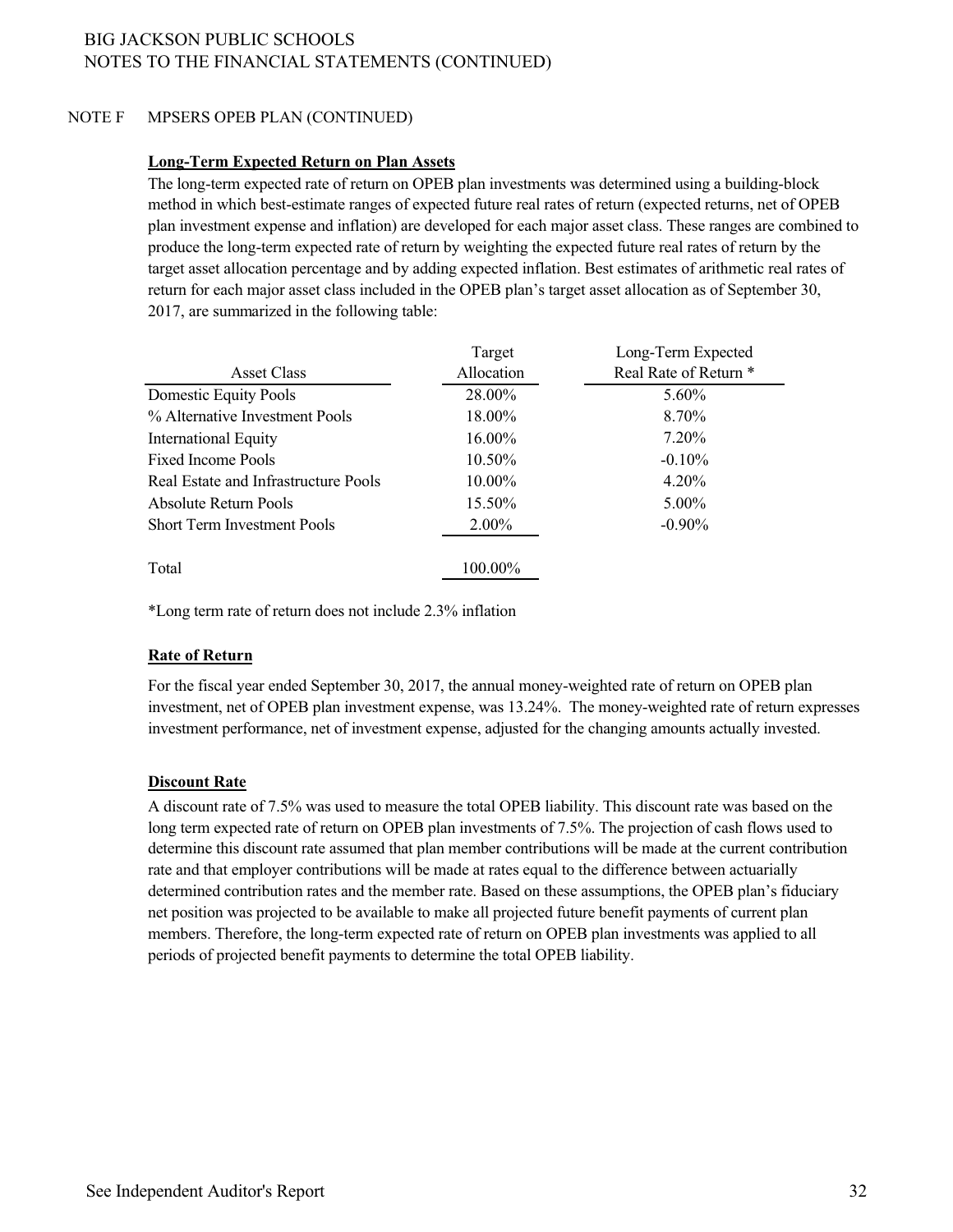## NOTE F MPSERS OPEB PLAN (CONTINUED)

# **Sensitivity of the District's Proportionate share of the net OPEB Liability to Changes in the Discount Rate**

The following presents the District's proportionate share of the net OPEB liability, calculated using assumed trend rates, as well as what the Agency's proportionate share of the net OPEB liability would be if it were calculated using a trend rate that is 1-percentage-point lower or 1-percentage-point higher:

| Current Healthcare Cost |             |   |                   |              |         |  |  |  |  |  |
|-------------------------|-------------|---|-------------------|--------------|---------|--|--|--|--|--|
|                         | 1% Decrease |   | <b>Trend Rate</b> | 1\% Increase |         |  |  |  |  |  |
|                         | $6.5\%$     |   | 7.50%             | $8.50\%$     |         |  |  |  |  |  |
|                         | 99.693      | S | 117.720           |              | 138,189 |  |  |  |  |  |

\* = The Basic plan and the Member Investment Plan (MIP) are non-hybrid plans. Pension Plus is a hybrid plan, with a defined benefit (pension) component and a defined contributions (DC) component.

#### **OPEB Plan Fiduciary Net Position**

Detailed information about the OPEB plan's fiduciary net position is available in the separately issued 2017 MPSERS CAFR, available on the ORS website at www.michigan.gov/orsschools.

## **Payables to the OPEB Plan**

The amount of payables to a defined benefit OPEB plan outstanding at the end of the reporting period were \$813. The payables were based upon the wages being paid over the period from July 1 through August 31, 2018 which were for services provided prior to June 30, 2018 and therefore legally required contributions to the OPEB plan.

*The section intentionally left blank.*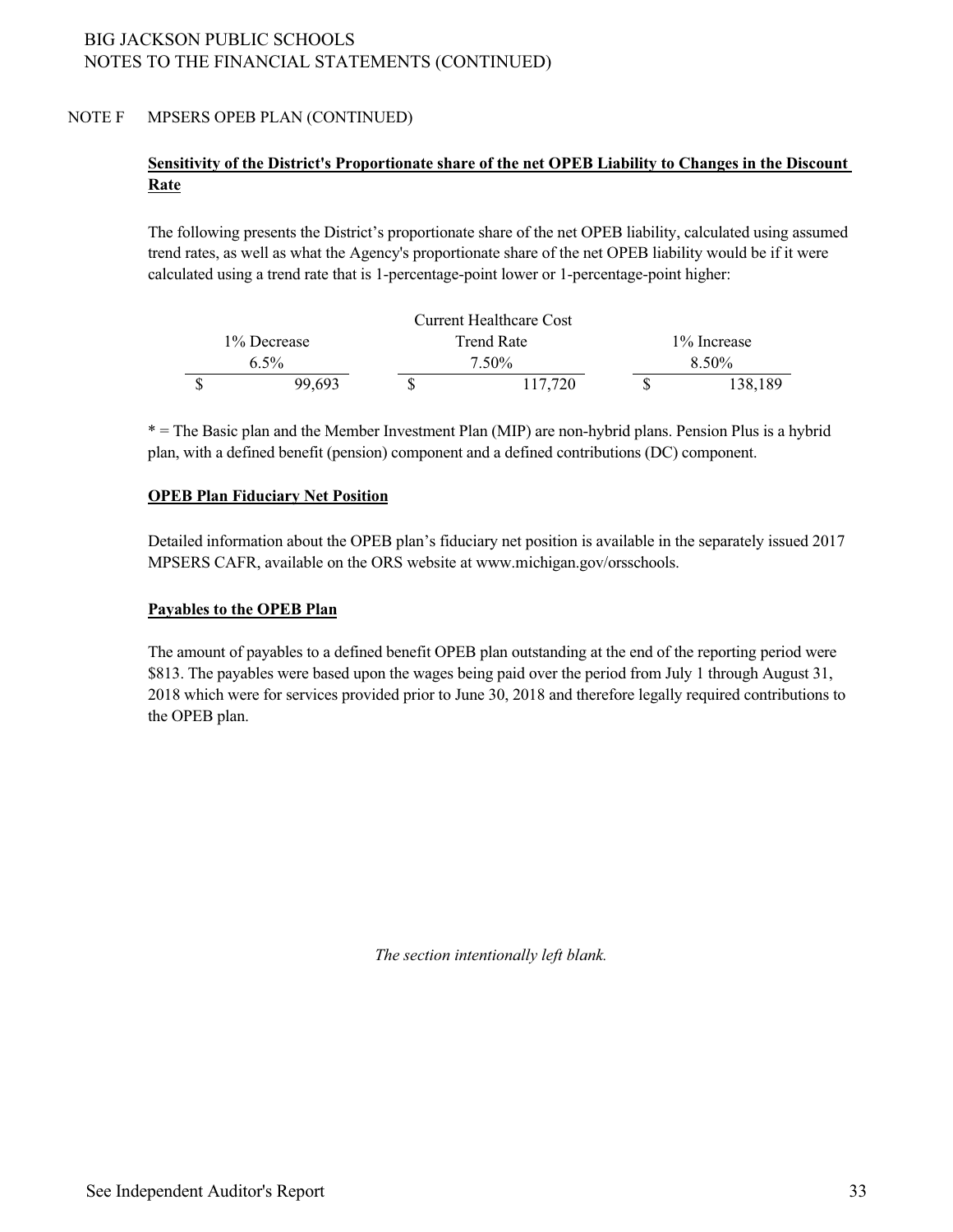### NOTE G FIXED ASSETS

Capital asset balances and for the year ended June 30, 2018 were as follows:

|                                                                        |         | <b>Balance</b> |          |           |    |           | Balance   |         |  |
|------------------------------------------------------------------------|---------|----------------|----------|-----------|----|-----------|-----------|---------|--|
| <b>Governmental-Type Activities</b>                                    |         | 6/30/2017      |          | Additions |    | Deletions | 6/30/2018 |         |  |
| Capital Assets not being depreciated                                   |         |                |          |           |    |           |           |         |  |
| Land                                                                   | \$      | 1,042          | \$       |           | \$ |           | \$        | 1,042   |  |
| Capital Assets Being Depreciated                                       |         |                |          |           |    |           |           |         |  |
| Buildings & Improvements                                               |         | 103,062        |          |           |    |           |           | 103,062 |  |
| Land Improvements                                                      |         | 17,702         |          |           |    |           |           | 17,702  |  |
| Equipment & Furniture                                                  |         | 92,259         |          |           |    |           |           | 92,259  |  |
| Buses & Other Vehicles                                                 |         | 54,396         |          |           |    |           |           | 54,396  |  |
| Subtotal                                                               |         | 267,419        |          |           |    |           |           | 267,419 |  |
| Less Accumulated Depreciation for                                      |         |                |          |           |    |           |           |         |  |
| Buildings & Improvements                                               |         | 31,378         |          | 3,506     |    |           |           | 34,884  |  |
| Land Improvements                                                      |         | 5,635          |          | 881       |    |           |           | 6,516   |  |
| Equipment & Furniture                                                  |         | 75,484         |          | 4,908     |    |           |           | 80,392  |  |
| Buses & Other Vehicles                                                 |         | 18,985         |          | 5,964     |    |           |           | 24,949  |  |
| Subtotal                                                               |         | 131,482        |          | 15,259    |    |           |           | 146,741 |  |
| Net Capital Assets being depreciated                                   | 135,937 |                | (15,259) |           |    |           |           | 120,678 |  |
| <b>Total Governmental Activities Capital</b>                           |         |                |          |           |    |           |           |         |  |
| Capital Assets - Net of Depreciation                                   | S       | 136,979        |          | (15,259)  | \$ |           |           | 121,720 |  |
| Depreciation expense was charged to governmental functions as follows: |         |                |          |           |    |           |           |         |  |
| Instruction                                                            |         |                |          |           | \$ | 7,408     |           |         |  |
| <b>School Administrative Services</b>                                  |         |                |          |           |    | 1,888     |           |         |  |
| <b>Student Transportation</b>                                          |         |                |          |           |    | 5,963     |           |         |  |
| <b>Total Depreciation Expense</b>                                      |         |                |          |           | S  | 15,259    |           |         |  |

#### NOTE H RISK MANAGEMENT

The School District is exposed to various risks of loss related to torts; theft of, damage to and destruction of assets; errors and omissions; and natural disasters for which the School District carries commercial insurance. Liabilities in excess of insurance coverage, if any, are reported when it is probable that a loss has occurred and the amount of the loss can be reasonably estimated.

#### NOTE I INTERFUND RECEIVABLES & PAYABLES

As of June 30, 2018 the District did not have any interfund receivables and payables.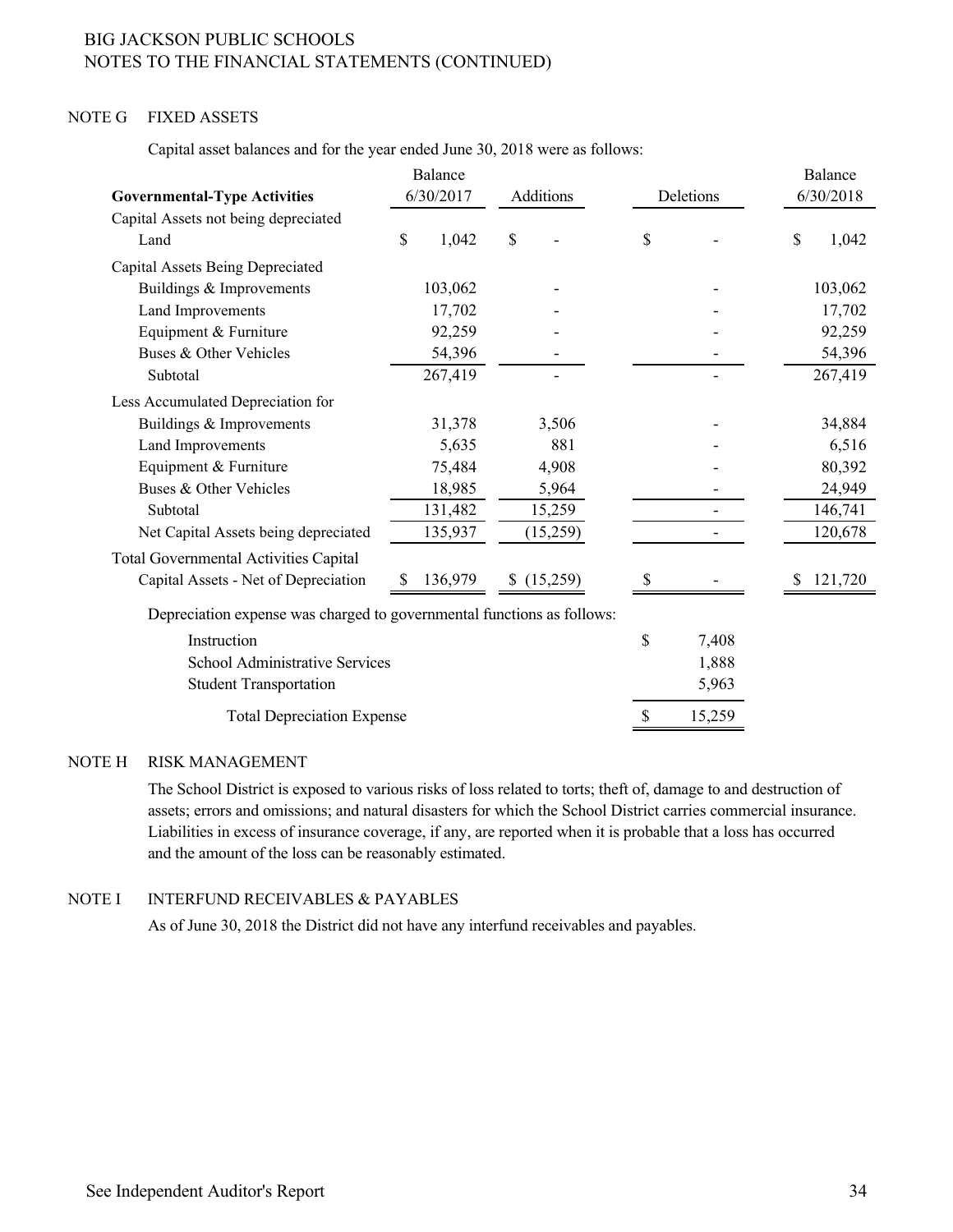#### NOTE J GENERAL LONG-TERM OBLIGATIONS

Summary - The long-term debt includes a loan for a school bus. Since none of the debt will be retired with current operating resources, they are appropriately included in the government-wide financial statement. All items will be recorded as an expenditure of the year in which they are paid, for fund statement reporting.

| Long-term debt is comprised of the following at June 30, 2018:                                                            | Outstanding |        | Due |          |  |  |
|---------------------------------------------------------------------------------------------------------------------------|-------------|--------|-----|----------|--|--|
|                                                                                                                           | Principal   | Within |     |          |  |  |
|                                                                                                                           | 6/30/2018   |        |     | One Year |  |  |
| School bus loan due in quarterly installments of \$2,238.78<br>through August, 2019; interest payable quarterly at 3.99%. | S           | 10,839 |     | 8,649    |  |  |

The annual requirements to amortize long-term debt outstanding as of June 30, 2018, including interest detailed as follows:

| Year Ended |           |          |
|------------|-----------|----------|
| June 30,   | Principal | Interest |
| 2019       | 8,649     | 305      |
| 2020       | 2,203     | 22       |
|            | 10,852    | 327      |

Changes to long-term debt - The following is a summary of debt transactions of the District for the year ended June 30, 2018:  $C_1$   $D_2$ 

|                                     |   | SCHOOL BUS |
|-------------------------------------|---|------------|
| <b>Governmental-Type Activities</b> |   | Loan       |
| Debt Outstanding July 1, 2017       |   | 19,150     |
| Debt Added During the Year          |   |            |
| Debt Retired During the Year        |   | (8,311)    |
| Debt Outstanding June 30, 2018      | S | 10,839     |

#### NOTE K SUBSEQUENT EVENTS

In preparing these financial statements, management has evaluated, for potential recognition or disclosure, significant events or transactions that occurred during the period subsequent to June 30, 2018, the most recent balance sheet presented herein, through October 31, 2018, the date these financial statements were available to be issued. No significant such events or transactions were identified.

# NOTE L ADOPTION OF NEW ACCOUNTING STANDARDS

GASB Statement No. 75, *Accounting and Financial Reporting for Postemployment Benefits Other Than Pensions* was implemented during the year. The statement replaces the requirements of GASB Statement No. 45, *Accounting and Financial Reporting by Employers for Postemployment Benefits Other Than Pensions*. The statement requires governments providing other postemployment benefits (OPEB) to recognize their unfunded OPEB obligation as a liability for the first time, and to more comprehensibly and comparably measure the annual costs of OPEB benefits. The statement also enhances accountability and transparency through revised note disclosures and required supplementary information (RSI).

# NOTE M RESTATEMENT OF BEGINNING NET POSITION

The beginning net position has been restated for governmental activities due to a change in accounting principles related to implementation of GASB 75. The beginning net position was decreased by \$124,169 for the governmental activities.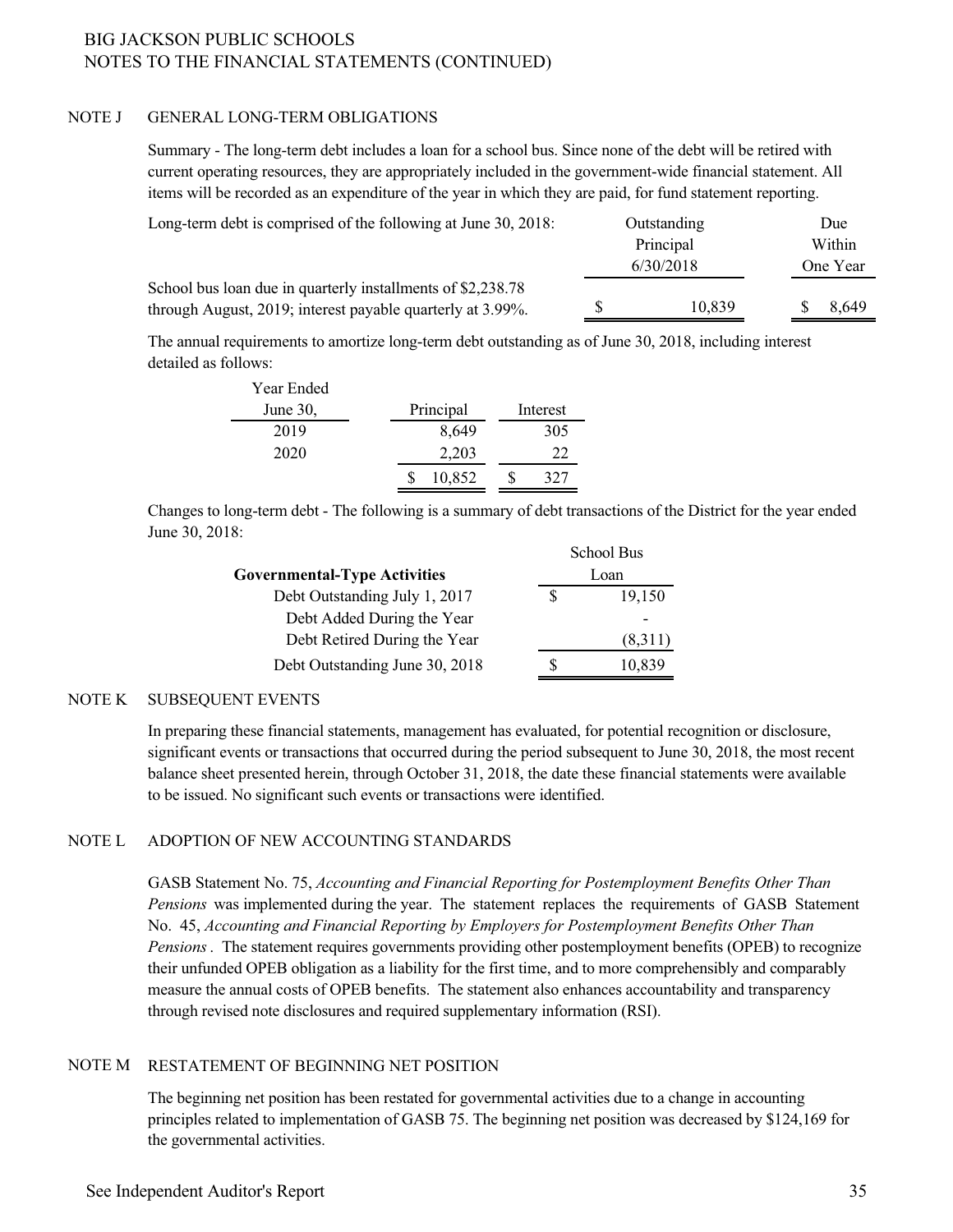# Required Supplementary Information Budgetary Comparison Schedule for the General Fund For the Year Ended June 30, 2018

|                                |               |                       |                         | Variances                    |               |
|--------------------------------|---------------|-----------------------|-------------------------|------------------------------|---------------|
|                                |               |                       |                         | Positive (Negative)          |               |
|                                |               | <b>Budget Amounts</b> |                         | Original Budget Final Budget |               |
|                                | Original      | Final                 | <b>Actual</b>           | to Final                     | to Actual     |
| <b>Revenues</b>                |               |                       |                         |                              |               |
| <b>Local Sources</b>           | 225,400<br>\$ | 239,700<br>\$         | 234,876<br><sup>S</sup> | \$<br>14,300                 | \$<br>(4,824) |
| <b>State Sources</b>           | 18,710        | 22,632                | 25,146                  | 3,922                        | 2,514         |
| <b>Federal Sources</b>         | 28,790        | 76,433                | 59,626                  | 47,643                       | (16, 807)     |
| <b>Interdistrict Sources</b>   |               | 2,451                 | 3,740                   | 2,451                        | 1,289         |
| <b>Total Revenues</b>          | 272,900       | 341,216               | 323,388                 | 68,316                       | (17,828)      |
| <b>Expenditures</b>            |               |                       |                         |                              |               |
| Instruction                    |               |                       |                         |                              |               |
| Elementary                     | 88,865        | 98,607                | 85,853                  | 9,742                        | 12,754        |
| Compensatory Education         | 20,590        | 47,650                | 33,282                  | 27,060                       | 14,368        |
| Special Education              | 3,248         | 2,691                 | 2,691                   | (557)                        |               |
| <b>Total Instruction</b>       | 112,703       | 148,948               | 121,826                 | 36,245                       | 27,122        |
| <b>Support Services:</b>       |               |                       |                         |                              |               |
| General Administration         | 15,875        | 15,350                | 11,575                  | (525)                        | 3,775         |
| School Administration          | 27,090        | 33,095                | 26,285                  | 6,005                        | 6,810         |
| <b>Business Services</b>       | 6,175         | 6,575                 | 6,155                   | 400                          | 420           |
| Operation & Maintenance        | 44,057        | 53,450                | 44,956                  | 9,393                        | 8,494         |
| Improvement of Instruction     | 3,000         | 8,456                 | 3,804                   | 5,456                        | 4,652         |
| <b>Central Services</b>        | 6,100         | 8,981                 | 9,052                   | 2,881                        | (71)          |
| <b>Transportation Services</b> | 44,826        | 51,854                | 40,002                  | 7,028                        | 11,852        |
| <b>Total Support Services</b>  | 147,123       | 177,761               | 141,829                 | 30,638                       | 35,932        |
| Debt Service                   | 11,400        | 9,500                 | 8,955                   | (1,900)                      | 545           |
| <b>Community Services</b>      | 200           | 300                   | 250                     | 100                          | 50            |
| <b>Total Expenditures</b>      | 271,426       | 336,509               | 272,860                 | 65,083                       | 63,649        |
| Excess (deficiency) of         |               |                       |                         |                              |               |
| Revenue Over Expenditures      | 1,474         | 4,707                 | 50,528                  | 3,233                        | 45,821        |
| Fund Balance - July 1, 2017    | 281,408       | 281,408               | 281,408                 |                              |               |
| Fund Balance - June 30, 2018   | 282,882<br>S  | \$<br>286,115         | \$<br>331,936           | \$<br>3,233                  | \$<br>45,821  |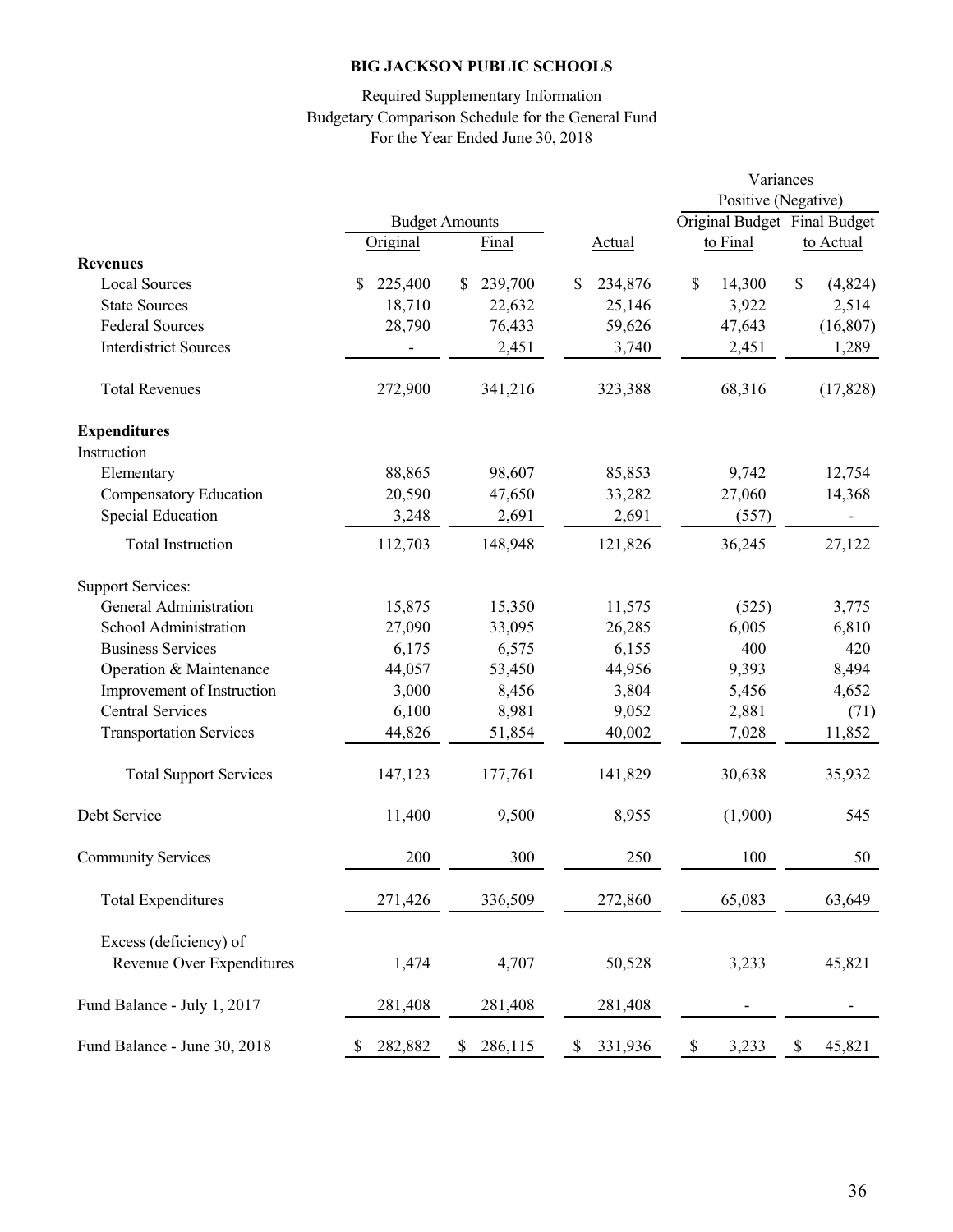# Required Supplementary Information Schedule of Proportionate Share of the Net Pension Liability Michigan Public School Employees Retirement Plan Last 10 Fiscal Years (Amounts were determined as of 9/30 of each fiscal year)

|                                                                                                                      |             | 2023 | 2022 | 2021 |  | 2020 | 2019 | 2018   | 2017          | 2016           | 2015          | 2014          |
|----------------------------------------------------------------------------------------------------------------------|-------------|------|------|------|--|------|------|--------|---------------|----------------|---------------|---------------|
| A. District's proportion of net pension<br>liability $(\%)$                                                          |             |      |      |      |  |      |      |        | 0.00131%      | 0.00136%       | 0.00133%      | .00194%       |
| B. District's proportionate share of net<br>pension liability                                                        | $\mathbf S$ |      |      |      |  |      |      |        | 340,596<br>\$ | 340,531<br>S.  | 325,710<br>S. | 426,424<br>S. |
| C. District's covered-employee payroll                                                                               | S.          |      |      |      |  |      |      |        | 107,895<br>\$ | 119,306<br>\$. | 114,127<br>\$ | 168,950       |
| D. District's proportionate share of net<br>pension liability as a percentage of its<br>covered-employee payroll (%) |             |      |      |      |  |      |      | $\sim$ | 315.67357%    | 285.42655%     | 285.39259%    | 252.39657%    |
| E. Plan fiduciary net position as a<br>percentage of total pension liability                                         |             |      |      |      |  |      |      |        | 64.21%        | 63.27%         | 63.17%        | 66.20%        |

This schedule is to be built prospectively. Until a full 10-year trend is compiled, the schedule will show information for those years for which data is available beginning with FYE June 30, 2015.

Notes to the Required Supplementary Information

| <b>Changes of benefit terms:</b> | There were no changes of benefit terms in FY 2017. |
|----------------------------------|----------------------------------------------------|
| <b>Changes of assumptions:</b>   | There were no changes of benefit terms in FY 2017. |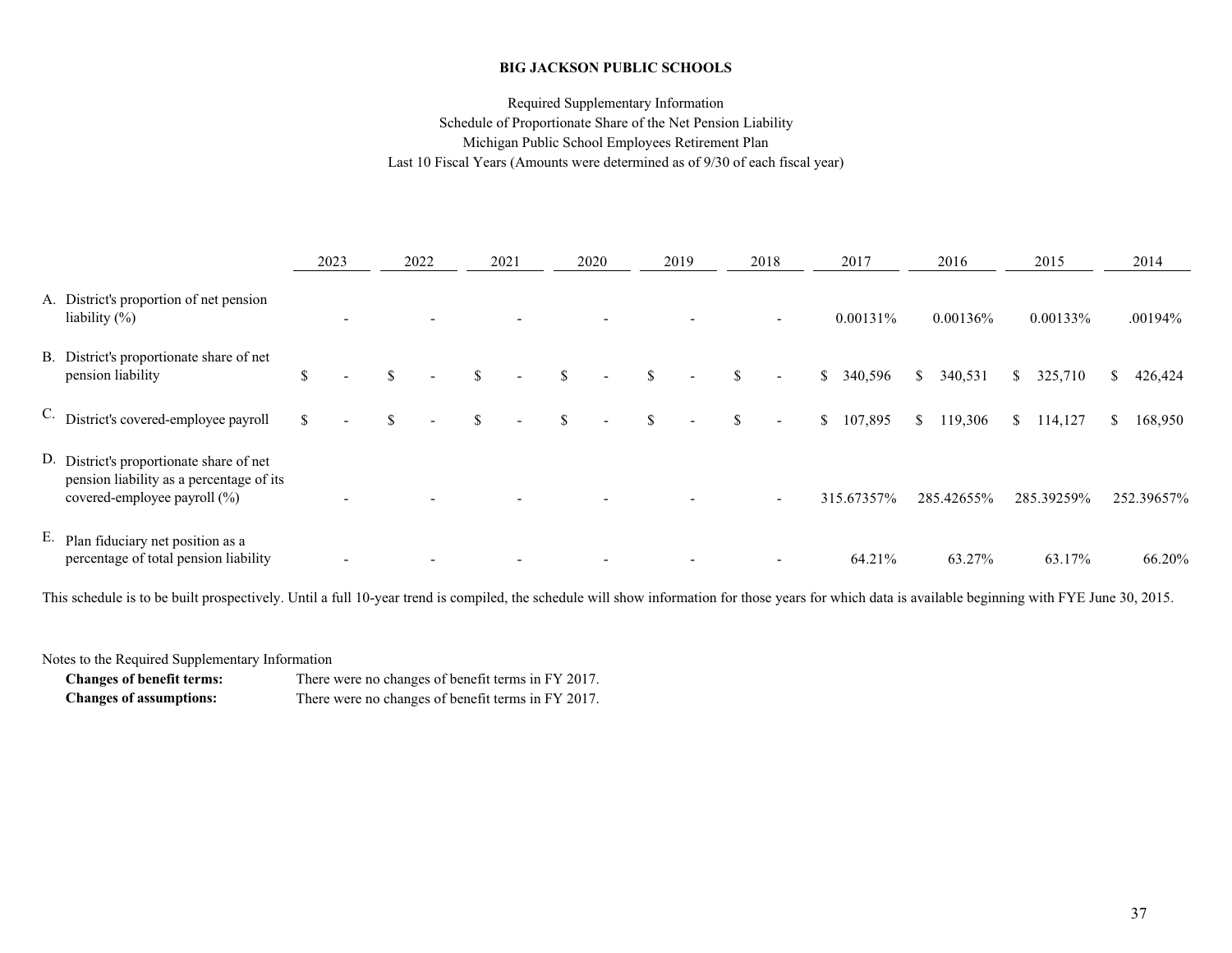### Required Supplementary Information Schedule of Proportionate Share of the Net OPEB Liability Michigan Public School Employees Retirement Plan Last 10 Fiscal Years (Amounts were determined as of 9/30 of each fiscal year)

|                                                                                                                      | 2026                     | 2025 | 2024 | 2023 | 2022 | 2021 | 2020 | 2019 | 2018 |    | 2017        |
|----------------------------------------------------------------------------------------------------------------------|--------------------------|------|------|------|------|------|------|------|------|----|-------------|
| A. District's proportion of net pension<br>liability $(\%)$                                                          |                          |      |      |      |      |      |      |      |      |    | 0.00131294% |
| B. District's proportionate share of net<br>pension liability                                                        |                          |      |      |      |      |      |      |      |      | S. | 117,720     |
| C. District's covered-employee payroll                                                                               | $\overline{\phantom{a}}$ |      |      |      |      |      |      |      |      | S. | 107,895     |
| D. District's proportionate share of net<br>pension liability as a percentage of<br>its covered-employee payroll (%) |                          |      |      |      |      |      |      |      |      |    | 109.10608%  |
| E. Plan fiduciary net position as a<br>percentage of total pension liability                                         |                          |      |      |      |      |      |      |      |      |    | 64.21%      |

This schedule is to be built prospectively. Until a full 10-year trend is compiled, the schedule will show information for those years for which data is available.

Notes to the Required Supplementary Information

**Changes of benefit terms:** There were no changes of benefit terms. **Changes of assumptions:** There were no changes of benefit terms.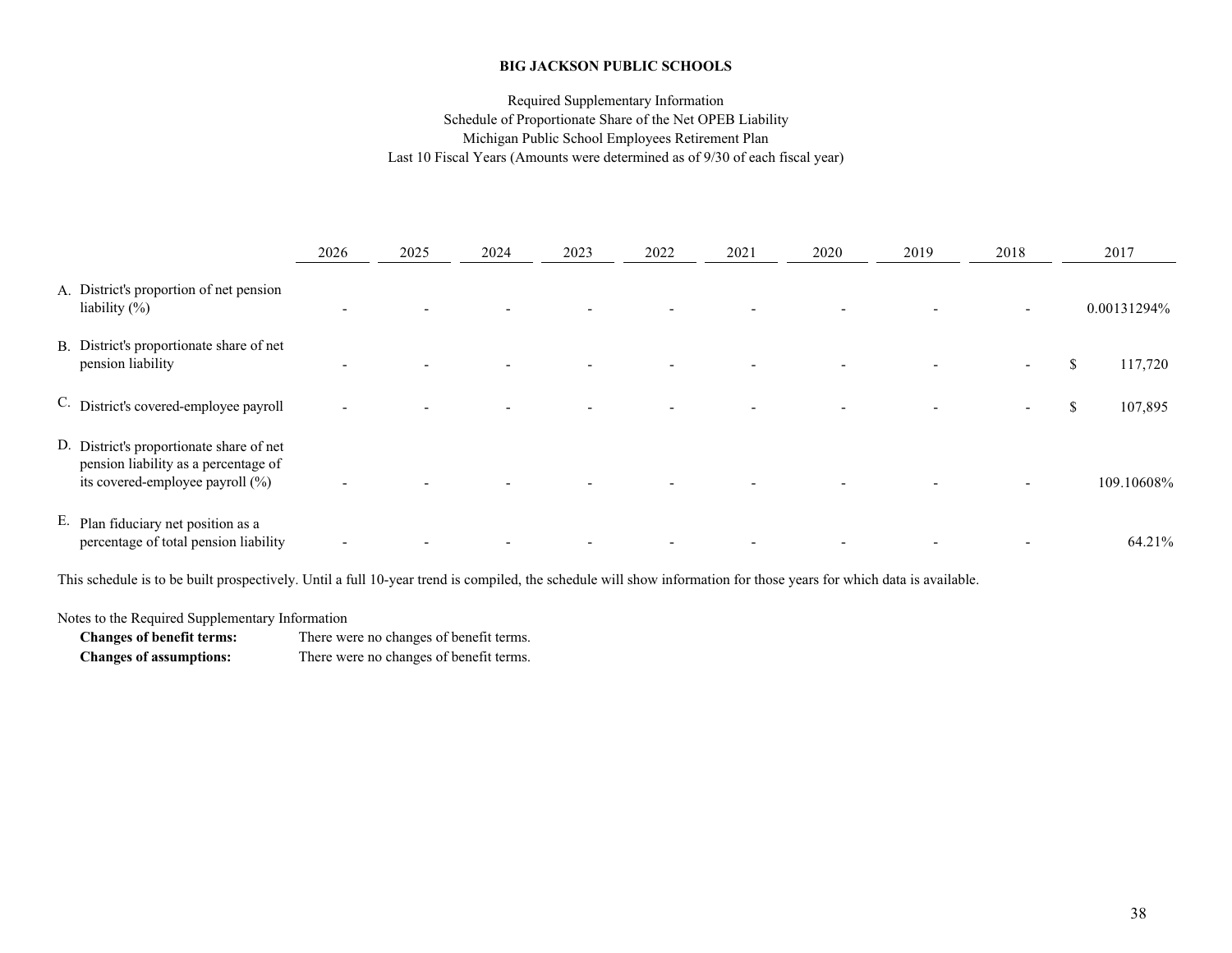#### Required Supplementary Information Schedule of Pension Contributions Michigan Public School Employees Retirement Plan Last 10 Fiscal Years (Amounts determined as of 6/30 of each fiscal year)

|                                                                         |               | 2024 | 2023 | 2022                     |    | 2021   |    | 2020                     |               | 2019                     |              | 2018                     | 2017      | 2016      |               | 2015    |
|-------------------------------------------------------------------------|---------------|------|------|--------------------------|----|--------|----|--------------------------|---------------|--------------------------|--------------|--------------------------|-----------|-----------|---------------|---------|
| A. Statutorily required contributions                                   |               |      |      |                          |    |        |    |                          | S             | $\overline{\phantom{a}}$ | $\mathbb{S}$ | 30,828                   | \$20,746  | \$21,312  | S.            | 25,485  |
| B. Contributions in relation to<br>statutorily required contributions * |               |      |      |                          |    |        |    |                          |               |                          |              | 30,828                   | 20,746    | 21,312    |               | 25,485  |
| C. Contribution deficiency (excess)                                     |               |      |      | $\overline{\phantom{0}}$ | -S | $\sim$ | S. | $\overline{\phantom{0}}$ | $\mathcal{S}$ |                          | S.           | $\overline{\phantom{a}}$ |           |           |               |         |
| D. District's covered-employee payroll                                  | <sup>\$</sup> |      |      |                          |    |        |    |                          |               |                          |              | \$87,609                 | \$122,072 | \$113,348 | <sup>\$</sup> | 140,274 |
| E. Contributions as a percentage of<br>covered-employee payroll         |               |      |      |                          |    |        |    |                          |               |                          |              | 35.19%                   | 16.99%    | 18.80%    |               | 18.17%  |

\* Contributions in relation to statutorily required contributions are the contributions a the District actually made to MPSERS, which may differ from the statutorily required contributions.

This schedule is to be built prospectively. Until a full 10-year trend is compiled, the schedule will show information for those years for which data is available, beginning with FYE September 30, 2014.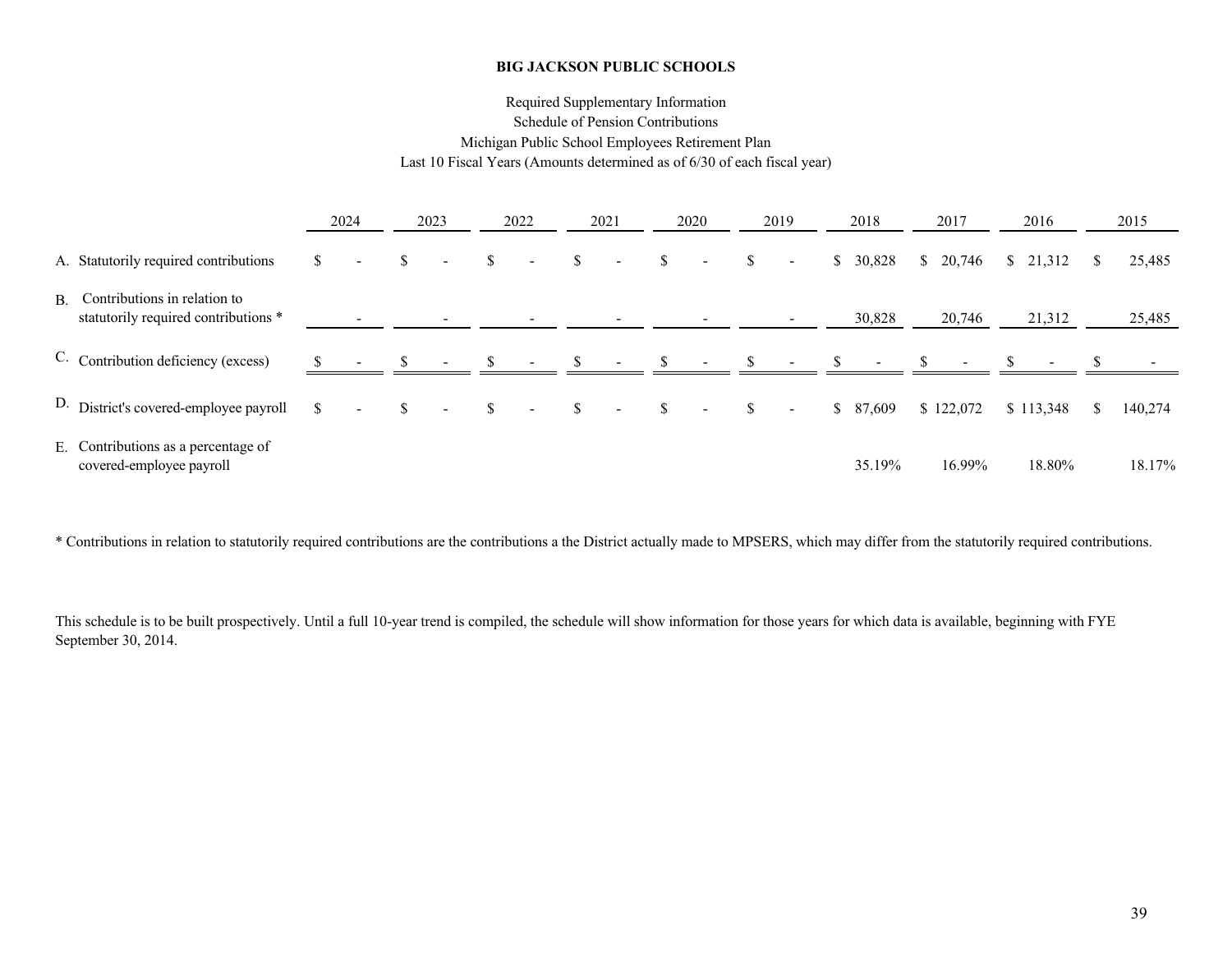#### Required Supplementary Information Schedule of the District's OPEB Contributions Michigan Public School Employees Retirement Plan Last 10 Fiscal Years (Amounts determined as of 6/30 of each fiscal year)

|              |                                                                           | 2027   |               | 2026   |               | 2025                     |               | 2024                     | 2023          |                      |               | 2022                     |                    | 2021                     |               | 2020 |               | 2019                     | 2018         |
|--------------|---------------------------------------------------------------------------|--------|---------------|--------|---------------|--------------------------|---------------|--------------------------|---------------|----------------------|---------------|--------------------------|--------------------|--------------------------|---------------|------|---------------|--------------------------|--------------|
| A.           | Statutorily required OPEB contributions \$                                | $\sim$ | <sup>\$</sup> | $\sim$ | $\mathbb{S}$  | $\sim$                   | $\mathbb{S}$  | $\sim$                   | $\mathbb{S}$  | $\sim$               | $\mathbb{S}$  | $\sim$                   | $\mathbb{S}$       | $\overline{\phantom{a}}$ | <sup>\$</sup> |      | <sup>\$</sup> | $\overline{\phantom{a}}$ | \$<br>6,316  |
| $\mathbf{B}$ | OPEB contributions in relation to<br>statutorily required contributions * |        |               |        |               |                          |               |                          |               |                      |               |                          |                    |                          |               |      |               |                          | 6,316        |
|              | C. Contribution deficiency (excess)                                       |        |               |        |               | $\sim$                   | <sup>\$</sup> | <b>Contract Contract</b> | $\mathcal{S}$ | <b>Service</b> State | -S            | $\sim$                   | $\mathcal{S}$      | $\overline{\phantom{a}}$ | S.            |      |               |                          |              |
|              | D. District's covered-employee payroll<br>(OPEB)                          | \$     |               |        | $\mathcal{S}$ | $\overline{\phantom{a}}$ | <sup>\$</sup> |                          |               |                      | $\mathcal{S}$ | $\overline{\phantom{a}}$ | $\mathbf{\hat{S}}$ |                          |               |      |               | $\overline{\phantom{a}}$ | \$<br>87,609 |
|              | E. OPEB contributions as a percentage of<br>covered-employee payroll      |        |               |        |               |                          |               |                          |               |                      |               |                          |                    |                          |               |      |               |                          | 7.21%        |

\* Contributions in relation to statutorily required contributions are the contributions the District actually made to MPSERS, which may differ from the statutorily required contributions.

This schedule is to be built prospectively. Until a full 10-year trend is compiled, the schedule will show information for those years for which data is available.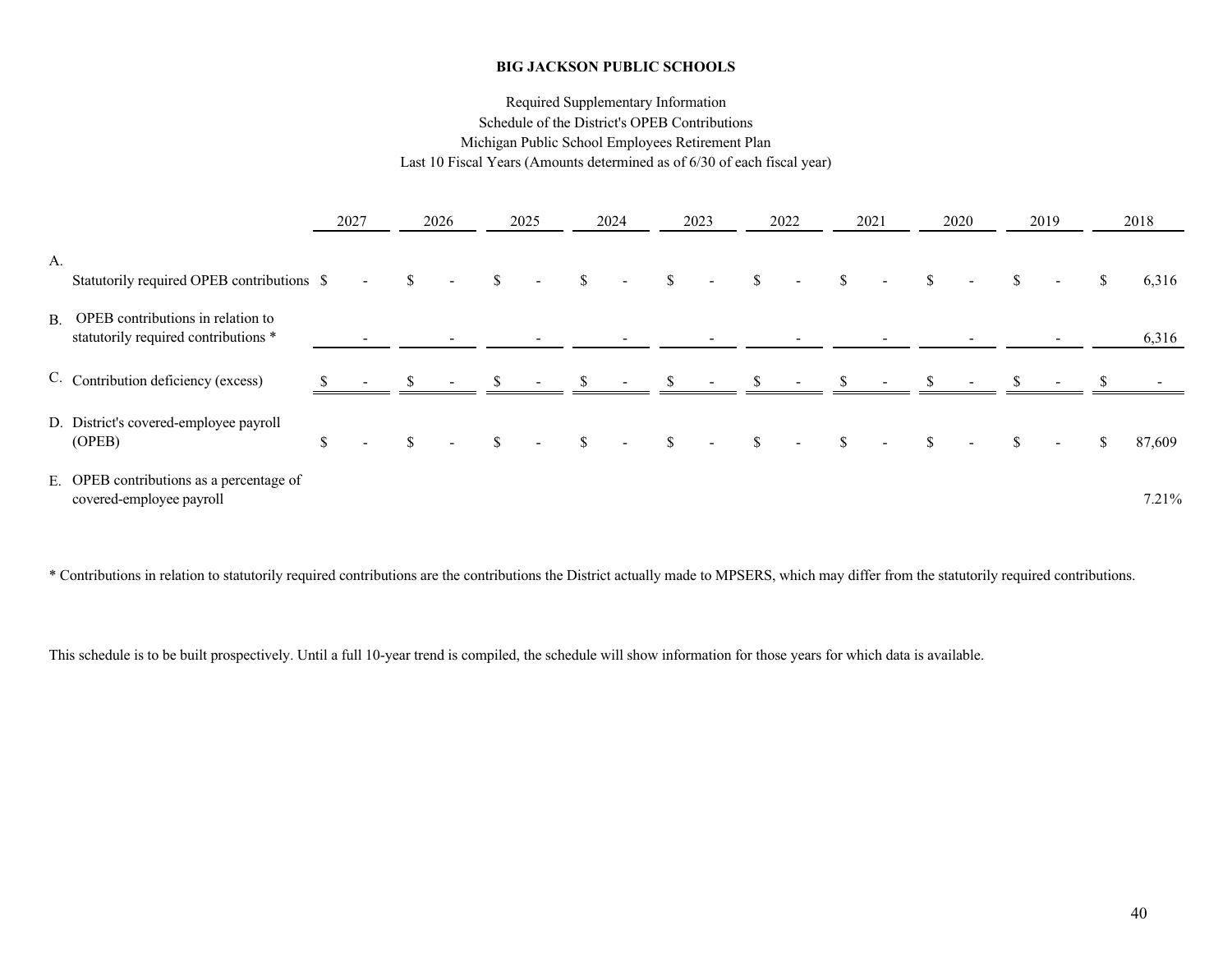# June 30, 2018 and 2017 Comparative Balance Sheet - General Fund

|                                          | 2018          | 2017          |
|------------------------------------------|---------------|---------------|
| <b>Assets</b>                            |               |               |
| Cash/Investments                         | \$<br>320,203 | \$<br>267,161 |
| <b>Accounts Receivable</b>               | 564           | 4,992         |
| Due From Other Governmental Units        | 30,030        | 12,741        |
| <b>Total Assets</b>                      | 350,797       | 284,894       |
| <b>Liabilities and Fund Equity</b>       |               |               |
| Liabilities                              |               |               |
| <b>Accounts Payable</b>                  | \$<br>2,414   | \$<br>753     |
| <b>Accrued Payroll Liabilities</b>       | 16,447        | 2,733         |
| Due to Other Funds                       |               |               |
| <b>Unearned Revenue</b>                  |               |               |
| <b>Total Liabilities</b>                 | 18,861        | 3,486         |
| Fund Equity                              |               |               |
| Unassigned                               | 331,936       | 281,408       |
| <b>Total Fund Equity</b>                 | 331,936       | 281,408       |
| <b>Total Liabilities and Fund Equity</b> | 350,797<br>\$ | 284,894<br>\$ |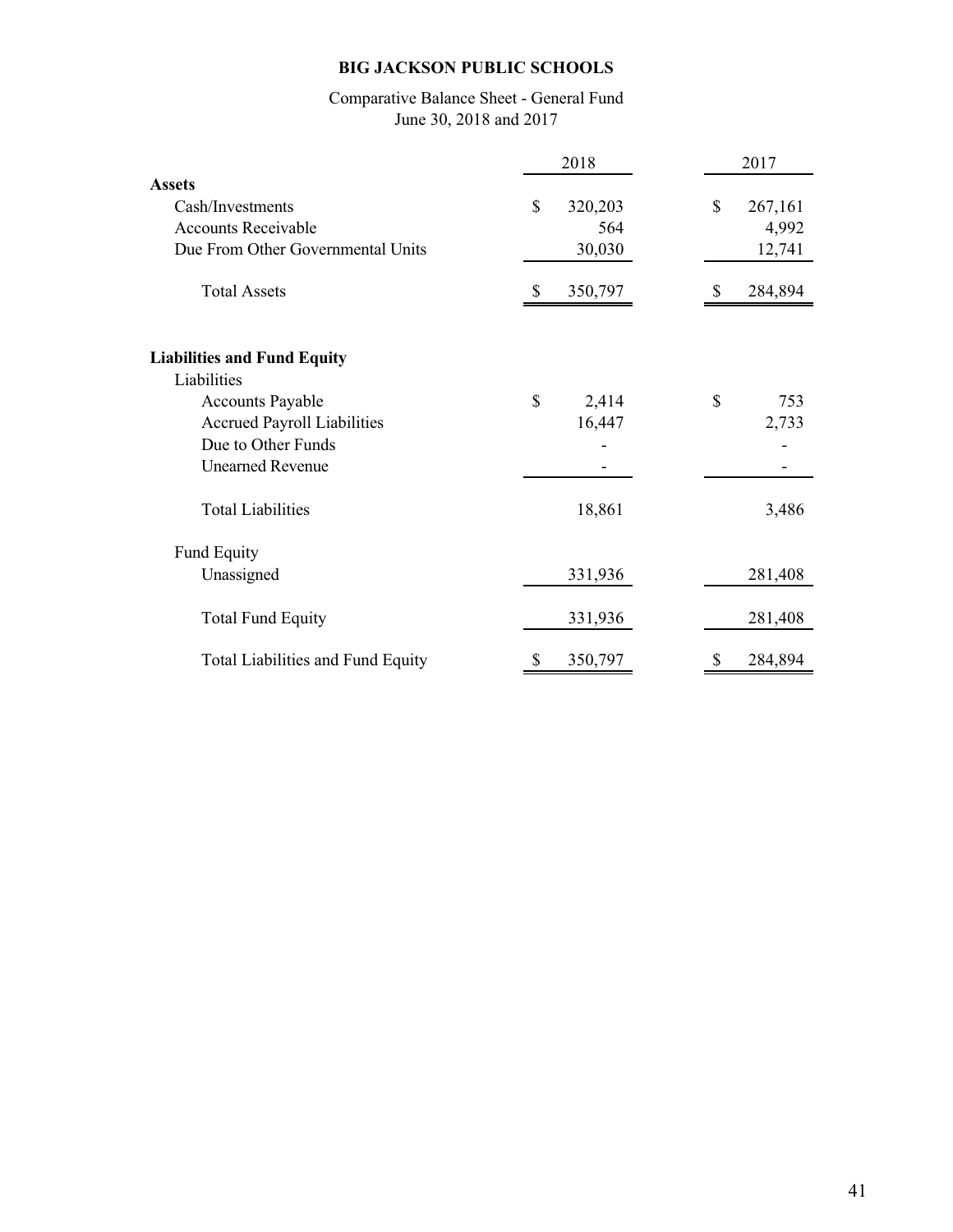# Comparative Statement of Revenues - General Fund For the Years Ended June 30, 2018 and 2017

| Revenues<br><b>Local Sources</b><br>\$<br><b>Property Taxes</b><br>231,563<br><b>Interest Earned on Investments</b><br>2,371<br>Grants/Donations<br>443<br>Miscellaneous<br>499 | \$<br>224,720<br>1,246<br>5,706<br>6,577<br>238,250<br>2,686 |
|---------------------------------------------------------------------------------------------------------------------------------------------------------------------------------|--------------------------------------------------------------|
|                                                                                                                                                                                 |                                                              |
|                                                                                                                                                                                 |                                                              |
|                                                                                                                                                                                 |                                                              |
|                                                                                                                                                                                 |                                                              |
|                                                                                                                                                                                 |                                                              |
|                                                                                                                                                                                 |                                                              |
| <b>Total Local Sources</b><br>234,876                                                                                                                                           |                                                              |
| <b>State Sources</b>                                                                                                                                                            |                                                              |
| State School Aid<br>836                                                                                                                                                         |                                                              |
| Headlee Obligation for Data Collection<br>1,433                                                                                                                                 | 621                                                          |
| MPSERS Cost Offset/UAAL Stabilization<br>18,312                                                                                                                                 | 16,613                                                       |
| At Risk<br>3,544                                                                                                                                                                | 10,700                                                       |
| <b>Special Education</b><br>1,021                                                                                                                                               | 405                                                          |
| <b>Total State Sources</b><br>25,146                                                                                                                                            | 31,025                                                       |
| <b>Federal Sources</b>                                                                                                                                                          |                                                              |
| Title I<br>21,379                                                                                                                                                               | 22,338                                                       |
| Title II, Part A<br>3,684                                                                                                                                                       | 3,058                                                        |
| R.E.A.P. Grant<br>17,545                                                                                                                                                        | 11,967                                                       |
| Payments in Lieu of Taxes<br>8,473                                                                                                                                              | 2,970                                                        |
| <b>Total Federal Sources</b><br>59,626                                                                                                                                          | 40,333                                                       |
| <b>Interdistrict Sources</b>                                                                                                                                                    |                                                              |
| Transportation<br>1,289                                                                                                                                                         | 2,581                                                        |
| Special Education - Act 18<br>2,451                                                                                                                                             | 315                                                          |
| <b>Total Interdistrict Sources</b><br>3,740                                                                                                                                     | 2,896                                                        |
| <b>Other Financing Sources</b>                                                                                                                                                  |                                                              |
| <b>Insurance Proceeds</b>                                                                                                                                                       |                                                              |
| <b>Total Other Financing Sources</b>                                                                                                                                            |                                                              |
| <b>Total Revenues</b><br>323,388                                                                                                                                                | 312,504<br>P                                                 |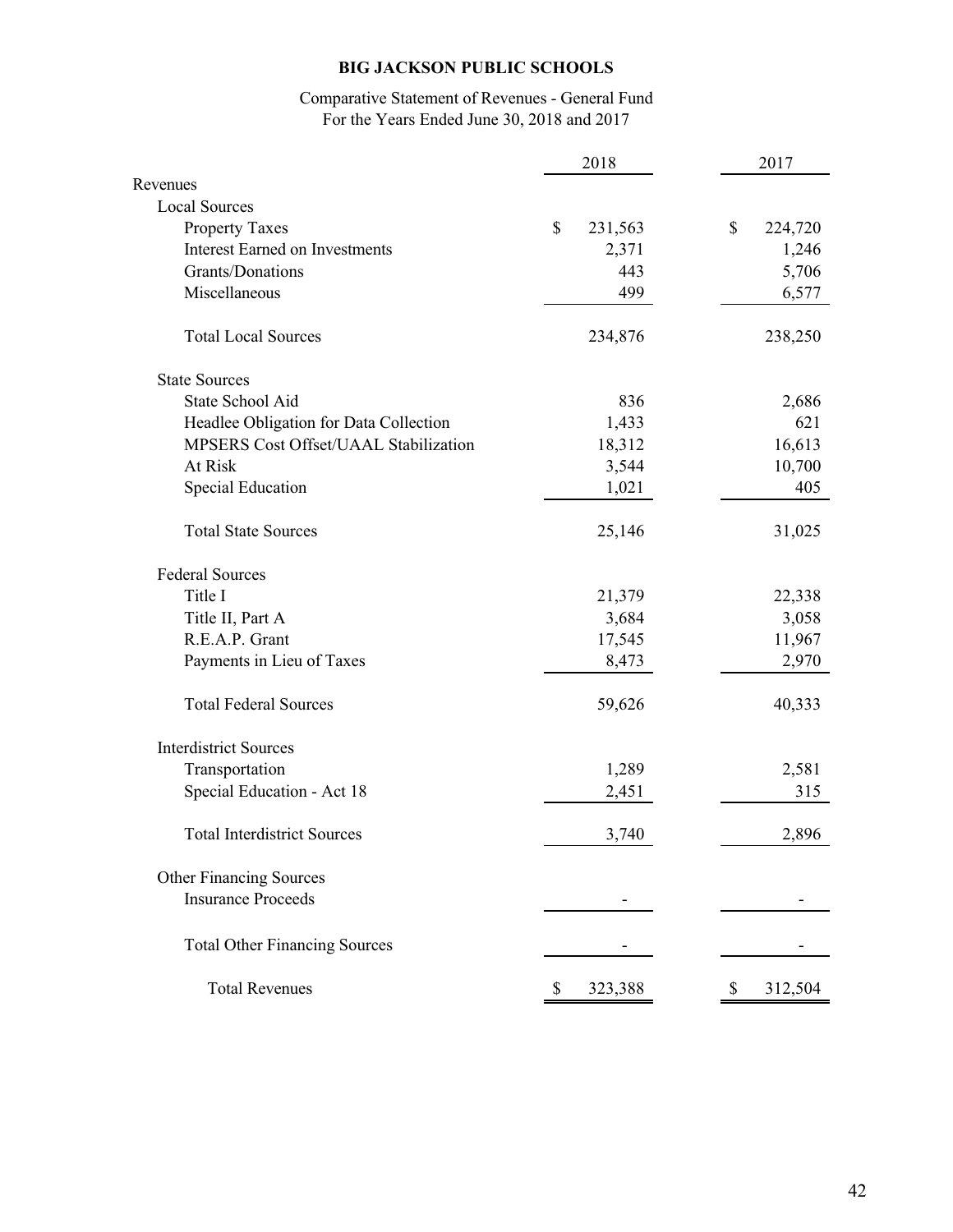# Comparative Statement of Expenditures - General Fund For the Years Ended June 30, 2018 and 2017

|                                     | 2018         | 2017         |
|-------------------------------------|--------------|--------------|
| Expenditures                        |              |              |
| Instruction                         |              |              |
| Elementary                          |              |              |
| <b>Basic Education</b>              | \$<br>85,573 | \$<br>69,774 |
| <b>REAP</b>                         | 280          | 280          |
| <b>Total Elementary</b>             | 85,853       | 70,054       |
| Compensatory Education              |              |              |
| At Risk                             | 3,546        | 10,701       |
| Title I                             | 21,130       | 22,063       |
| <b>REAP</b>                         | 8,606        | 6,433        |
| <b>Total Compensatory Education</b> | 33,282       | 39,197       |
| <b>Special Education</b>            | 2,691        | 3,134        |
| <b>Total Instruction</b>            | 121,826      | 112,385      |
| <b>Supportive Services</b>          |              |              |
| Improvement of Instruction          | 3,804        | 4,706        |
| General Administration              | 11,575       | 16,843       |
| School Administration               | 26,285       | 39,552       |
| <b>Business Services</b>            | 6,155        | 29,331       |
| Operation & Maintenance of School   | 44,956       | 45,286       |
| <b>Central Services</b>             | 9,052        | 10,223       |
| <b>Transportation Services</b>      | 40,002       | 39,421       |
| <b>Total Supportive Services</b>    | 141,829      | 185,362      |
| <b>Community Services</b>           | 250          | 276          |
| Debt Service                        |              |              |
| Principal                           | 8,308        | 7,979        |
| Interest                            | 647          | 976          |
| <b>Total Debt Service</b>           | 8,955        | 8,955        |
| <b>Total Expenditures</b>           | 272,860      | 306,978      |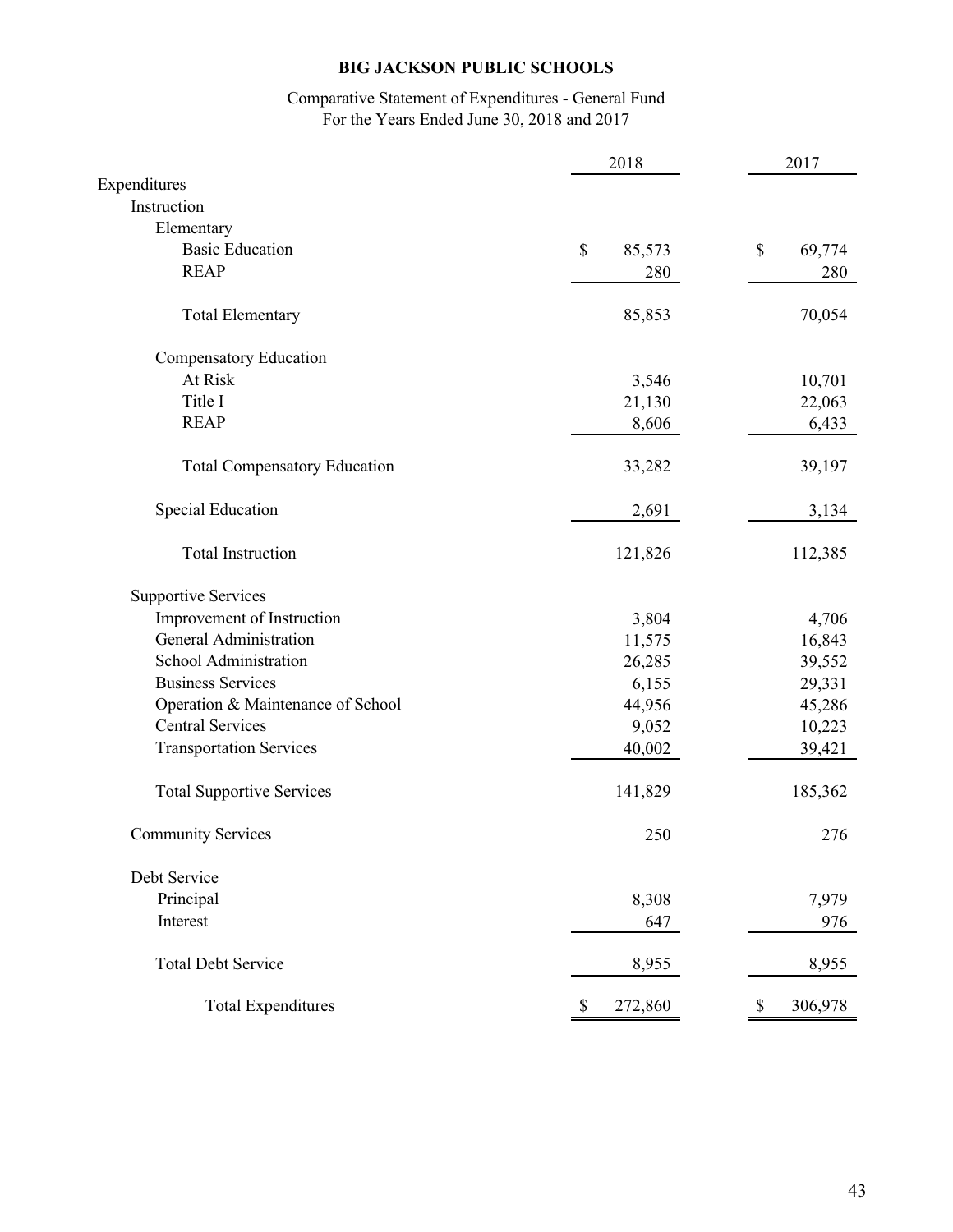# Comparative Statement of Revenues, Expenditures, and Change in Fund Balances - For the Years Ended June 30, 2018 and 2017 Capital Projects Fund

|                                    | 2018         | 2017         |
|------------------------------------|--------------|--------------|
| <b>Revenues</b>                    |              |              |
| <b>Local Sources</b>               |              |              |
| Interest Earned on Investments     | \$<br>181    | \$<br>105    |
| <b>Total Revenues</b>              | 181          | 105          |
| <b>Expenditures</b>                |              |              |
| Capital Outlay                     |              |              |
| <b>Total Expenditures</b>          |              |              |
| Excess Revenues Over Expenditures/ |              |              |
| Change in Fund Balances            | 181          | 105          |
| Fund Balance - July 1, 2017        | 24,415       | 24,310       |
| Fund Balance - June 30, 2018       | \$<br>24,596 | \$<br>24,415 |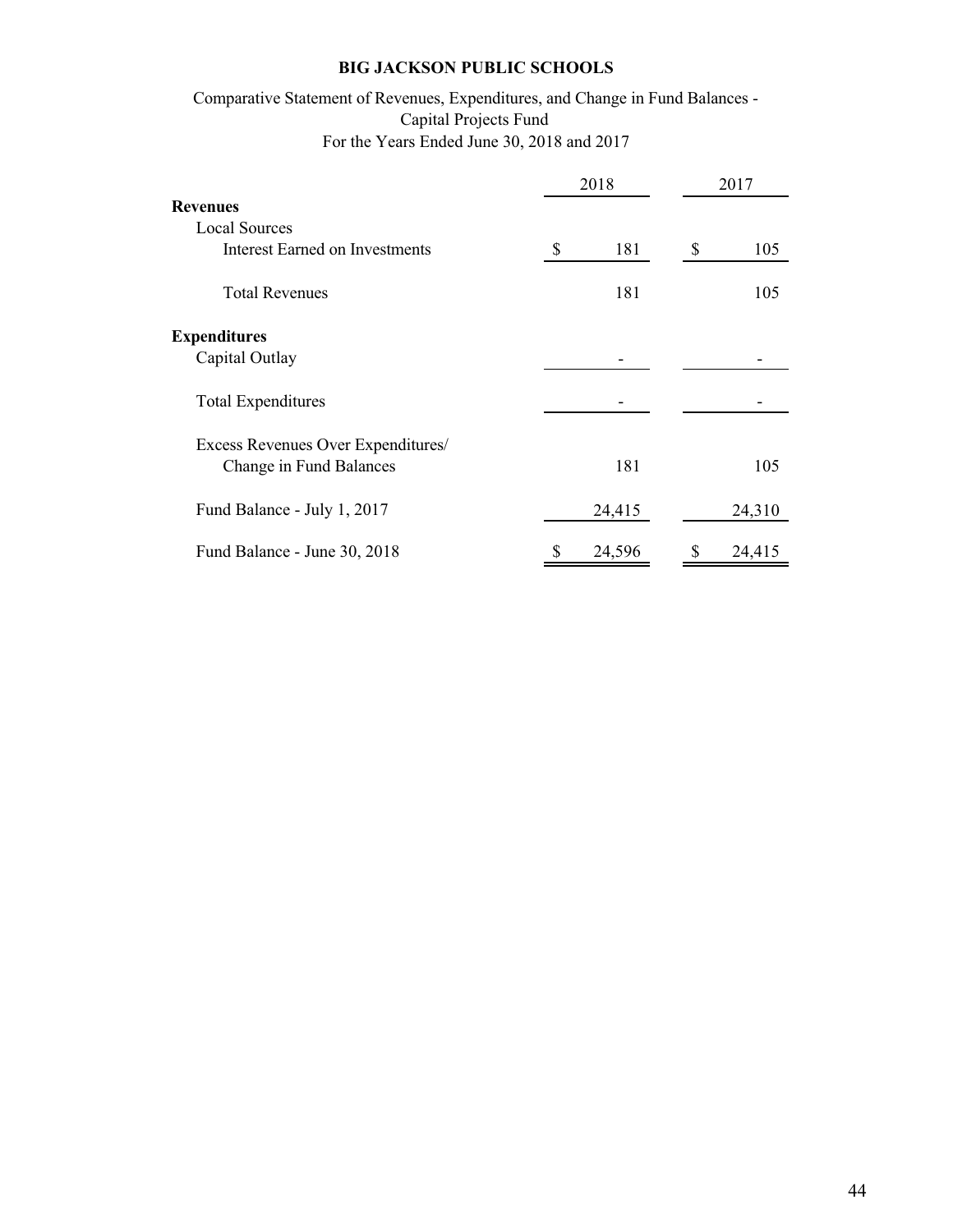# Capital Assets Used in the Operation of Governmental Funds Schedule of Changes by Function and Activity June 30, 2018

| <b>Function and Activity</b>                                   | 6/30/2017     | <b>Additions</b>               | Deductions | 6/30/2018     |
|----------------------------------------------------------------|---------------|--------------------------------|------------|---------------|
| <b>General Fund</b><br>Instruction                             | \$<br>192,661 | \$<br>$\overline{\phantom{a}}$ | \$         | 192,661<br>\$ |
| General Administration<br>Services                             | 18,731        | ۰                              |            | 18,731        |
| <b>Student Transportation Services</b>                         | 50,001        | -                              |            | 50,001        |
| <b>Building Fund</b><br><b>Student Transportation Services</b> | 7,068         | $\overline{\phantom{a}}$       |            | 7,068         |
| Total                                                          | 268,461       | S                              | S          | 268,461<br>S  |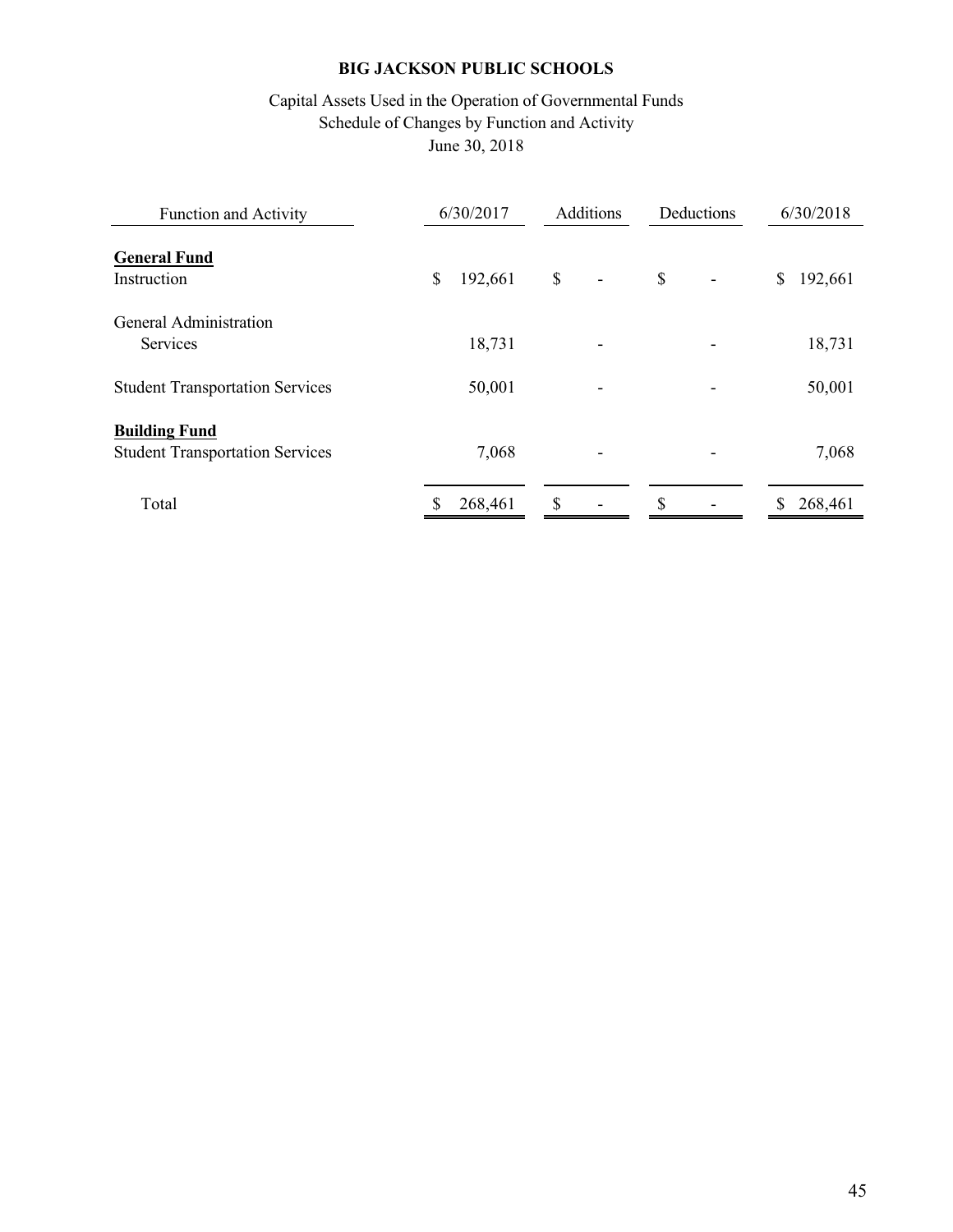

# INDEPENDENT AUDITOR'S REPORT ON INTERNAL CONTROL OVER FINANCIAL REPORTING AND ON COMPLIANCE AND OTHER MATTERS BASED ON AN AUDIT OF FINANCIAL STATEMENTS PERFORMED IN ACCORDANCE WITH *GOVERNMENT AUDITING STANDARDS*

Board of Education Big Jackson Public Schools Newaygo County, Michigan

We have audited, in accordance with the auditing standards generally accepted in the United States of America and the standards applicable to financial audits contained in *Government Auditing Standards* issued by the Comptroller General of the United States, the financial statements of the governmental activities, each major fund, and the aggregate remaining fund information of Big Jackson Public Schools, as of and for the year ended June 30, 2018, and the related notes to the financial statements, which collectively comprise Big Jackson Public School's basic financial statements and have issued our report thereon dated October 31, 2018.

#### **Internal Control Over Financial Reporting**

In planning and performing our audit of the financial statements, we considered Big Jackson Public School's internal control over financial reporting (internal control) to determine the audit procedures that are appropriate in the circumstances for the purpose of expressing our opinions on the financial statements, but not for the purpose of expressing an opinion on the effectiveness of Big Jackson Public School's internal control. Accordingly, we do not express an opinion on the effectiveness of Big Jackson Public School's internal control.

<sup>A</sup>*deficiency in internal control* exists when the design or operation of a control does not allow management or employees, in the normal course of performing their assigned functions, to prevent, or detect and correct, misstatements on a timely basis. A *material weakness* is a deficiency, or a combination of deficiencies, in internal control such that there is a reasonable possibility that a material misstatement of the entity's financial statements will not be prevented, or detected and corrected on a timely basis. A *significant deficiency* is a deficiency, or a combination of deficiencies, in internal control that is less severe than a material weakness, yet important enough to merit attention by those charged with governance.

Our consideration of internal control was for the limited purpose described in the first paragraph of this section and was not designed to identify all deficiencies in internal control that might be material weaknesses or significant deficiencies. Given these limitations, during our audit we did not identify any deficiencies in internal control that we consider to be material weaknesses. However, material weaknesses may exist that have not been identified.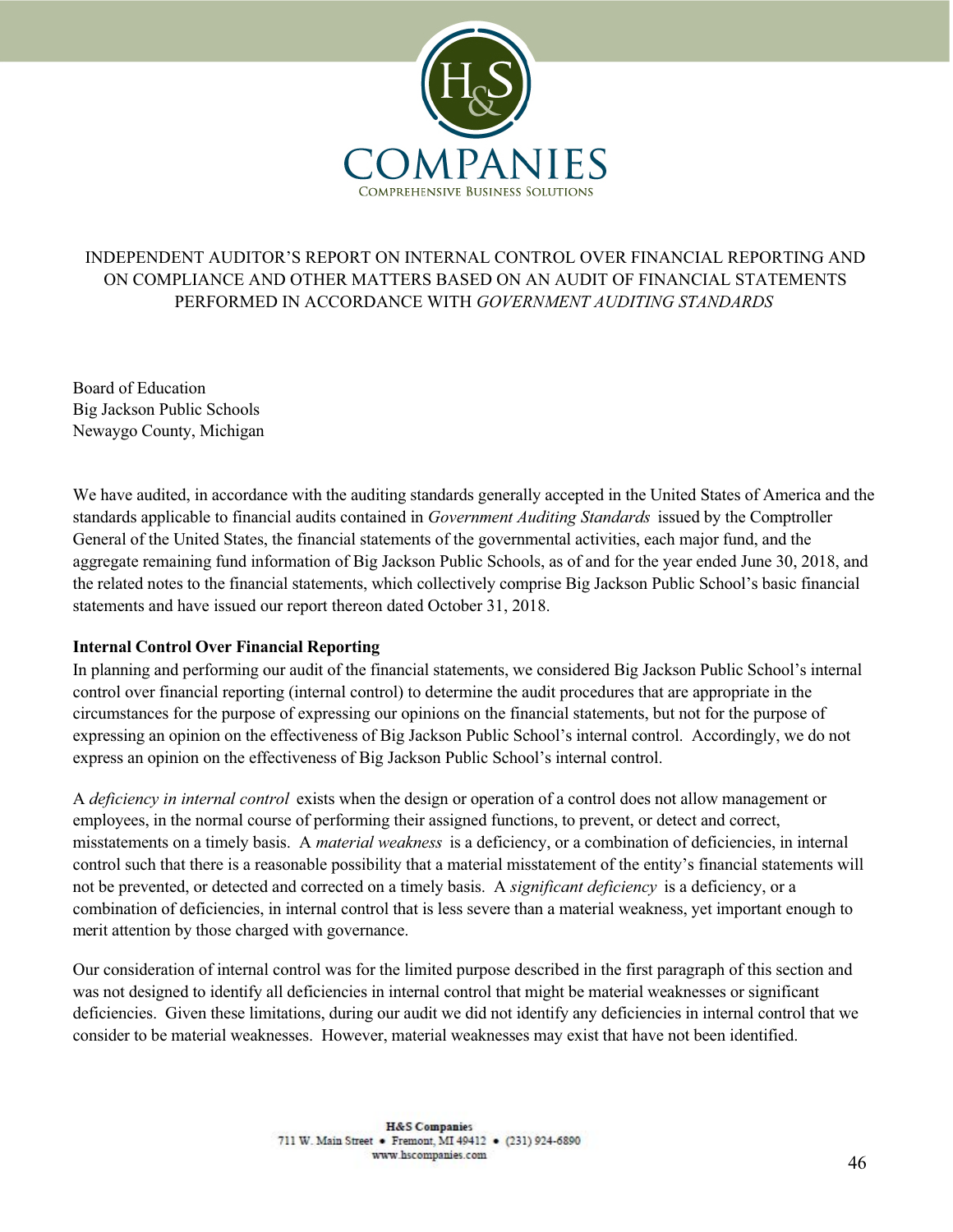# **Compliance and Other Matters**

As part of obtaining reasonable assurance about whether Big Jackson Public School's financial statements are free from material misstatement, we performed tests of its compliance with certain provisions of laws, regulations, contracts, and grant agreements, noncompliance with which could have a direct and material effect on the determination of financial statement amounts. However, providing an opinion on compliance with those provisions was not an objective of our audit, and accordingly, we do not express such an opinion. The results of our tests disclosed no instances of noncompliance or other matters that are required to be reported under *Government Auditing Standards.*

# **Purpose of this Report**

The purpose of this report is solely to describe the scope of our testing of internal control and compliance and the results of that testing, and not to provide an opinion on the effectiveness of the entity's internal control or on compliance. This report is an integral part of an audit performed in accordance with Government Auditing Standards in considering the entity's internal control and compliance. Accordingly, this communication is not suitable for any other purpose.

H *&* S Companies, P.C.

H & S Companies, P.C. October 31, 2018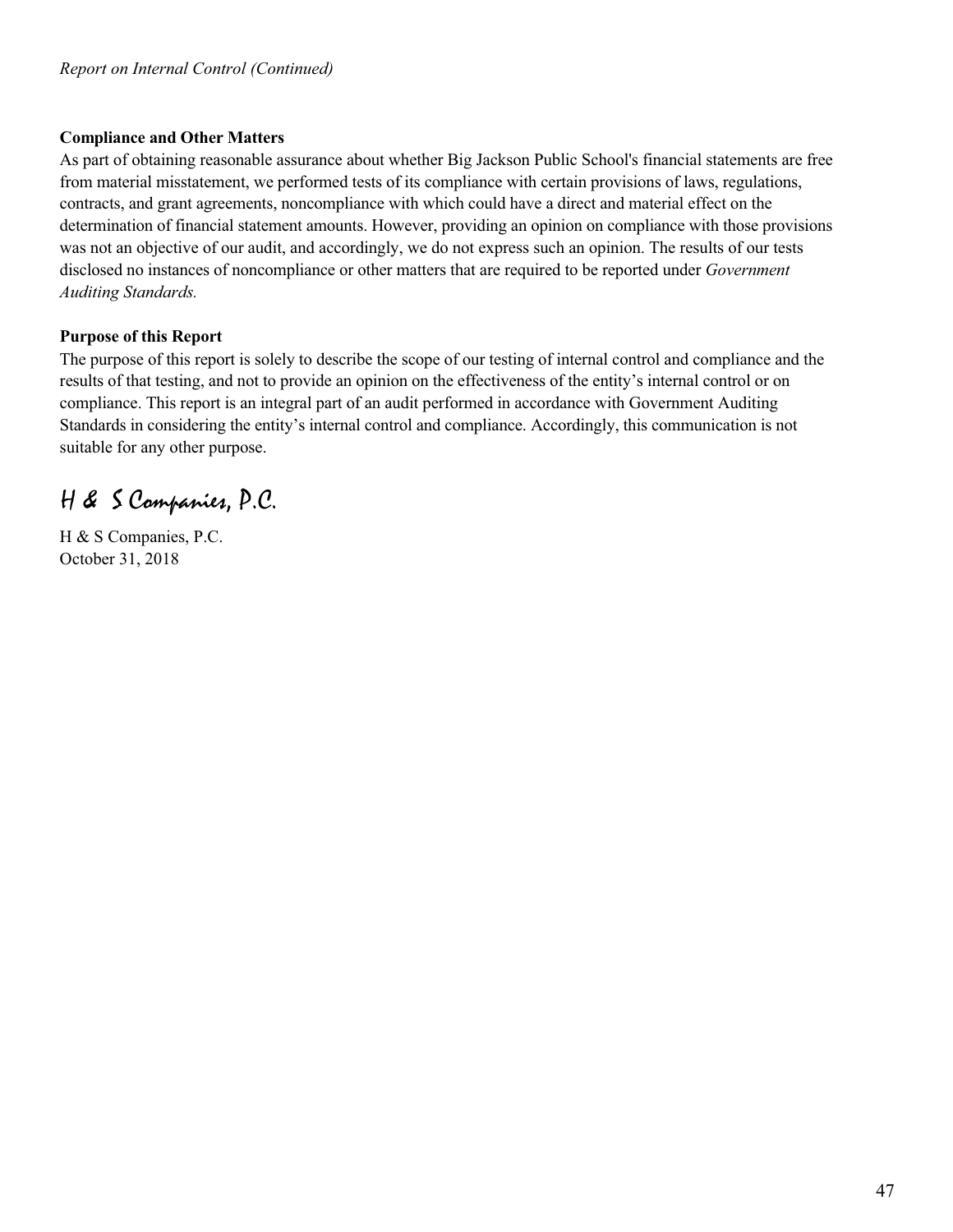# Schedule of Findings and Responses June 30, 2018

# **Section I - Summary of Auditor's Results**

| Financial Statements                                         |                |
|--------------------------------------------------------------|----------------|
| 1. Type of auditor's report issued:                          | Unmodified     |
| 2. Internal Control over financial reporting.                |                |
| Material weakness(es) identified?<br>a.                      | No             |
| Significant deficiency (ies) identified that are<br>b.       |                |
| not considered to be material weakness(es)?                  | No             |
| 3. Noncompliance material to the financial statements noted? | N <sub>0</sub> |
|                                                              |                |

# **Section II - Findings and Responses - Financial Statement Audit**

*No Findings*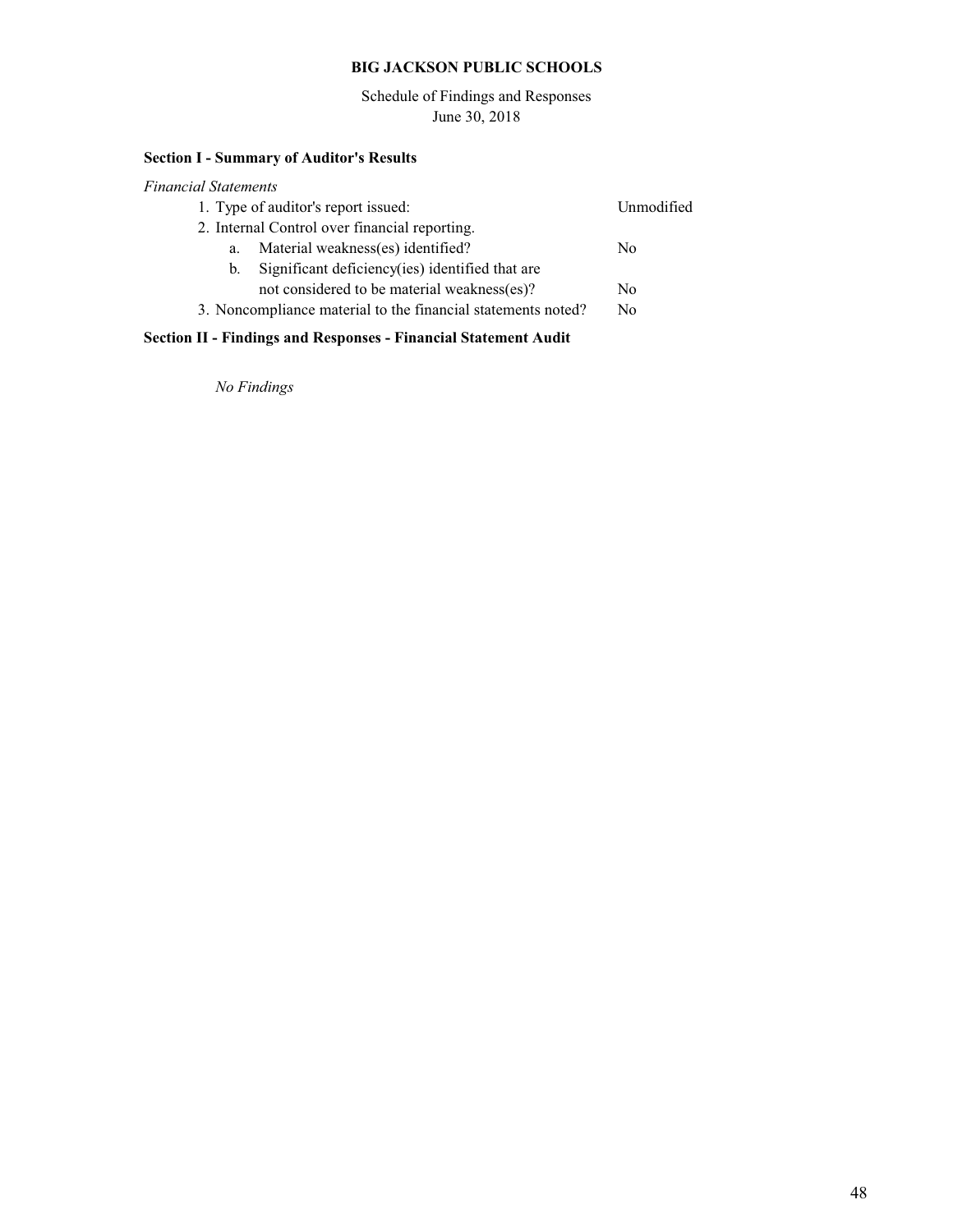

October 31, 2018

To the Board of Directors Big Jackson Public Schools

We have audited the financial statements of the governmental activities, each major fund, and the aggregate remaining fund information of Big Jackson Public Schools (the District) for the year ended June 30, 2018, and have issued our report thereon dated October 31, 2018. Professional standards require that we provide you with information about our responsibilities under generally accepted auditing standards and *Government Auditing Standards*, as well as certain information related to the planned scope and timing of our audit. We have communicated such information in our letter to you dated September 20, 2018. Professional standards also require that we communicate to you the following information related to our audit.

#### Significant Audit Findings

#### *Qualitative Aspects of Accounting Practices*

Management is responsible for the selection and use of appropriate accounting policies. The significant accounting policies used by Big Jackson Public Schools are described in Note A to the financial statements. During the 2017-2018 fiscal year, the District implemented GASB Statement no. 75, *Accounting and Financial Reporting for Postemployment Benefits other than Pensions.* We noted no transactions entered into by the governmental unit during the year for which there is a lack of authoritative guidance or consensus. All significant transactions have been recognized in the financial statements in the proper period.

Accounting estimates are an integral part of the financial statements prepared by management and are based on management's knowledge and experience about past and current events and assumptions about future events. Certain accounting estimates are particularly sensitive because of their significance to the financial statements and because of the possibility that future events affecting them may differ significantly from those expected. The most sensitive estimates affecting the School's financial statements were:

Management's estimate of the defined benefit pension plan is based on a member's years of credited service and final average compensation.

Management's estimate of depreciation on fixed assets is based on the straight-line method of depreciation over the useful life of the related asset.

Management's estimate of the compensated absences is based on the balance of each employee's accumulated sick leave being paid at 50% of their current rate of pay upon retirement or departure.

We evaluated the key factors and assumptions used to develop the estimates in determining that it is reasonable in relation to the financial statements taken as a whole.

#### *Difficulties Encountered in Performing the Audit*

We encountered no significant difficulties in dealing with management in performing and completing our audit.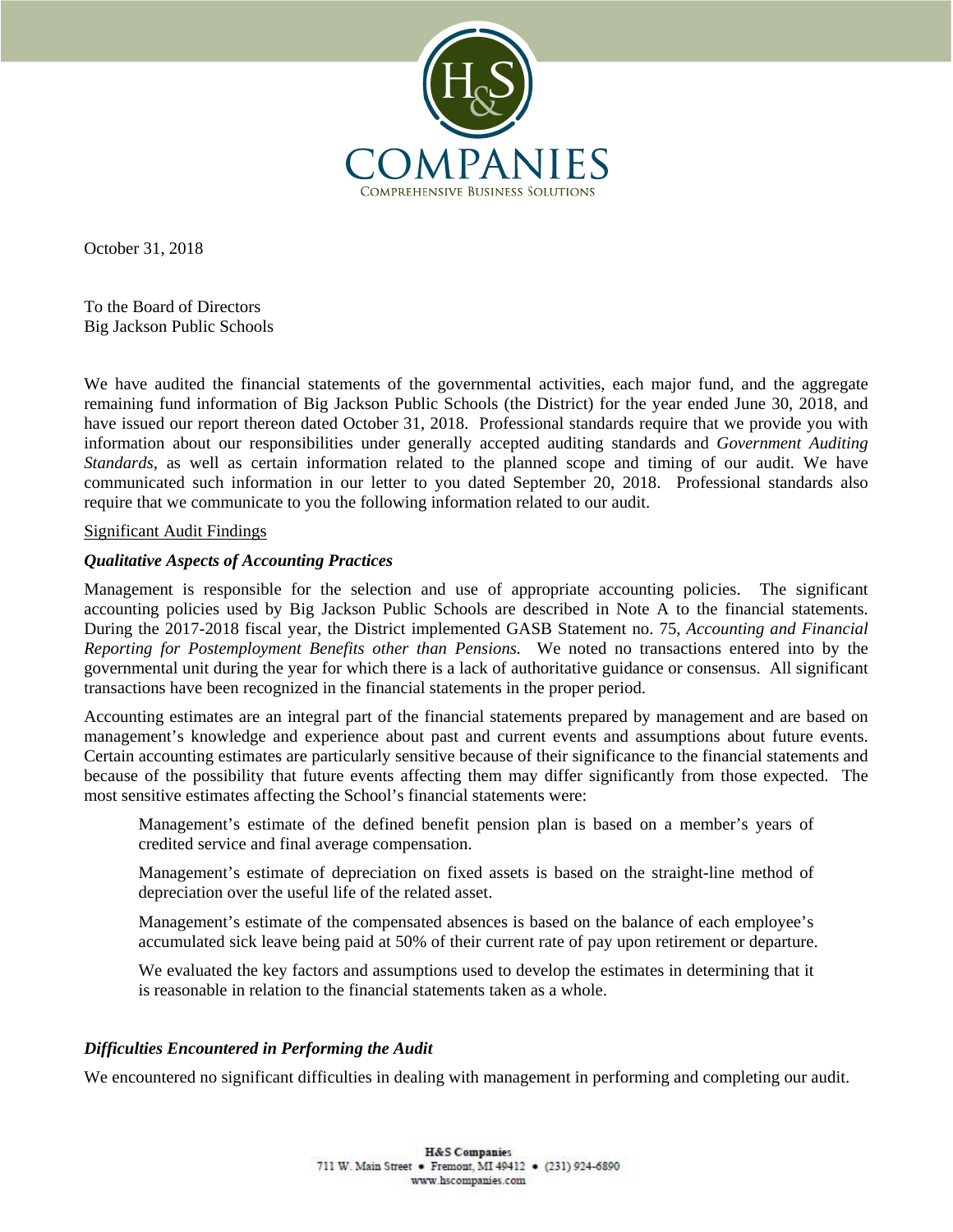### *Corrected and Uncorrected Misstatements*

Professional standards require us to accumulate all known and likely misstatements identified during the audit, other than those that are trivial, and communicate them to the appropriate level of management. Management has corrected all such misstatements. In addition, none of the misstatements detected as a result of audit procedures, and corrected by management were material, either individually or in the aggregate, to each opinion unit's financial statements taken as a whole.

## *Disagreements with Management*

For purposes of this letter, professional standards define a disagreement with management as a financial accounting, reporting, or auditing matter, whether or not resolved to our satisfaction, that could be significant to the financial statements or the auditor's report. We are pleased to report that no such disagreements arose during the course of our audit.

## *Management Representations*

We have requested certain representations from management that are included in the management representation letter dated October 31, 2018.

## *Management Consultations with Other Independent Accountants*

In some cases, management may decide to consult with other accountants about auditing and accounting matters, similar to obtaining a "second opinion" on certain situations. If a consultation involves application of an accounting principle to the governmental unit's financial statements or a determination of the type of auditor's opinion that may be expressed on those statements, our professional standards require the consulting accountant to check with us to determine that the consultant has all the relevant facts. To our knowledge, there were no such consultations with other accountants.

## *Other Audit Findings or Issues*

We generally discuss a variety of matters, including the application of accounting principles and auditing standards, with management each year prior to retention as the governmental unit's auditors. However, these discussions occurred in the normal course of our professional relationship and our responses were not a condition to our retention.

#### Other Matters

We applied certain limited procedures to the required supplementary information (RSI) which are required and supplement the basic financial statements. Our procedures consisted of inquiries of management regarding the methods of preparing the information and comparing the information for consistency with management's responses to our inquiries, the basic financial statements, and other knowledge we obtained during our audit of the basic financial statements. We did not audit the RSI and do not express an opinion or provide any assurance on the RSI.

We were engaged to report on the other supplementary information, which accompany the financial statements but are not RSI. With respect to this other supplementary information, we made certain inquiries of management and evaluated the form, content, and methods of preparing the information to determine that the information complies with accounting principles generally accepted in the United States of America, the method of preparing it has not changed from the prior period, and the information is appropriate and complete in relation to our audit of the financial statements. We compared and reconciled the other supplementary information to the underlying accounting records used to prepare the financial statements or to the financial statements themselves.